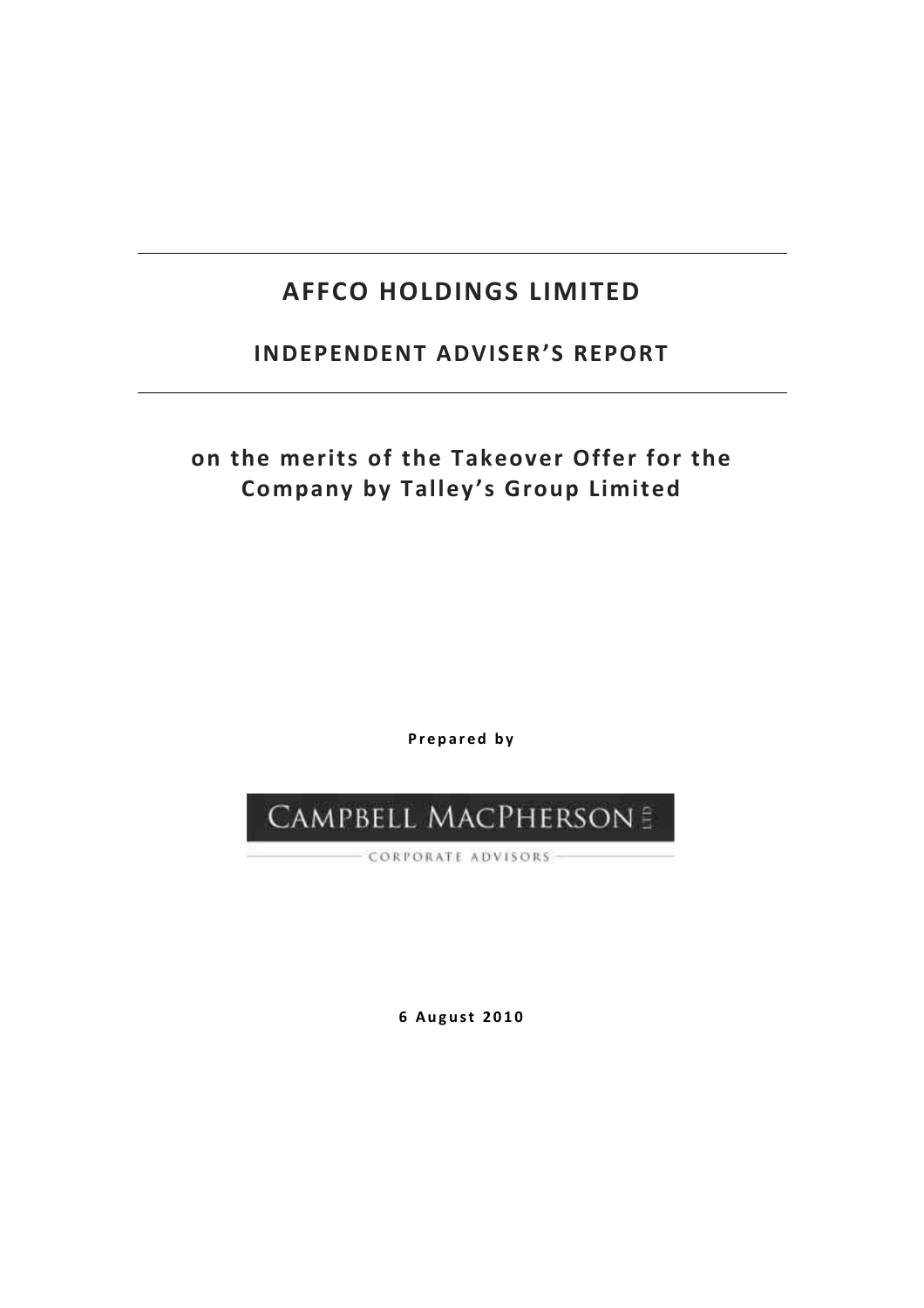# **TABLE OF CONTENTS**

GLOSSARY

| $1_{-}$        | OVERVIEW                                 | 4  |
|----------------|------------------------------------------|----|
| 2.             | EVALUATION OF THE MERITS OF THE OFFER    | 7  |
| $\mathcal{R}$  | PROFILE OF THE NEW ZEALAND MEAT INDUSTRY | 18 |
| $4_{-}$        | PROFILE OF AFFCO HOLDINGS LIMITED        | 25 |
| 5 <sup>1</sup> | PROFILE OF OPEN COUNTRY DAIRY LIMITED    | 33 |
| 6.             | PROFILE OF TALLEY'S GROUP LIMITED        | 37 |
|                | 7. VALUATION OF AFFCO HOLDINGS LIMITED   | 38 |

APPENDIX I. SOURCES OF INFORMATION APPENDIX II. QUALIFICATIONS, DECLARATIONS & CONSENTS APPENDIX III. COMPARABLE TRANSACTIONS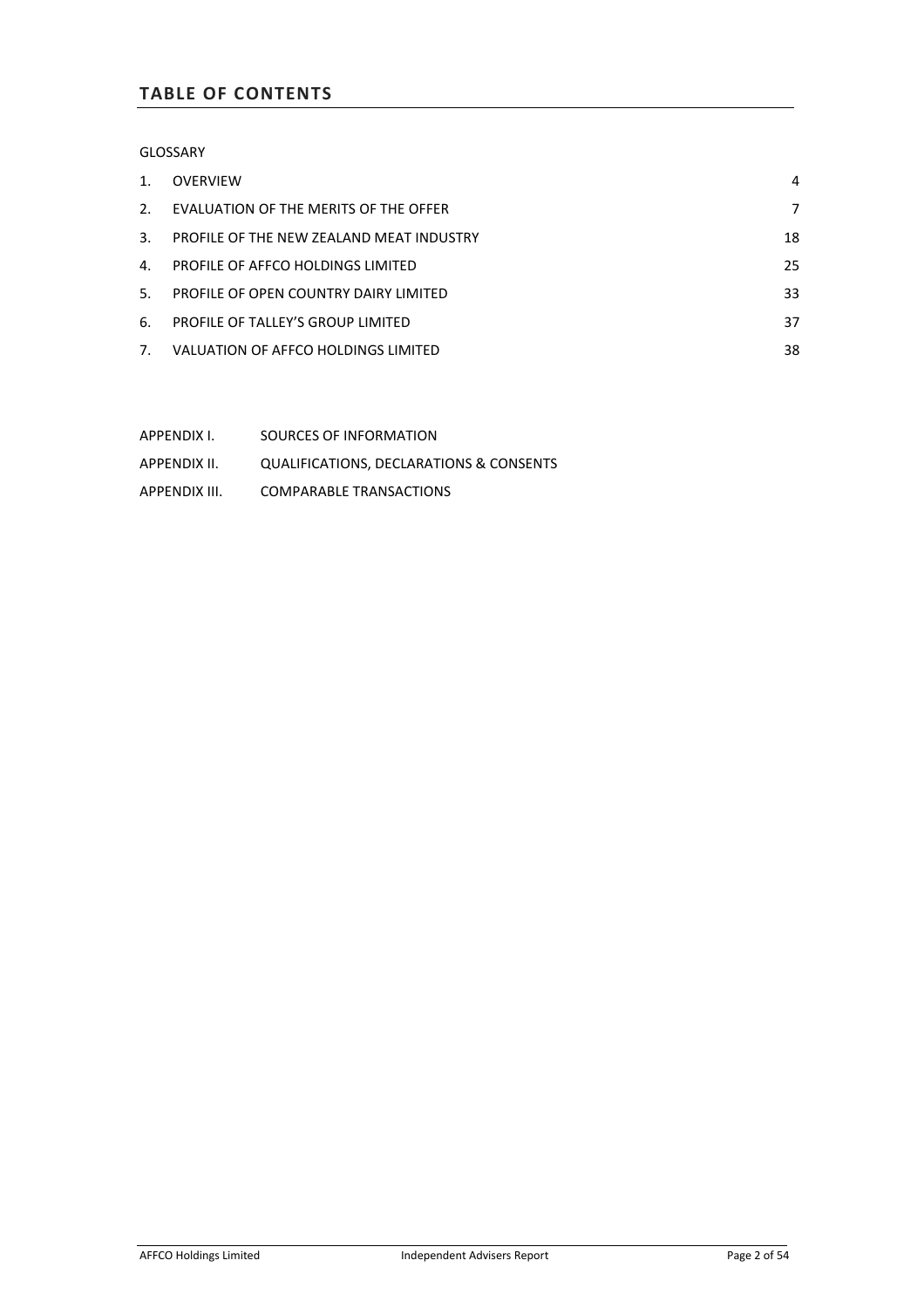# **Glossary**

| AFFCO                        | <b>AFFCO Holdings Limited</b>                                                                                                  |
|------------------------------|--------------------------------------------------------------------------------------------------------------------------------|
| Alliance                     | Alliance Group Limited                                                                                                         |
| <b>ANZCO</b>                 | <b>ANZCO Foods Limited</b>                                                                                                     |
| <b>BSA</b>                   | Bovine Spongiform Encephalopathy or "mad cow disease"                                                                          |
| Campbell MacPherson          | Campbell MacPherson Limited                                                                                                    |
| Code                         | the Takeovers Code                                                                                                             |
| Dairy Trust                  | Dairy Trust Limited                                                                                                            |
| <b>DCF</b>                   | discounted cash flows                                                                                                          |
| Directors Committee          | a committee of the AFFCO independent directors comprising Sam<br>Lewis (Chairman), Michael McCredie and Bob Carter             |
| EBIT                         | earnings before interest and tax                                                                                               |
| <b>EBITDA</b>                | earnings before interest, tax, depreciation and amortisation                                                                   |
| <b>EPS</b>                   | earnings per share                                                                                                             |
| <b>ETS</b>                   | <b>Emissions Trading Scheme</b>                                                                                                |
| EU                           | <b>European Union</b>                                                                                                          |
| <b>GFC</b>                   | Global financial crisis                                                                                                        |
| <b>IBD</b>                   | interest bearing debt                                                                                                          |
| <b>Independent Directors</b> | Sam Lewis (Chairman), Michael McCredie and Bob Carter                                                                          |
| Land Meat                    | Land Meat New Zealand Limited                                                                                                  |
| <b>MAF</b>                   | Ministry of Agriculture and Fisheries                                                                                          |
| Non-associated Shareholders  | shareholders who are not associated with Talley's or Toocooya                                                                  |
| <b>NPAT</b>                  | Net profit after tax                                                                                                           |
| <b>NPBT</b>                  | Net profit before tax                                                                                                          |
| NZD.                         | <b>New Zealand Dollar</b>                                                                                                      |
| <b>NZSX</b>                  | the main board equity security market operated by NZX                                                                          |
| <b>NZX</b>                   | New Zealand Exchange Limited                                                                                                   |
| <b>OCD</b>                   | Open Country Dairy Limited                                                                                                     |
| Offer                        | the takeover offer by Talley's for shares in AFFCO                                                                             |
| <b>PPCS</b>                  | <b>PPCS Limited</b>                                                                                                            |
| SPM                          | South Pacific Meats Limited                                                                                                    |
| Talley's                     | Talley's Group Limited                                                                                                         |
| Тоосооуа                     | Toocooya Trust (and, as the context requires, Toocooya Nominees<br>Limited, as nominee for the trustees of the Toocooya Trust) |
| <b>USD</b>                   | <b>United States Dollar</b>                                                                                                    |
| <b>VWAP</b>                  | Volume weighted average share price                                                                                            |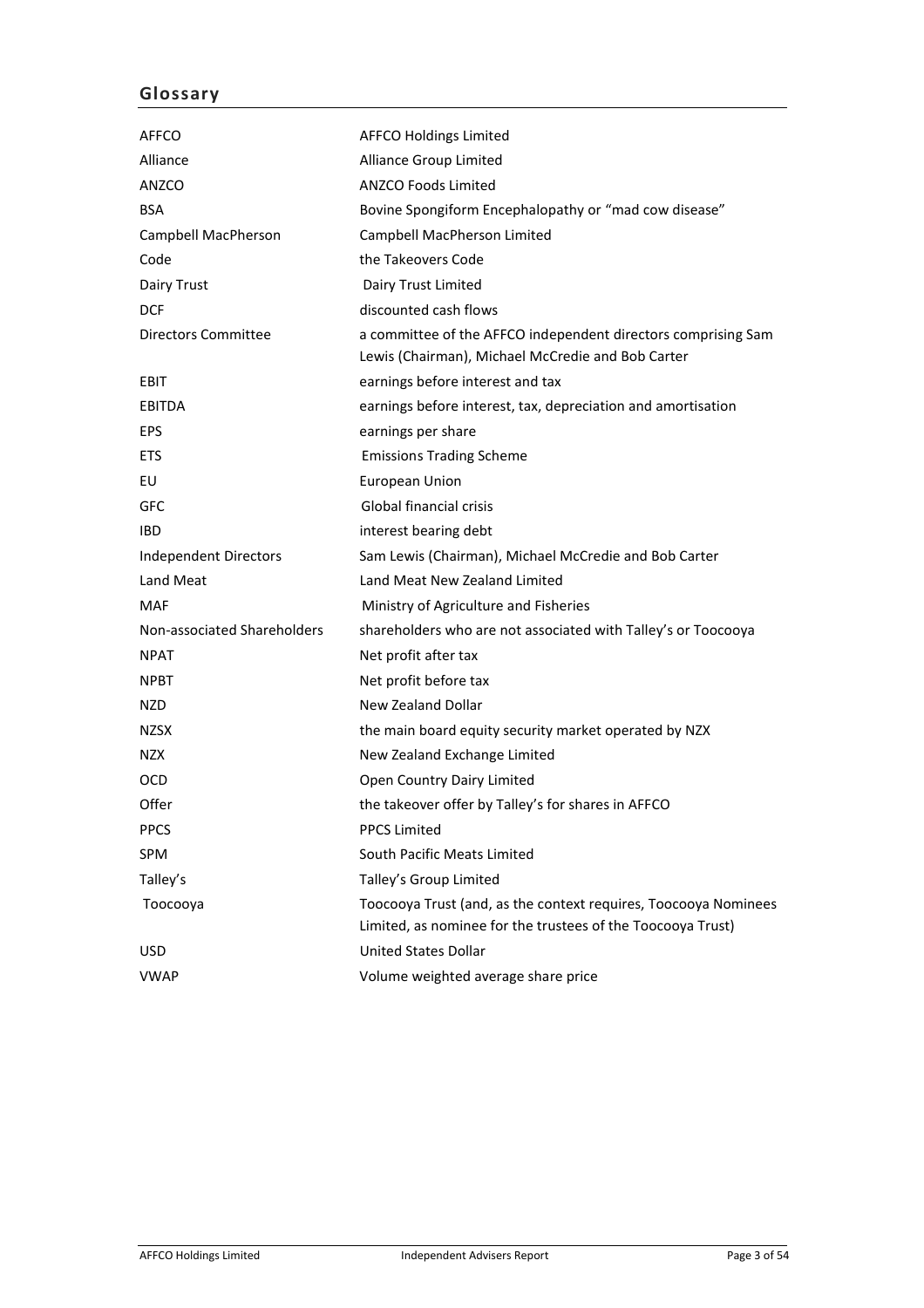# **1.1 Introduction**

AFFCO Holdings Limited (**AFFCO,** the **Company**) is a public listed company with principal business activities in the meat processing sector. The Company also holds a 35.45% equity stake in the unlisted New Zealand dairy company Open Country Dairy Limited (**OCD**). AFFCO is listed on the main board of the equity securities market (**NZSX)** operated by NZX Limited (**NZX**).

AFFCO has two substantial security holders (as defined under NZSX Listing Rules), Talley's Group Limited (**Talley's)** which holds 267,035,475 shares representing 52.83% of the voting securities, and Toocooya Nominees Limited (**Toocooya)** which holds 118,564,307 shares representing 23.46% of the voting securities. Talley's has two representatives on the Board of Directors of AFFCO, executive directors Michael and Andrew Talley, and Toocooya has 2 representatives, Arthur Young and Christopher Spencer. The balance of the board currently comprises three independent directors, Sam Lewis (Chairman), Mike McCredie and Bob Carter (**Independent Directors)**.

Talley's has been a long-term holder of AFFCO securities since it first acquired a shareholding in the Company in mid-2001. Since that time it has progressively increased its shareholding in AFFCO through a series of transactions. These transactions have included a partial takeover offer in April 2006 at 39 cents per share which resulted in Talley's increasing their shareholding to 50.01%. Michael Talley and Andrew Talley were subsequently appointed to the Board of AFFCO as Executive Directors. Since that time Talley's has marginally increased its shareholding in AFFCO to its current level of 52.83% through a series of minor on-market share purchases.

On 20 July 2010, AFFCO received formal notice of a proposed full takeover offer from Talley's (the **Offer**). On 6 August 2010 the Offer Document (**Offer Document**) was despatched to shareholders of AFFCO.

The Independent Directors of AFFCO have engaged Campbell MacPherson Limited (**Campbell MacPherson**) to prepare an Independent Adviser's Report (the **Report**) in relation to the Offer by Talley's to acquire 100% of the AFFCO equity securities that it does not currently own.

# **1.2 The Takeover Offer**

The Takeover Offer by Talley's is a conditional full offer to purchase all of the equity securities in AFFCO that is does not already hold. This equates to a total of up to 238,447,719 shares.

The price offered by Talley's for each AFFCO Share is 37 cents per share payable in cash. In the event that Talley's acquires all 238,447,719 remaining shares in AFFCO this would represent a total cash payment by Talley's of approximately \$88.23 million to acquire the balance of 47.17% of the voting securities.

# *Offer Timing*

The Offer opened on 6 August 2010 and closes on 6 September 2010 (unless otherwise extended in accordance with the provisions of the Takeovers Code).

# *Key Conditions*

The Offer is subject to a range of conditions typical of a transaction of this type. In general terms these conditions include;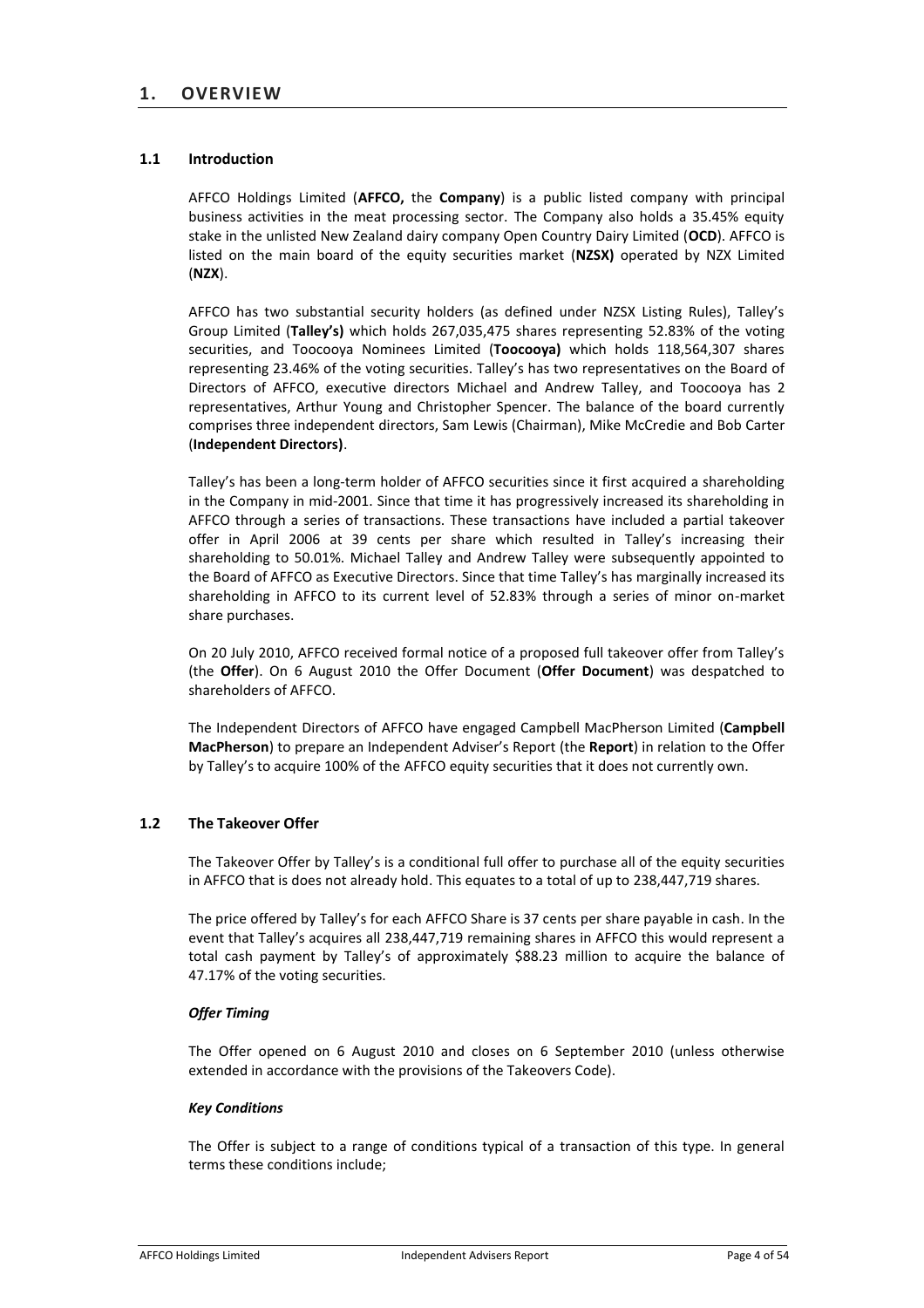- Restrictions on AFFCO dividends or other distributions;
- Restrictions on the issue of any further securities;
- No material adverse events;
- No material repayment of borrowings;
- No outbreak of animal disease in New Zealand;
- ! AFFCO business is carried on in the normal and ordinary course;

These conditions are for the sole benefit of Talley's and can be waived by Talley's at its sole discretion. Full details on the conditions are contained within the Offer Document.

It is important to note that the Offer is not conditional on a minimum level of acceptances from AFFCO shareholders.

#### *Pre-bid Agreement*

Talley's has entered into a pre-bid agreement with Toocooya dated 11 June 2010, where Toocooya has agreed to accept the Offer to sell all the AFFCO shares it currently holds to Talley's for 37 cents per share. Toocooya currently holds 118,564,307 Shares and will therefore receive a total consideration of approximately \$43.9 million assuming that the conditions of the Offer are met (or waived).

As part of the pre-bid agreement Toocooya has consented that, as soon as practicable after the receipt of payment for its AFFCO shares under the Offer, its representatives on the Board of AFFCO (namely Christopher Spencer and Arthur Young) will resign as directors.

#### **1.3 Takeovers Code Requirements**

AFFCO is a code company for the purposes of the Takeovers Code (the **Code**). The Code requires an Independent Adviser's Report to be prepared at the request of the target company for the offerees in all takeover offers made under the Code. In every case a report requested by the directors of the target company under Rule 21 of the Code is required to accompany the target company statement.

In its "Guidance Note about the Role of Independent Advisers for the purposes of the Takeovers Code, Third Edition – August 2007" (the **Guidance Note**) the Panel recommends that;

> "advisers do not describe offers as "fair" or "unfair". A comparison of the offer price with the adviser's valuation should probably be made, but this is only one of a number of issues that the adviser may usefully discuss in its report on the merits of the offer.

> One exception to this recommendation is where the primary purpose of the report is to provide guidance to shareholders who are certain to, or at least very likely to, have their shares taken under compulsory acquisition as the result of an offer. In such cases it may be appropriate for the adviser to express a view on the "fairness" of the offer price."

In our view, and despite the pre-bid agreement with Toocooya, there remains a material level of uncertainty around Talley's proceeding to compulsory acquisition of all AFFCO shares. We have therefore focused on assessing the "merits" of the Offer without reference to "fairness".

The Independent Adviser's Report is required to be included in the Target Company Statement (**Target Company Statement**) that is required to be sent to the Offeror pursuant to Rule 46 and Schedule 2 of the Code.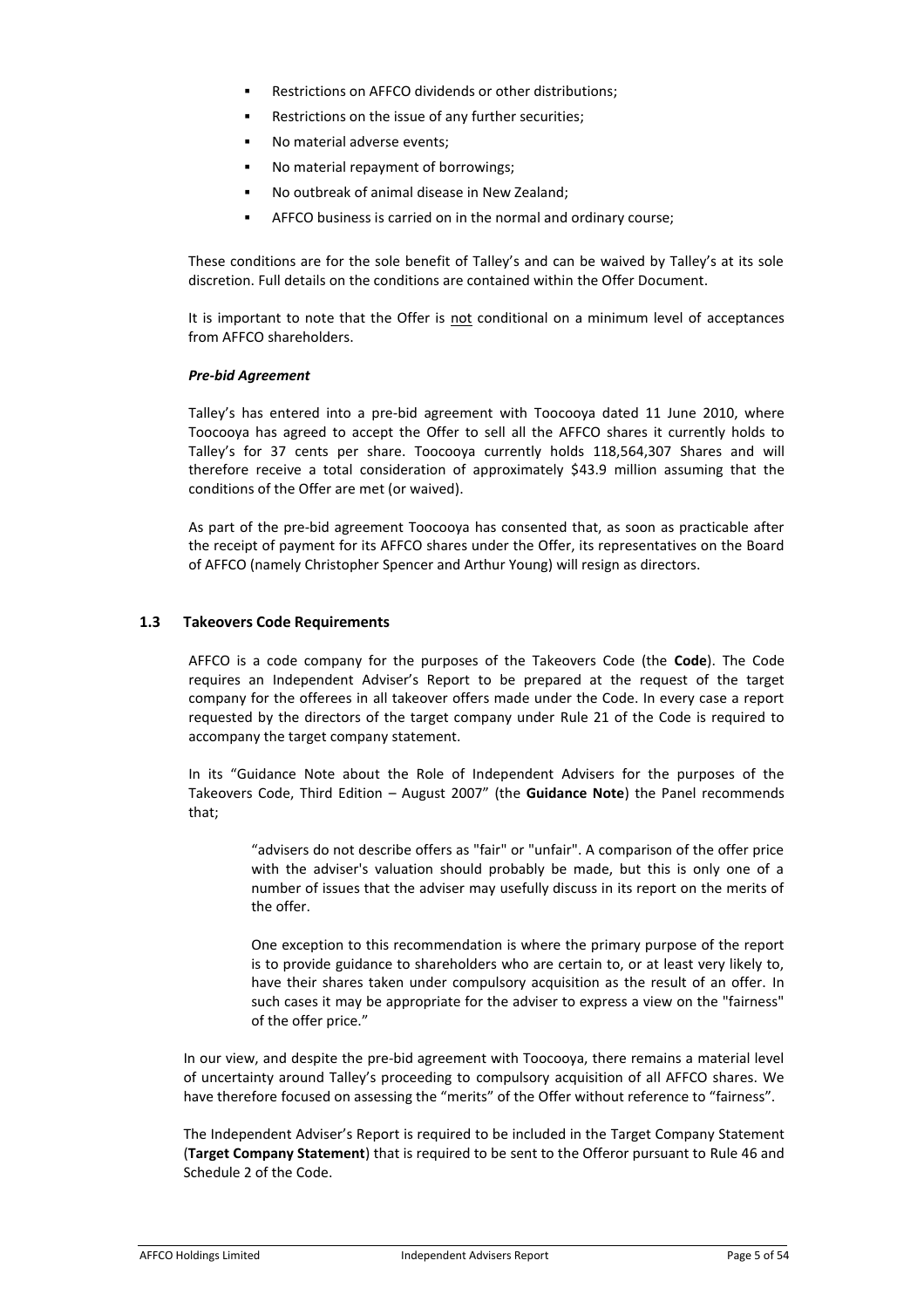# **1.4 Purpose and Issue of this Report**

AFFCO has engaged Campbell MacPherson Limited (**Campbell MacPherson**) to prepare an Independent Adviser's Report (the **Report**) on the merits of the Offer in accordance with Rule 21 of the Code.

Campbell MacPherson was approved by the Takeover Panel on 20 July 2010 to prepare the Report.

We are advised by AFFCO that the Board has formed an independent directors committee (the **Directors Committee**) comprising three directors; Sam Lewis, Bob Carter and Mike McCredie, for the purposes of considering the Offer.

Campbell MacPherson issues this Report to shareholders of AFFCO that are not associated with Talley's or Toocooya (the **Non-associated Shareholders**) to assist them in forming their own opinion on whether or not to accept the Offer.

We note that each shareholder's circumstances and objectives are unique. Accordingly it is not possible to report on the merits of the Offer in relation to each individual shareholder. This Report is therefore necessarily general in nature.

This Independent Adviser's Report is not to be used for any other purpose without our prior written consent.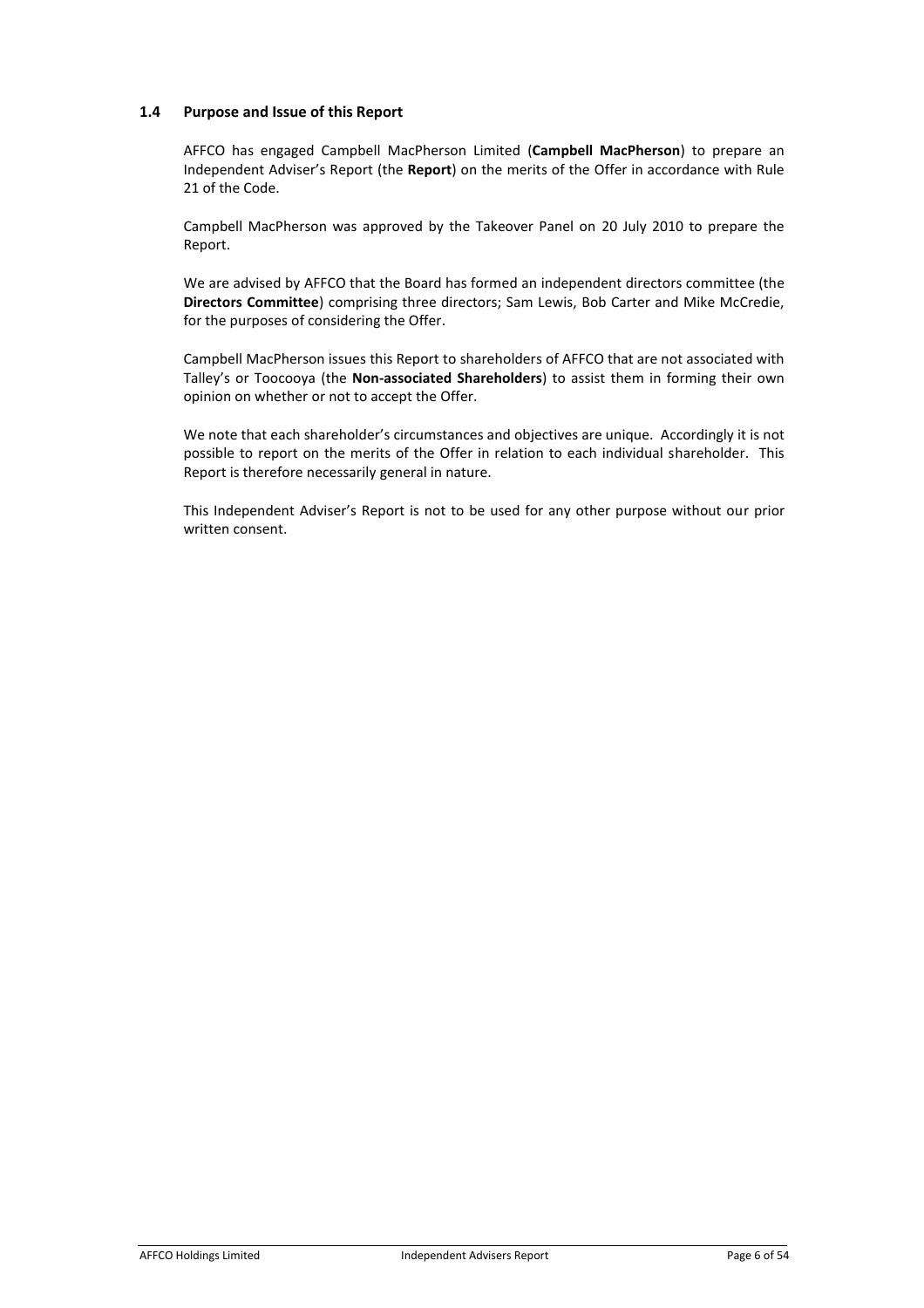The role of an independent adviser under the Takeovers Code is to form an opinion as to the merits of the Offer and in doing so take into account a range of issues other than just valuation. In this Section we summarise the basis of our evaluation and the results of our analysis.

# **2.1 Basis of Evaluation**

Rule 21 of the Code requires an evaluation of the merits of the Offer. There is no legal definition of the term "merits" in New Zealand in either the Code or in any statute dealing with securities or commercial law. In the absence of an explicit definition of "merits", guidance can be taken from:-

- ! The Takeovers Panel guidance note on the role of Independent Advisers dated July 2003;
- ! Definitions designed to address similar issues within New Zealand regulations which are relevant to the proposed transaction;
- ! Overseas precedents; and
- ! The ordinary meaning of the term "merits".

We are of the view that an assessment of the merits of the Offer should focus on:-

- ! The rationale for the Offer;
- ! The value of AFFCO relative to the consideration offered by Talley's;
- ! The likelihood of alternative offers;
- ! Other benefits and disadvantages to AFFCO shareholders and the Company; and
- Implications for AFFCO shareholders of not accepting the Offer.

Our opinion should be considered as a whole. Selecting portions of the evaluation without considering all the factors and analysis together could create a misleading view of the rationale underlying the opinion.

# **2.2 Rationale for the Offer**

In preparing this Report, Campbell MacPherson has held separate discussions with AFFCO directors representing the respective interests of Talley's and Toocooya.

Talley's underlying rationale for this Takeover Offer is, in our view, directly related to its agreement to acquire the AFFCO shares held by Toocooya (as announced to the market on 11 June 2010). The Offer is therefore a result of Talley's obligations under the New Zealand Takeovers Code to either make a full offer for all of the shares in AFFCO that it does not already hold or control, or to obtain approval from Non-associated Shareholders (via an ordinary resolution pursuant to Rule 7(c) of the Code) for the acquisition of the Toocooya stake.

Whilst the reasons for, and the negotiation process relating to, the proposed sale of the Toocooya stake in AFFCO remain unknown we consider that, given Talley's already has a majority 52.83% equity interest in AFFCO, it would be the natural buyer of the Toocooya stake for the following reasons;

- It is the only party that would, in theory, be prepared to pay a partial or full "premium for control" for the Toocooya share block.
- Talley's has been a long term shareholder of AFFCO and has pursued a strategy of increasing its equity position in the Company as opportunities have arisen.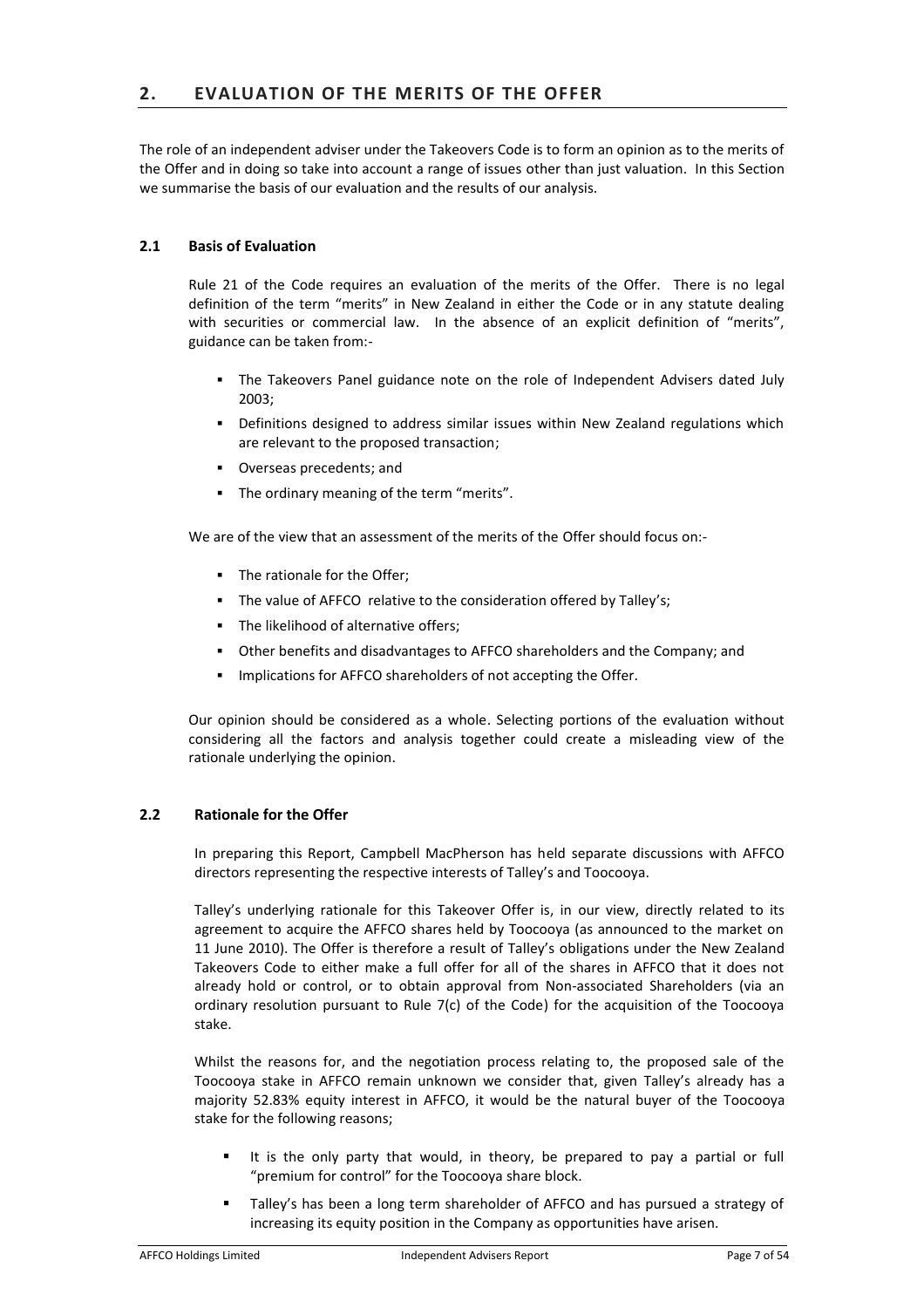- ! Talley's AFFCO stake is an important part of its wider strategic interests in the New Zealand primary food sector which also include seafood, dairy products and vegetables.
- Talley's level of knowledge of the Company operations and it strategic position in the New Zealand meat industry would be higher than external parties.
- ! Talley's has a high level of input through its executive directors active within AFFCO.

Talley's and Toocooya representatives have been together on the board of AFFCO over a long period and the parties are therefore well known to one another.

! Since Talley's acquisition of a majority stake 50.1% in AFFCO in 2006, they have had an increased ability to influence the strategic direction of the Company.

We note that the Offer is not conditional on any minimum acceptance criteria by AFFCO shareholders. This would suggest that Talley's would be comfortable remaining a majority (but not necessarily 100%) owner of AFFCO. We discuss further key issues around Talley's ownership and control of AFFCO in Section 2.7.

We also note that Talley's has been granted an exemption notice by the Panel, "Takeovers Code (Open Country Dairy Limited) Exemption Notice 2010" which provides Talley's with an exemption from rule 6(1) of the Code in respect of any increase in its voting control of OCD resulting from an increase in its shareholding in AFFCO as a consequence of acceptances under the Offer.

# **2.3 Valuation and Pricing**

Campbell MacPherson has undertaken a valuation of AFFCO shares for the purposes of assessing the consideration offered by Talley's of a cash payment of 37 cents per AFFCO share. Full information on our assessed valuation of AFFCO shares is contained in Section 7.

Our valuation analysis has been split into two components comprising the core AFFCO business and AFFCO's 35.45% stake in Open Country Dairy (**OCD**). The principal valuation method applied to the core AFFCO business has been the capitalisation of earnings method using comparable transactions in the New Zealand and international meat sector.

The principal valuation methods applied to the valuation of OCD have been the capitalisation of earnings method using comparable transactions in the New Zealand and international dairy sector and the asset-based method analysing OCD's net tangible assets.

Results for both valuation components have been compared against trading multiples of comparable companies and then added together to arrive at our final assessed valuation for AFFCO.

We note that we have assessed the value of AFFCO (and the value of AFFCO's interest in OCD) inclusive of a premium for control i.e. based on the fair market value (per share) of 100% of the equity in each company. This reflects our view that Talley's direct majority control of AFFCO and its implied collective (direct and indirect via AFFCO) majority control of OCD warrant this approach.

The AFFCO meat business comprises procurement, processing, market and sales of New Zealand meat products mainly to export customers. The Company shows a history of volatile earnings with reported earnings before interest tax and depreciation (EBITDA) ranging from \$23.5 million to \$79.0 million over the last five full financial years and normalised EBITDA (EBITDA adjusted for abnormal and non-recurring items) ranging from \$0.5 million to \$59.7 million over the same period.

AFFCO has reinvested significantly in its business over an extended period and has continued to improve its operational efficiency and reduce debt to place itself in a stronger position in an unpredictable market that continues to suffer from processing over-capacity, foreign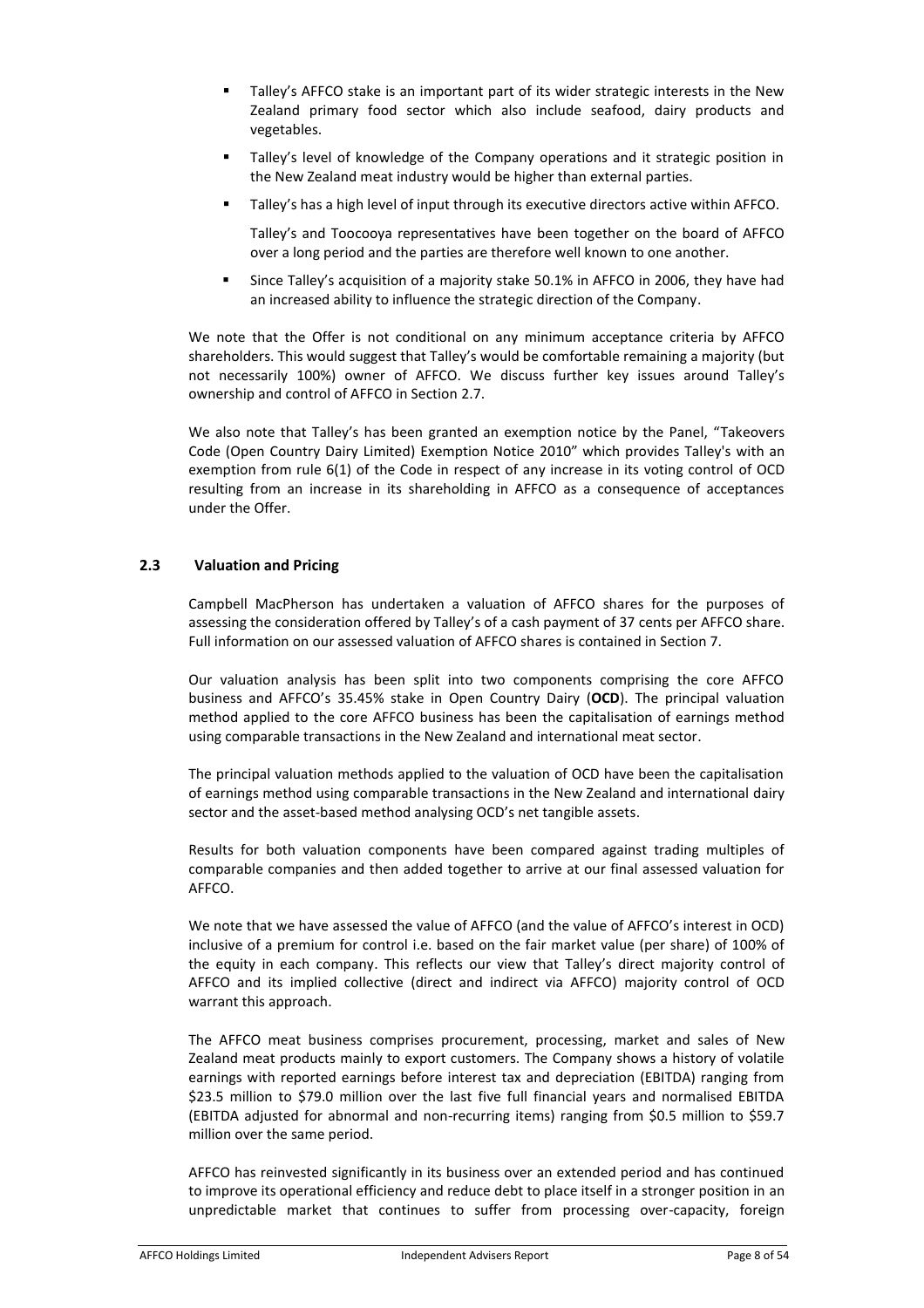exchange volatility, weather patterns and other factors that can significantly impact on AFFCO's performance.

Our assessed equity valuation range for the core AFFCO business is \$133 million to \$179 million. In determining this value range we have taken into account a number of factors including the historical and forecast performance of AFFCO, our assessment of AFFCO's future maintainable earnings, Enterprise Value (EV) to EBITDA ratios of other comparable transactions and comparison of implied AFFCO multiples with trading multiples for selected listed meat companies.

Our assessed indicative valuation range for AFFCO's investment in OCD is \$35 million to \$48 million. In determining this value range we have taken into account a number of factors including the historical and forecast performance of OCD, our assessment of OCD's future maintainable earnings, Enterprise Value (EV) to EBITDA ratios of other comparable transactions, comparison of implied multiples with trading multiples for selected listed dairy companies and an asset-based valuation using net tangible assets as a proxy for market value.

We note that our valuation of AFFCO's interest in OCD is indicative only as we have had limited access to OCD financial information and did not have access to OCD management, operations or business forecasts. Furthermore OCD is at a growth stage in its development and the determination of future maintainable earnings is challenging given the volatility of earnings experienced by OCD and other participants in the New Zealand dairy sector. We do note however that a number of international investors have or are considering investing in the New Zealand dairy sector at this time.

**Based on combining our assessed value for the core AFFCO business of \$133 million to \$179 million with our indicative assessed value for AFFCO's investment in OCD of \$35 million to \$48 million, we consider that the total fair market equity value for AFFCO is in the range of \$172 million to \$225 million. This equates to 34.0 to 44.4 cents per AFFCO Share (midpoint 39.2 cents per share).** 

# **2.4 Consideration Offered by Talley's**

The consideration offered by Talley's is an all-cash offer of 37 cents per AFFCO ordinary share. There is no other component to the offer price.

The consideration falls at the lower end of our valuation range for AFFCO of 34.0 to 44.4 cents per share and is marginally lower than the recent volume weighted average price (**VWAP**) of minority parcels of AFFCO shares trading on the NZSX as shown below.

| <b>AFFCO Consideration vs Recent Share Price</b>     |       |            |       |  |  |  |  |
|------------------------------------------------------|-------|------------|-------|--|--|--|--|
| \$ per share                                         |       |            |       |  |  |  |  |
| Assessed Valuation range<br>Offer consideration      | 0.340 | to<br>0.37 | 0.444 |  |  |  |  |
| Recent Trading of Minority Share Parcels on the NZSX |       |            |       |  |  |  |  |
| Current share price (28 July 2010)                   |       | 0.370      |       |  |  |  |  |
| VWAP since Toocooya pre-bid agreement announcement   |       | 0.379      |       |  |  |  |  |
| VWAP 1 month prior                                   |       | 0.375      |       |  |  |  |  |
| VWAP 3 months prior                                  |       | 0.377      |       |  |  |  |  |

Sources: Campbell MacPherson and NZSX data

We note that (in the absence of any takeover activity in a stock) minority parcels of shares traded on an exchange would be expected to trade at a discount (known as a minority discount) to the full underlying value for 100% of the shares. The midpoint of our valuation range is 39.2 cents per share which represents a small premium of 6.0% above the Offer price and a small premium of 4.0% above the 3 month VWAP prior to announcement of the Toocooya pre-bid agreement.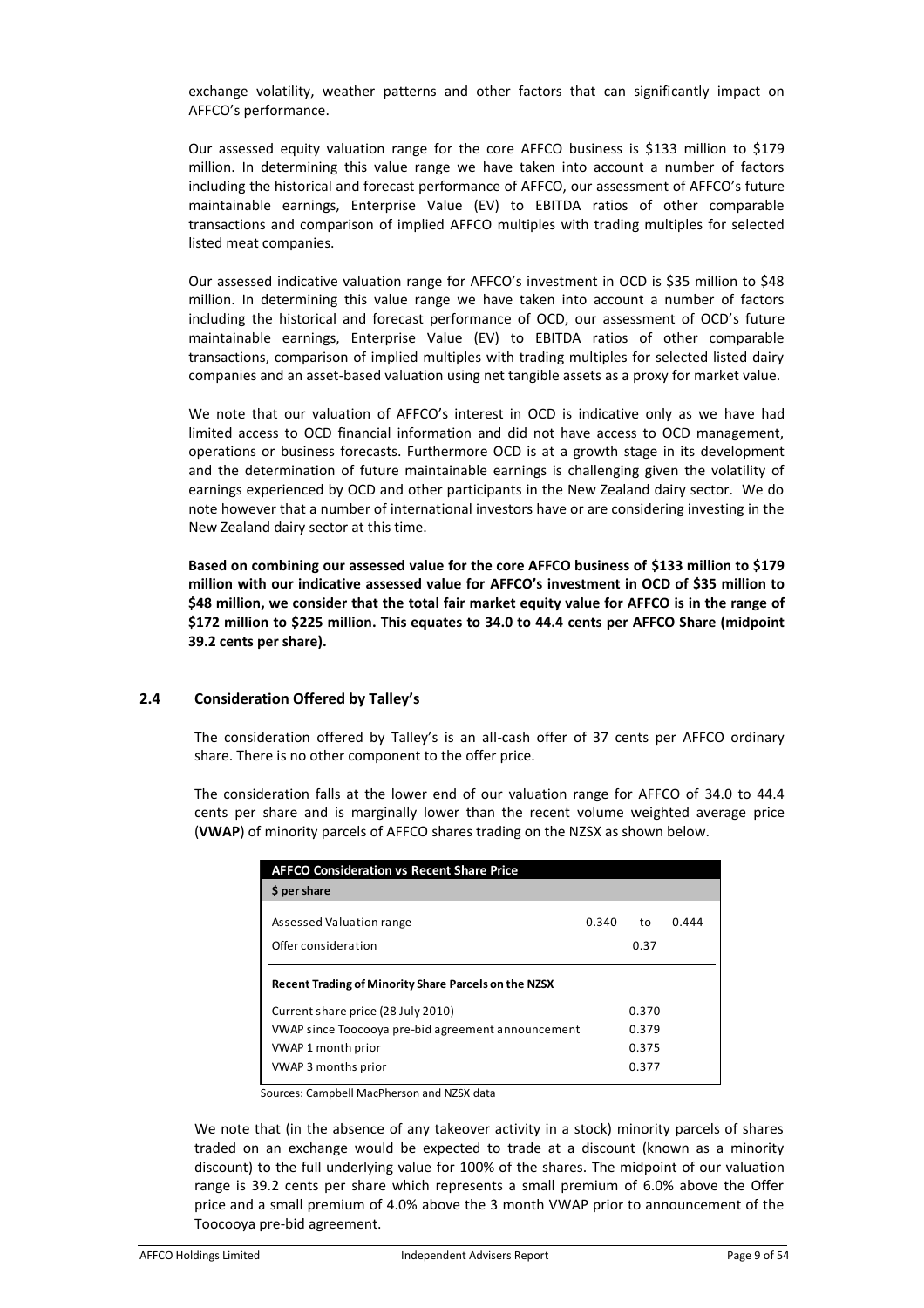# **2.5 Likelihood of a Higher Offer**

We believe that it is highly unlikely that Talley's would increase their Offer or extend the closing date of the Offer. Our reasons for this view are;

- ! The pre-bid agreement with Toocooya requires Talley's to make a full takeover offer under the Code. We do not believe that Talley's are strongly motivated to acquire additional shares in AFFCO as a result of the Offer.
- ! The pre-bid agreement with Talley's provides that Toocooya's obligations to accept the Offer will not be affected by any variation of the Offer made in accordance with the Code (e.g. an increase in the Offer price). However we see no strong motivation for Talley's to increase the Offer price.
- Under the Takeovers Code Talley's cannot offer a different price to different minority shareholders in respect of the Offer.
- ! There is no indication since the announcement of the Toocooya pre-bid agreement, or since the issue of the Takeover Notice, of any material increase in the share price above the current offer price.
- We understand that Talley's and Toocooya took some months to finalise their agreement and settle on price.

# **2.6 Potential for Alternative Transactions**

The Independent Directors of AFFCO have not received any other approaches from third parties to acquire the Toocooya stake or a significant shareholding in the Company. The Independent Directors Committee advises that it has not engaged an external corporate advisor to seek out any alternative offers for Toocooya's shares in AFFCO.

We consider it unlikely that an existing top 10 shareholder or new investor would seek a strategic stake at this time. Underlying reasons include:-

- ! There is considerable commentary on the need for restructuring of the New Zealand meat industry and particularly sheep meat capacity;
- ! International meat processors are familiar with the industry structure in New Zealand and to date chosen not to invest in New Zealand processing capacity or companies;
- " The high New Zealand dollar has eroded meat industry returns;
- ! The New Zealand capital market is currently constrained making it difficult for many companies to raise debt and equity capital;
- ! New Zealand has a large exposure to international sheep meat markets and cross border processing investment tends to be in beef capacity;
- ! Talley's have held majority control of AFFCO since 2006 and Talley's representatives also hold key executive director roles within the business.

In summary an alternative transaction is unlikely although a third party could seek to accumulate a 10.1% stake to block compulsory acquisition by Talley's.

A recent example of this is the case of Horizon Energy Distribution Limited (**Horizon**). This company is listed on the NZSX and since 2000 has had a major cornerstone shareholder Eastern Bay of Plenty Energy Trust (**EBOPET**) with a 77% stake. Recently a new investor, Marlborough Lines Limited, acquired a 12.5% stake on-market thereby preventing EBOPET from securing more than 90% of Horizon without Marlborough Lines Limited approval.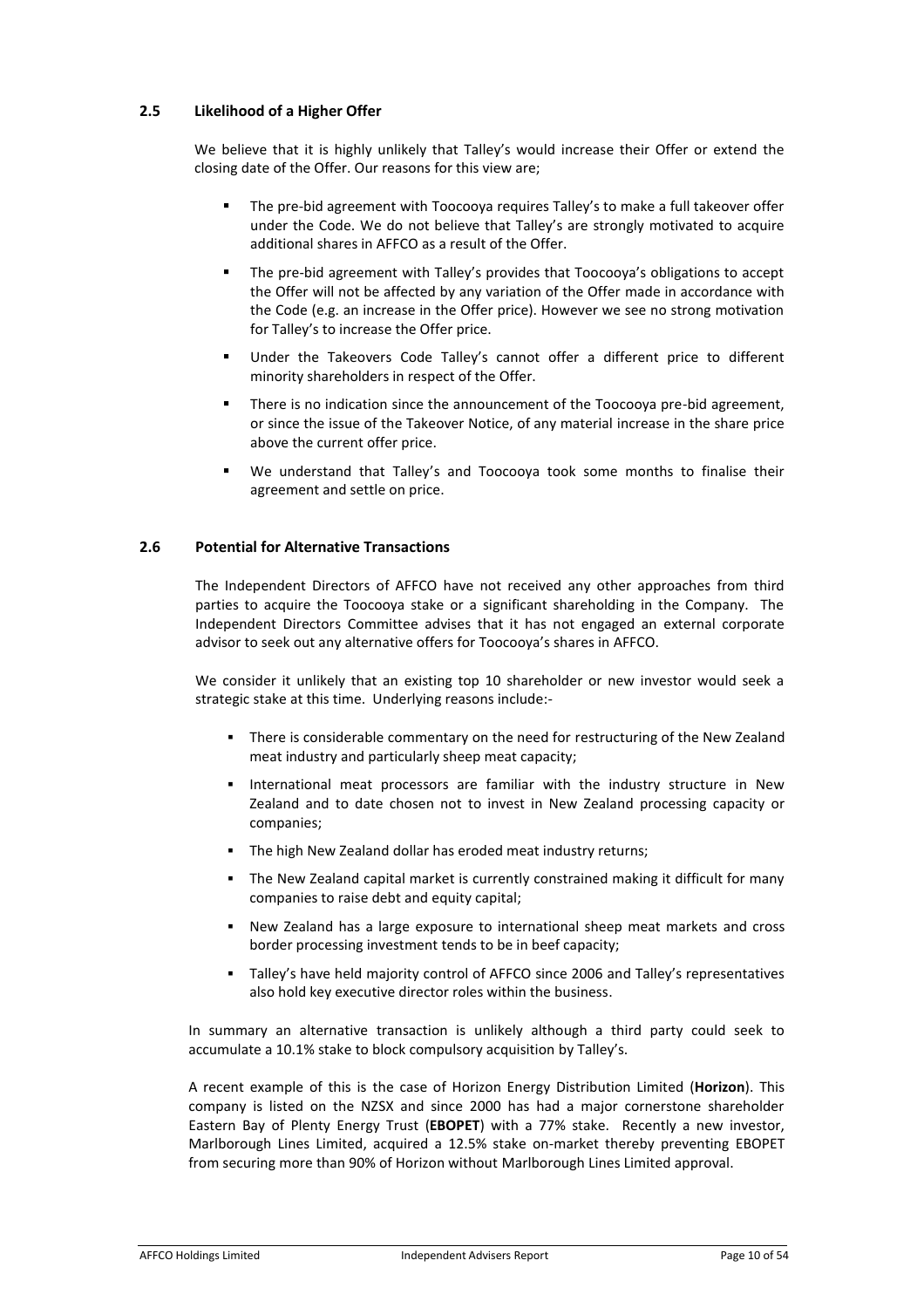# **2.7 Impact on Ownership and Control**

# *Shareholder Voting*

Ordinary resolutions require approval of more than 50% of the votes cast by shareholders. Special resolutions require approval of more than 75% of the votes cast by shareholders. A shareholder holding more than 25% of a company is able to block special resolutions. A shareholder holding more than 50% of the voting securities of a company is able to pass (or block) ordinary resolutions. A shareholder holding more than 75% of the voting securities of a company is able to pass special resolutions (in each case assuming the shareholder is eligible to vote).

A shareholder's ability to influence voting on ordinary or special resolutions may be impacted by other legal and regulatory factors such as the Companies Act, Takeovers Code, NZSX Listing Rules, and the Company's constitution.

The typical powers that can be exercised by an ordinary resolution of shareholders include:

- adoption of financial statements:
- ! voting directors in or out;
- appointment of auditors;
- alteration of shareholder rights; and
- ! decisions involving remuneration and other benefits.

The typical powers that can be exercised by a special resolution of shareholders include:

- adopting, altering or revoking the company's constitution;
- approval of a major transaction;
- approval of an amalgamation; and
- placing the company into liquidation.

# *Situation Prior to the Toocooya Pre-bid Agreement*

Prior to the Toocooya pre-bid agreement Talley's held a beneficial interest in 52.83% of the voting securities of AFFCO. Talley's also has two representatives on the Board of AFFCO both of whom are Executive Directors and who are active in the day-to-day running of the AFFCO business. Therefore we observe that Talley's has significant strategic and operational influence over the affairs of AFFCO.

We also note that Talley's holds a 17.04% direct equity interest in OCD, the same company in which AFFCO holds a 35.45% equity interest.

Taking the above factors into account on a collective basis, we consider that Talley's already has a high level of control of AFFCO. The current Toocooya shareholding in AFFCO of 23.46% does in our view provide some degree of negative control in that it is likely that Toocooya could block a special resolution of the Company provided that other shareholders (equivalent to at least further 1.54% of those voting on the resolution) also voted against the resolution. However, by virtue of its pre-bid agreement, Toocooya has now agreed to sell its shares to Talley's under the Offer, and therefore the potential for a remaining shareholder to exercise a degree of negative control over AFFCO is likely to be negligible.

# *Potential Control Outcomes of the Offer*

In the event that the Offer proceeds and is not withdrawn for any reason, there are two key potential control outcomes as outlined below:-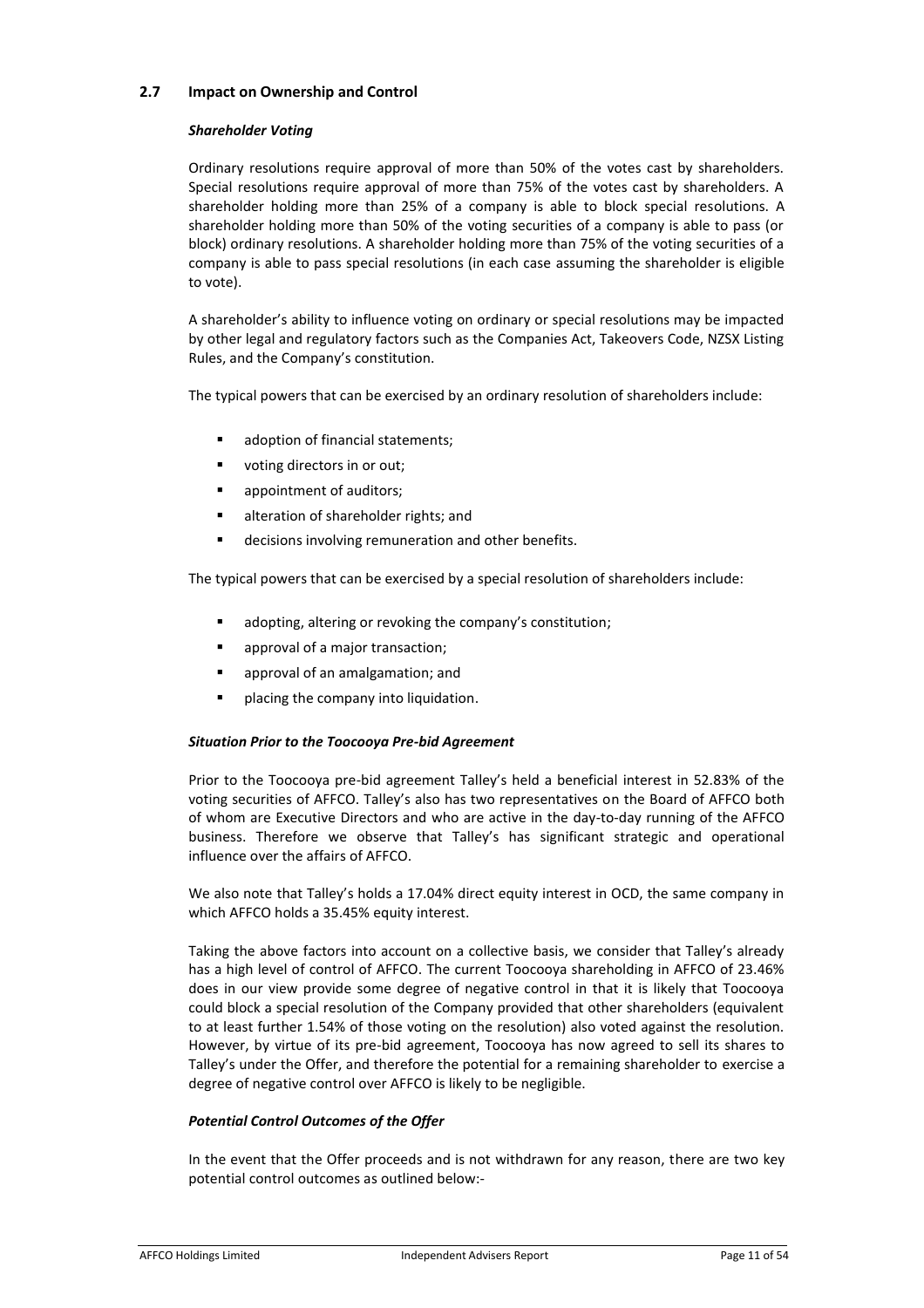# *a) Talley's holds or controls 90% or more of the AFFCO shares*

If Talley's holds or controls 90% or more of the voting securities of AFFCO as a result of the Offer then it will be able to proceed to compulsory acquisition of the remaining shares in the Company (**Compulsory Acquisition**).

Under the Takeovers Code Talley's would be required to issue a notice to the remaining shareholders within 30 days of the closing date of the Offer notifying them of Talley's decision to either compulsorily acquire their shares or advising them that Talley's does not wish to compulsorily acquire their shares but they have the right to sell their shares to Talley's within 21 days of receiving the notice (**Voluntary Sale**). Upon expiry of the 21 day period Talley's would then be free (if they chose) to purchase additional AFFCO shares from remaining AFFCO shareholders on a willing buyer/willing seller basis at a mutually agreed price (e.g. via trading of AFFCO shares on the NZSX).

# Consideration Payable under Compulsory Acquisition/Voluntary Sale

The acquisition price is determined the same way regardless of whether the shares are purchased via Compulsory Acquisition or Voluntary Sale.

The Takeovers Code requires that, if the Offeror (Talley's) achieves the 90% threshold by virtue of acquiring 50% of the securities of a class subject to the Offer as a result of the Offer (in each case excluding shares held by associates of the Offeror), then it can move to acquire the remaining holding of that class at the same price as the Offer.

If the Offeror achieves the 90% threshold, but not as a result of acquiring 50% of the securities of a class subject to the Offer as a result of the Offer, then the price payable on Compulsory Acquisition (or Voluntary Sale) will be determined by an Independent Adviser based on the Adviser's assessment of a fair and reasonable price. That new price will apply unless shareholders of 2% or more of a class of equity securities or 10% or more of the outstanding securities in a class object to the price to be paid. In this event, an independent expert will be required to determine the price to be paid and outstanding security holders will be bound by the expert's determination.

In the event that Talley's reach the 90% threshold as a result of the Offer, then it is highly likely that the shares acquired under the Offer would represent more than 50% of the shares subject to the Offer. The price payable by Talley's if they choose to proceed to Compulsory Acquisition (or if Talley's purchased further shares as a result of Voluntary Sale) would therefore be the Offer price i.e. 37 cents per share.

# Likelihood of Compulsory Acquisition

The decision to proceed to Compulsory Acquisition is at the option of the Offeror. Our discussions with a Talley's representative on the Board of AFFCO suggest that it is likely, but not certain, that, in the event Talley's held 90% or more of the shares in AFFCO, Talley's would exercise its right to compulsorily acquire the remaining outstanding AFFCO shares. Talley's has confirmed that no decision has been made by it in this regard.

In the event that Talley's does proceed to Compulsory Acquisition then AFFCO ordinary shares would be delisted from the NZSX.

# Control Implications for Non-associated Shareholders

In our view, regardless of whether Talley's proceeds to Compulsory Acquisition or not, it will (in the event it holds 90% or more of the voting securities) effectively have complete control of AFFCO, its strategic direction including decisions regarding the distribution and/or allocation of future cashflows.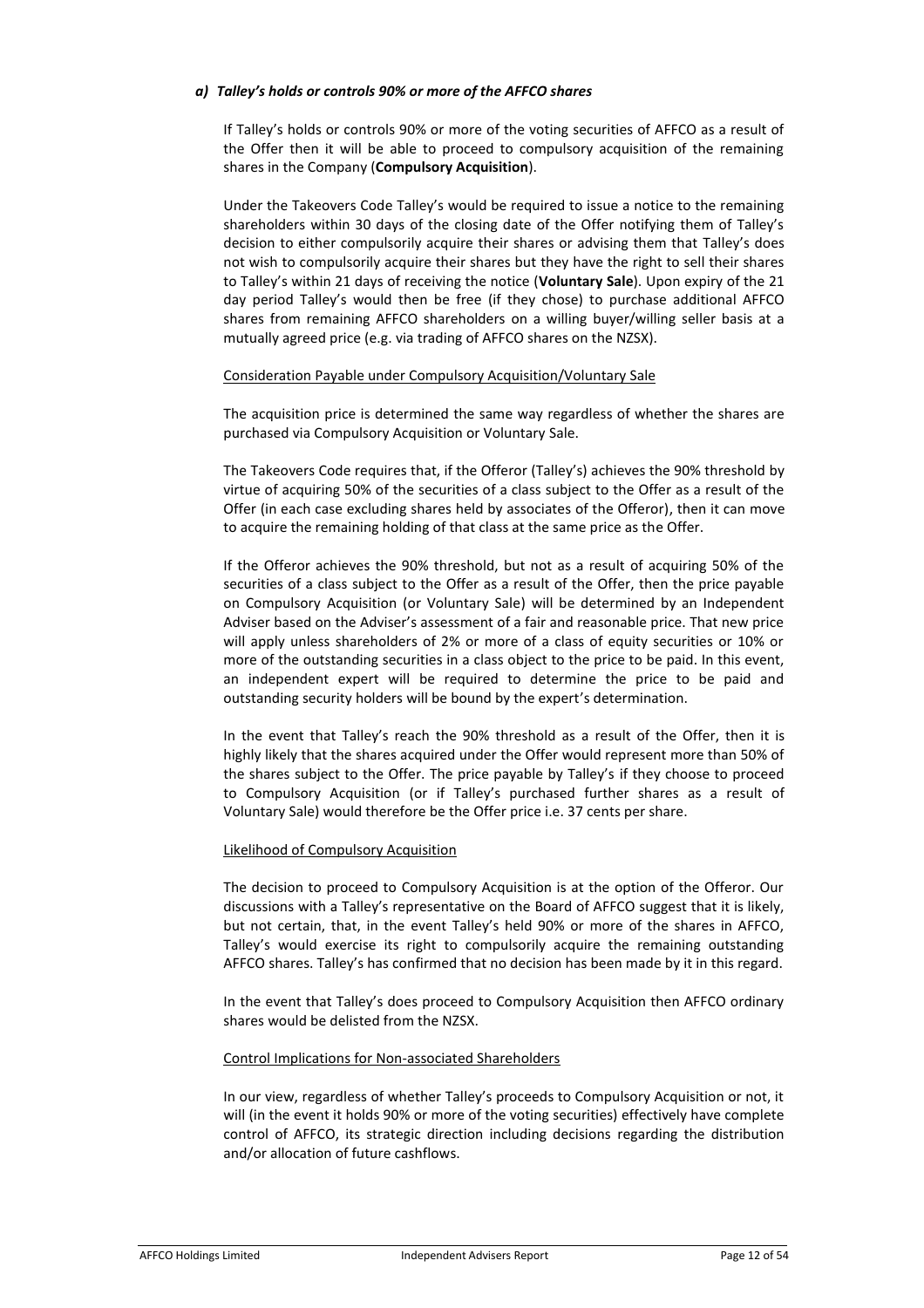# *b) Talley's holds or controls more than 75% but less than 90% acceptance*

The Takeover Offer is not conditional on any minimum acceptance conditions by AFFCO shareholders and a pre-bid agreement already exists with Toocooya to sell their shares to Talley's. Therefore, provided the Offer becomes unconditional, Talley's will hold, at the completion of the Offer, at least 385,599,782 shares in AFFCO representing 76.28% of the voting securities.

In the event that Talley's does not hold or control more than 90% of the shares in AFFCO at the conclusion of the Offer, then it will not have the ability to proceed to Compulsory Acquisition. In this situation we anticipate that AFFCO ordinary shares would continue to be listed on the NZSX.

However, by virtue of holding more than 50% of the voting securities of AFFCO, Talley's would continue to be able to "creep" towards the 90% threshold at a rate of up to 5% per annum, (after a twelve month stand-down period from the closing of the Offer) as permitted under the Takeovers Code. We note that Talley's has taken partial advantage of the creep provisions of the Code since it acquired 50.01% of AFFCO shares in 2006 to increase its holding to its current level of 52.83%. In the event that Talley's chose to exercise the "creep" provisions of the Code, it could potentially reach the 90% threshold for Compulsory Acquisition within three years.

# Control Implications for Non-associated Shareholders

In our view, regardless of the extent to which Talley's holds between 76.28% and 89.99% of the shares of AFFCO, it will effectively have a very high level of control of AFFCO, its strategic direction and decisions regarding the distribution of future cashflows.

Minority shareholders may struggle to realise full value in future from their AFFCO shares as Talley's appear to be patient long term investors who already control AFFCO. The remaining influence of Non Associated Shareholders would likely be provided by statutory protections under the Code, Companies Act and NZSX listing rules, etc.

# *Constraints on the Control of AFFCO's Investment in OCD*

AFFCO is a listed Issuer on the NZSX and is therefore also subject to NZSX Listing Rules (**Listing Rules**). Listing Rule 9.2 governs material transactions with related parties and provides certain restrictions on Talley's in respect of their control of OCD via their investment in AFFCO. In the event of a material transaction pursuant to NZSX Listing Rule 9.2.1 Talley's would be deemed a related party of AFFCO under NZSX Listing Rule 9.2.3 and would therefore be unable to enter into a material transaction (as defined by Listing Rule 9.2.2) without first obtaining the approval by ordinary resolution of shareholders not associated with Talley's. For example, this restriction would apply in the event that Talley's sought to acquire or otherwise transfer any AFFCO asset (including, where applicable, AFFCO's shares in OCD) having an Aggregate Net Value in excess of 10% of the Average Market Capitalisation of AFFCO as defined under the Listing Rules.

# **2.8 Other Advantages to AFFCO and the Non-associated Shareholders**

In our view, acceptance of the Offer presents other potential advantages to AFFCO shareholders, these include:-

The Offer may provide AFFCO shareholders an opportunity to sell now for cash rather than wait for a future offer. Talley's is a privately owned family company and it is highly unlikely in our view that Talley's would offer third parties the opportunity to hold shares in the Talley's Group.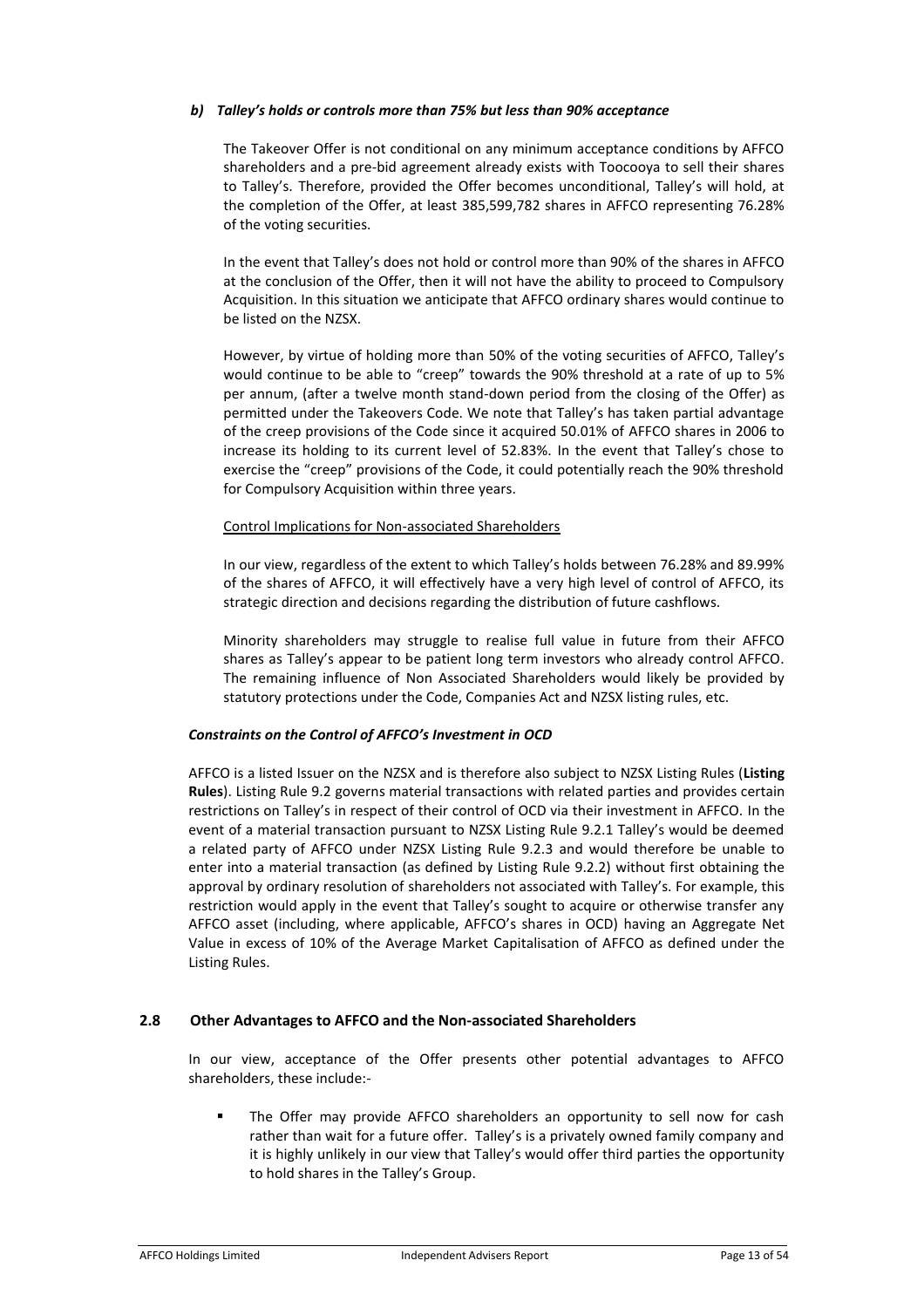- The acquisition of Toocooya's AFFCO shareholding by Talley's may remove a share overhang in the market.
- The ability to easily buy or sell minority parcels of AFFCO shares is limited due to a lack of trading volume. The Offer therefore presents an opportunity for Nonassociated Shareholders to sell their shares which (particularly for larger minority share parcels) might otherwise have been more difficult or taken longer to achieve via direct trading on the NZSX.
- Given the capital intensive nature of the meat industry, the AFFCO director's approach has been to retain any surplus cash in the business (i.e. not pay dividends). Therefore those shareholders seeking a regular dividend payment may choose to take advantage of the Offer to sell their shares and then investigate alternative investment options.

# **2.9 Other Disadvantages to AFFCO and the Non-associated Shareholders**

In our view, acceptance of the Offer presents some risks and potential disadvantages to AFFCO shareholders, these include:-

- In our view AFFCO has been cautious when discussing its 35.45% investment in OCD in the various AFFCO NZSX releases and shareholder reports. A greater awareness of OCD's number two status in the New Zealand dairy sector may attract new investors into AFFCO and improve liquidity of the stock.
- ! OCD is an early stage dairy processor having successfully commissioned three new plants. As this business consolidates it is likely, in our view, that earnings will improve in the longer-term.
- Many of AFFCO's existing shareholders are farmers who supply the Company with livestock. Retaining their shareholding aligns the interests between farmer, processor and exporter and this alignment will be lost in respect of those shareholders who accept the Offer.
- ! Retaining an AFFCO shareholding may deliver synergies in future from other Talley's investments in export food businesses.
- ! AFFCO management in the past five years has worked hard to streamline the business, improve operational performance and reduce costs. This may result in improved financial performance in the future.
- The New Zealand dollar has shown significant volatility during the global financial crisis and any long-term devaluation of the NZD against other key currencies such as the USD and the Euro could significantly improve returns for exporters such as AFFCO;
- AFFCO is continuing to increase its processing capacity (e.g. adding a third shift at Awarua) in the South Island which reduces its exposure to North Island livestock supply.
- ! AFFCO has low levels of term core debt and a strong balance sheet and is therefore well placed to withstand external shocks.
- ! The Independent Directors of AFFCO have advised that they do not intend to accept the Offer in respect of the shares they own.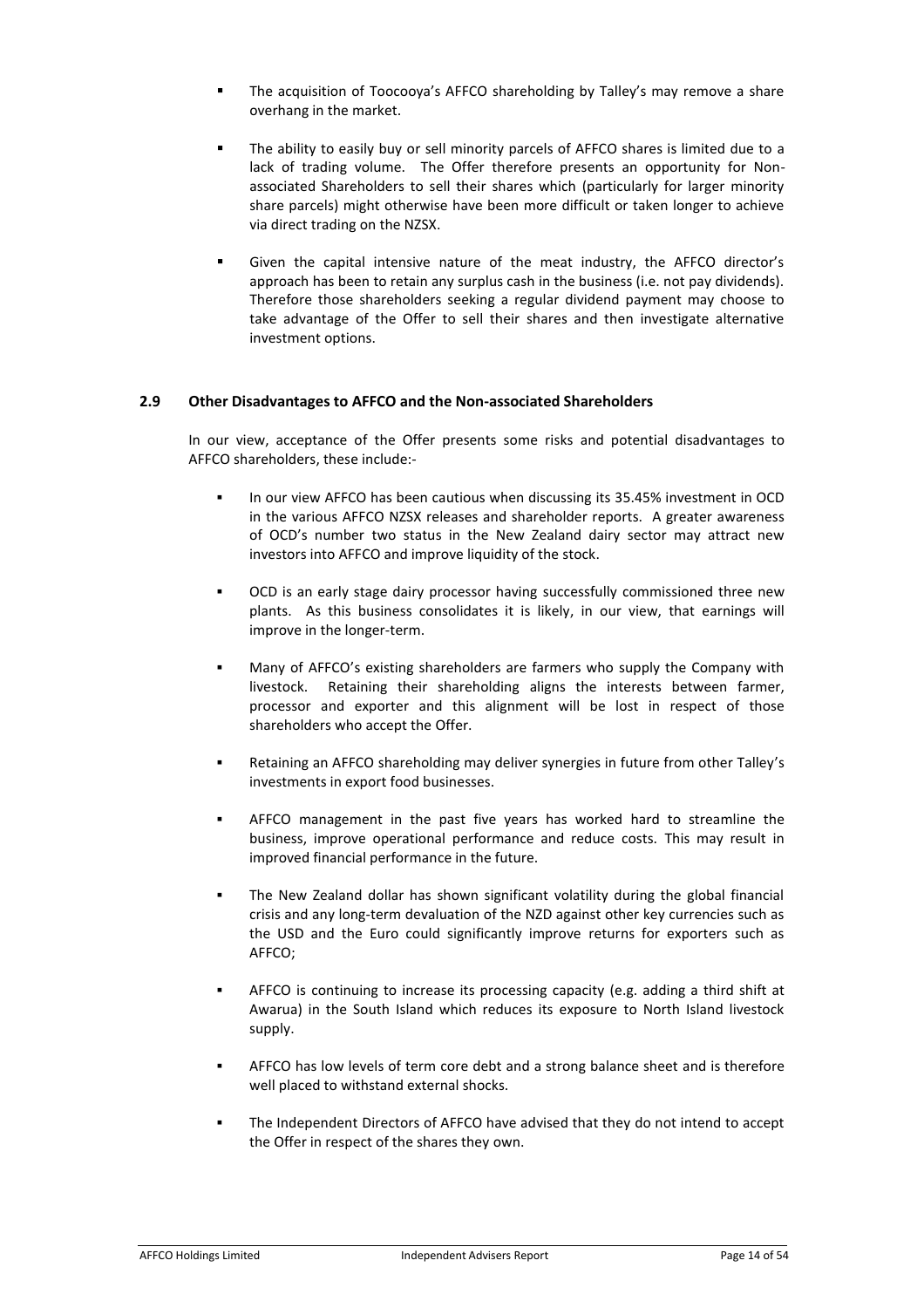# **2.10 Implications of Non-Acceptance of the Offer**

The Offer is not conditional on any minimum acceptance level by AFFCO shareholders, and therefore, as discussed in Section 2.7 those shareholders who choose not to accept the Offer will either;

- ! remain as minority shareholders in a listed AFFCO i.e. if Talley's do not reach the required minimum 90% shareholding or;
- ! if Talley's reach the required minimum 90% holding of voting securities, then Talley's can proceed to Compulsory Acquisition of the remaining shares at the same price as the Offer price or any remaining shareholder can require Talley's to purchase their shares at the same price as the Offer price.

# **2.11 Acceptance or Rejection of the Offer**

The decision to accept or reject the Offer is a matter for each individual AFFCO shareholder to decide based on their own unique set of circumstances. These unique circumstances include their own views as to value, risk profile, future share market conditions, meat and dairy sector prospects, changing land use in New Zealand, desire for liquidity, tax considerations, exchange rate fluctuations, etc.

Each AFFCO shareholder must fully consider their own specific situation, possible consequences, and consult their own professional advisor as appropriate.

# **2.12 Concluding Remarks**

In summary we consider that the Offer has a number of actual and potential advantages that Non-associated Shareholders should give careful consideration to in forming their view on whether to accept or reject the Offer, these include;

- The Offer price of 37 cents per share falls within our assessed full underlying value of AFFCO shares in the range of 34.0 to 44.4 cents per share.
- ! The Offer comprises an all cash consideration that may appeal to some shareholders.
- ! AFFCO'S largest shareholder (after Talley's), Toocooya, has already accepted the Offer price of 37 cents per share under its pre-bid agreement.
- ! By virtue of acquiring the Toocooya stake, Talley's will hold a minimum of 385,599,782 shares upon completion of the Offer. This will equate to 76.28% of the voting securities of AFFCO and will enable Talley's to further consolidate their control of the Company, including the ability to pass special resolutions (requiring more than 75% approval of those voting on the resolution). The ability of remaining minority shareholders to influence the Company going forward is therefore, in our view, likely to be very limited.
- In our view the recent non-payment of dividends by AFFCO is likely to continue as the Company continues to reinvest in ongoing capital expenditure commitments and/or retain a strong balance sheet. Those Non-associated Shareholders seeking a regular dividend payment should consider reinvesting elsewhere.
- The New Zealand meat industry continues to face a number of well publicised challenges including falling livestock numbers, over-capacity, high NZD exchange rate, threat of animal diseases and other factors that are likely to continue to cause volatility in earnings of AFFCO in the future and may negatively impact on returns to AFFCO shareholders.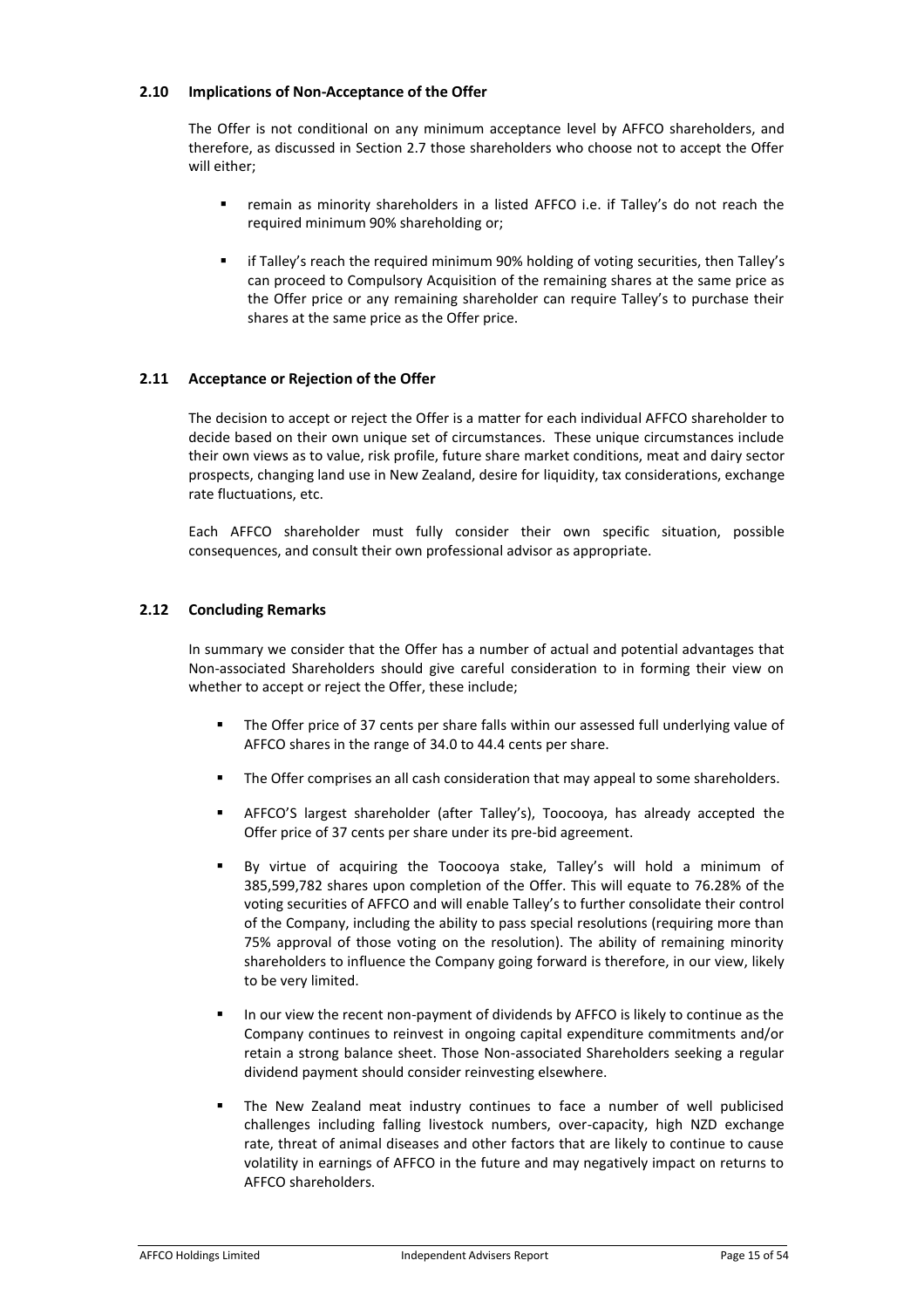- ! Whilst there are a number of potential opportunities for AFFCO Non-associated Shareholders to benefit from retaining their shares (see below), we are cautious about the ability of minority shareholders to actually crystallise (i.e. receive) any benefits or value that may accrue in the future. Our caution in this regard reflects a number of factors including :
	- a) Talley's has been a long term holder of AFFCO as part of its wider New Zealand food production portfolio and appears unlikely, in our view, to sell the Company in the foreseeable future. Minority shareholders are therefore unlikely to receive a "premium for control" that could be payable in the event of sale of the Company.
	- b) Trading and liquidity of AFFCO shares on the NZSX is already limited and could potentially reduce further as a result of the Offer.
	- c) Talley's are unlikely, in our view, to offer any premium for control in the future in order to acquire further shares in AFFCO unless they are required to pay such a premium under the regulatory requirements of the Takeovers Code or Companies Act.
	- d) Challenges in the New Zealand meat sector have probably turned off investors and sharebrokers from AFFCO.
- We are unable to assess or quantify the likelihood that an existing shareholder and/or new investor would seek a 10.1% stake in AFFCO to prevent compulsory acquisition and thereby try to extract a higher price from Talley's.

Balanced against these factors are a number of actual and potential disadvantages of the Offer. These include;

- The Offer price of 37 cents per share is at the lower end of our assessed value range for AFFCO shares of 34.0 to 44.4 cents per share and is 5.6% below our valuation mid-point of 39.2 cents per share. This implies that those shareholders who do not sell may benefit from upside available within this range.
- The Offer price essentially reflects the recent share price of minority parcels of AFFCO shares traded on the NZSX. These parcels have traded at a VWAP of 37.7 cents per share in the 3 months prior to the announcement of the Toocooya pre-bid agreement on 11 June 2010.
- ! AFFCO has undertaken significant capital expenditure (e.g. SPM, OCD) over the last decade to reduce costs, improve its operations and establish a nationwide presence to improve its industry position and capability. These factors may result in improved financial performance in the future. However, there is no guarantee that this will be the case.
- ! AFFCO provides one of the few opportunities for public company investors (outside of farmer shareholders) to have exposure to the New Zealand meat and dairy industry. AFFCO shareholders may wish to retain their stake based on their expectations of the dairy sector and potential benefits to AFFCO from OCD's future performance.
- ! The Independent Directors of AFFCO have each indicated that they do not intend to accept the Offer in respect of their personal beneficial interests in AFFCO shares.
- ! Many AFFCO shareholders are believed to be farmers who also supply the Company with livestock. Farmer shareholders may wish to retain an equity stake in their preferred livestock processor.
- AFFCO holds a significant minority stake in OCD which provides current shareholders in AFFCO with exposure to the New Zealand dairy processing sector. Our indicative valuation of this investment is in the range of \$38 million to \$45 million. OCD currently has three milk processing facilities and is at a relatively early stage of its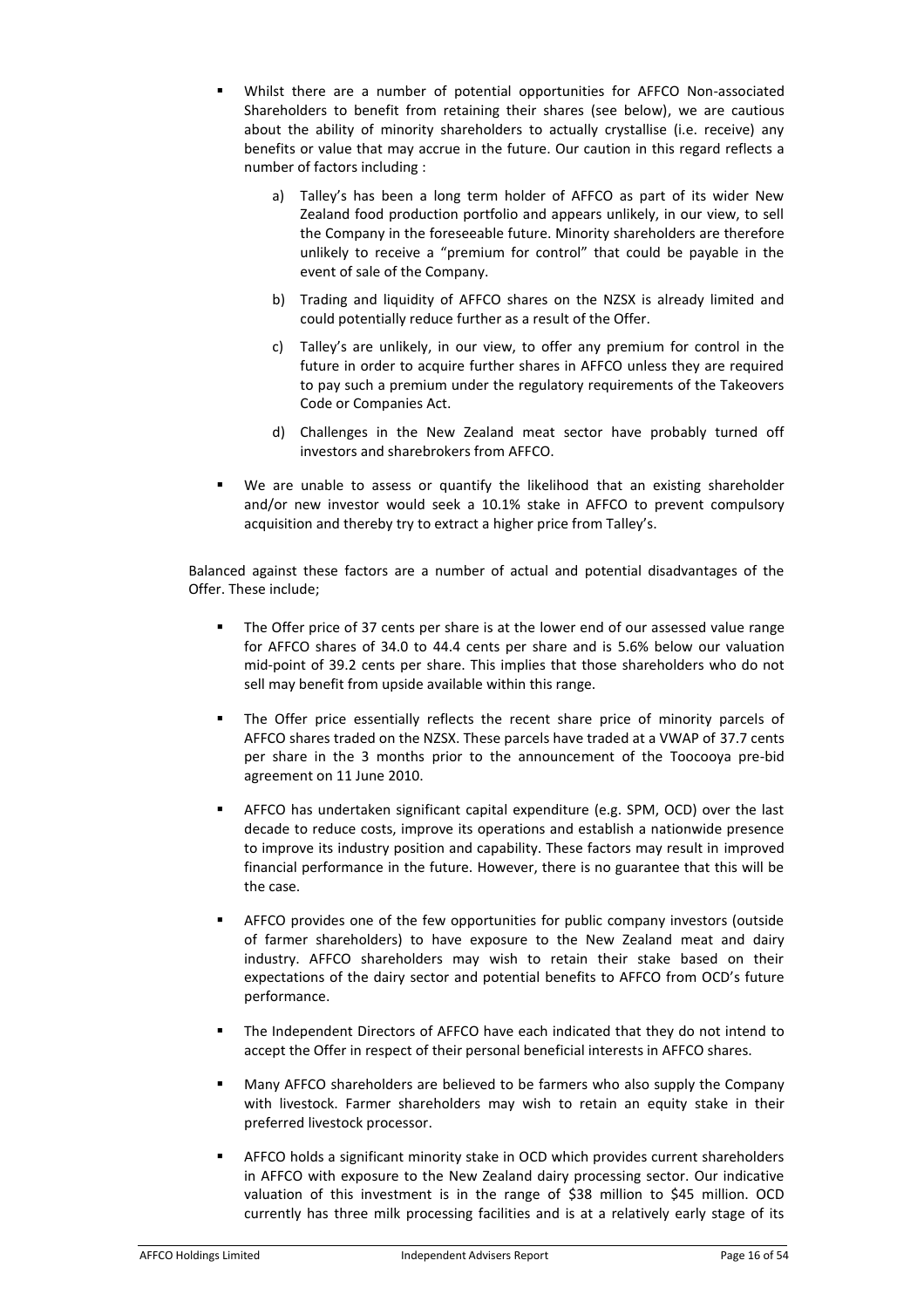development. In our view OCD has the potential to deliver further value to AFFCO shareholders in the future through both capital gains and (in the longer term) dividend payments by OCD to AFFCO. However, the timing and quantum of any increase in value is unable to be quantified at this time.

! Despite the failure of the Silver Fern Farms and the PGG Wrightson proposed merger transaction, future consolidation of the major companies operating in the New Zealand meat sector remains a possibility. Ideally this would involve at least one of the large cooperatives Silver Fern Farms and/or Alliance as a means of reducing processing over capacity. There is potential that AFFCO could participate in such consolidation or otherwise benefit from it. This could potentially deliver future benefits for AFFCO shareholders.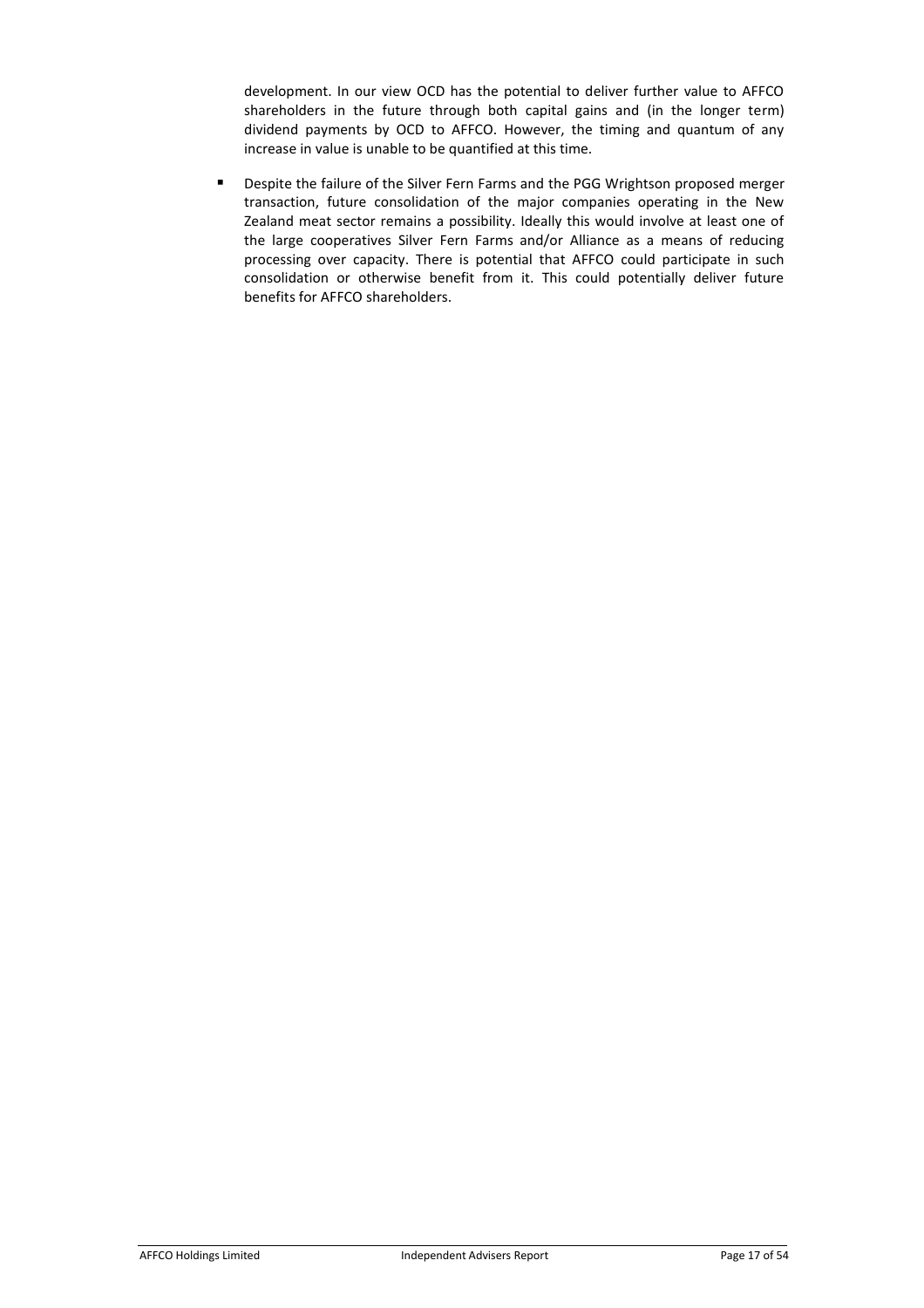# **3.1 Overview**

The red meat industry has been a key contributor to New Zealand's exports since the 1880's. Initially the main export market was the United Kingdom with beef exports to the USA growing since the 1950's. The meat industry produces 15% of New Zealand's exports by value, 27% of New Zealand's primary sector revenue and 4% of New Zealand's gross domestic product. The export of red meat and related products in the 2009 June year generated export revenues of circa NZ\$6.5 billion. These products are exported to more than 115 countries.

New Zealand has circa 14,000 sheep, cattle and deer farmers supplying over 20 meat production and export companies, with processing plants located throughout the country. Most farms in New Zealand are owned and operated by farming families. The average number of stock units per farm is approximately 4,700. In the past decade there has been a significant change of pastoral land use with previously livestock farmed land being converted to dairying, forestry, horticulture or viticulture.

The red meat industry is a significant employer with over 53,000 employees including 24,000 directly employed in the meat processing sector. There are more than 60 licensed meat processing plants operating around New Zealand and the majority of these are focused on export markets.

Sheep, cattle and deer are raised on New Zealand's natural grass fed pastoral systems. This leads to seasonal production highs and lows. For example, lamb production is high in the summer months and for cattle in the March to May months. The grass growing cycle is longer in the warmer northern part of the country than the cooler areas in the lower South Island.

A key source of competitive advantage is that New Zealand livestock is free from BSE, foot and mouth and other major livestock diseases. This is due to stringent border controls, New Zealand's geographical isolation and the pasture based diet for New Zealand raised livestock.

AFFCO is a top four player in the New Zealand red meat industry and processes/exports a range of sheep meat, beef, venison and related by-products for export and local consumption.

# **3.2 Key Products**

# *Beef*

The short term outlook for New Zealand beef remains challenging as the global economic downturn has created changes in consumer choices. Typically the demand for prime beef has contracted with consumers trading down to cheaper cuts, alternative meats and processed beef products.

Beef export revenue has been estimated by MAF to decline in the year to June 2010, partly as a return to historical levels after the heavy kill following the 2008 drought .Traditionally the USA market represents one third of New Zealand's beef exports followed by Japan, the EU, South Korea, Indonesia and Taiwan. In the Asian markets New Zealand has strong competition from Australian, Brazilian and USA beef suppliers so New Zealand market share is a function of the relative strength of the kiwi dollar and Asian preference for soft, fatty beef produced by cattle finishing systems.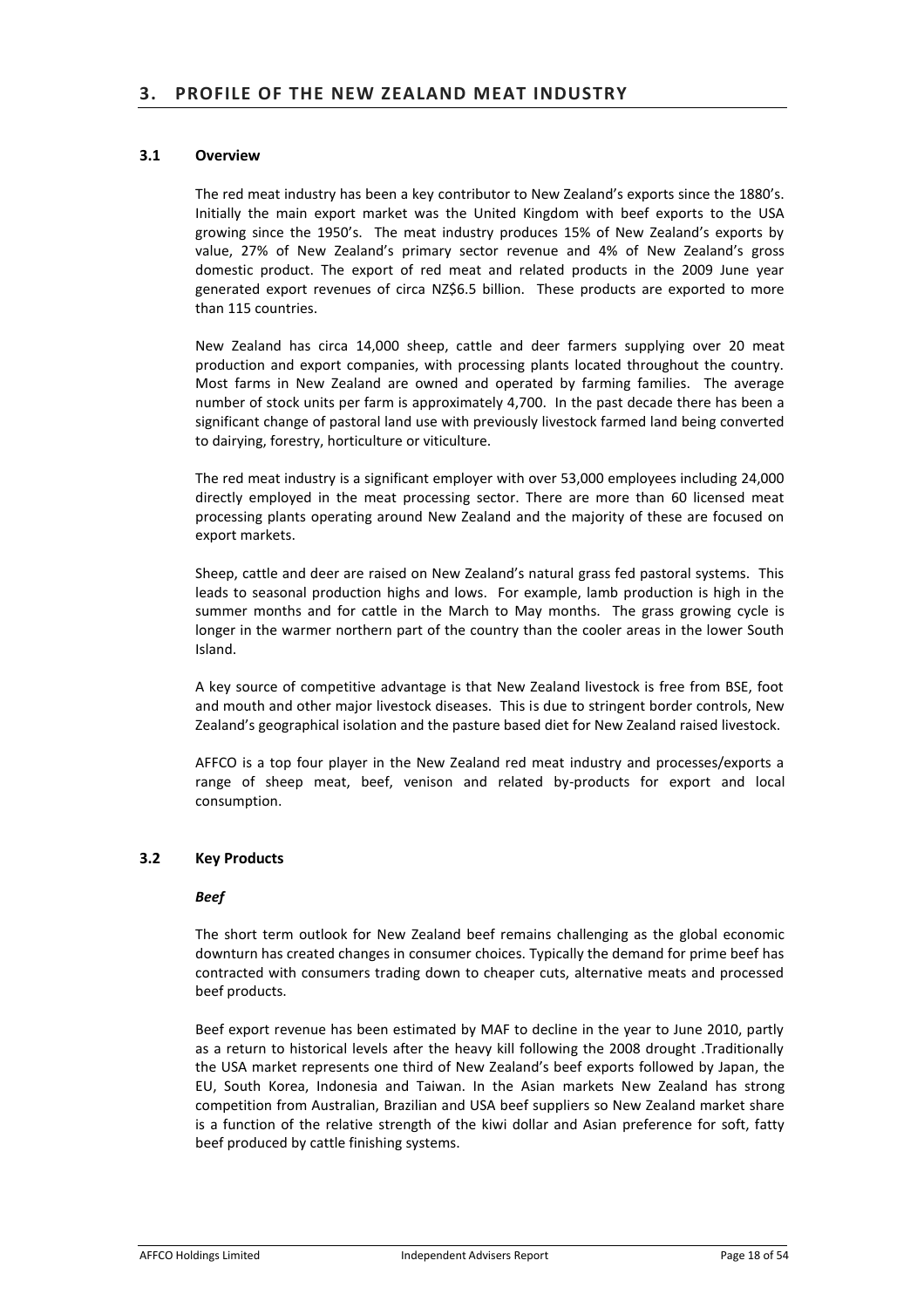| Beef Prices, Export Volume and Value, 2007 - 2014                           |      |        |      |      |      |          |      |      |
|-----------------------------------------------------------------------------|------|--------|------|------|------|----------|------|------|
|                                                                             |      | Actual |      |      |      | Forecast |      |      |
| Year to 30 June                                                             | 2007 | 2008   | 2009 | 2010 | 2011 | 2012     | 2013 | 2014 |
| Schedule manufactured beef price (cents/kg)                                 | 212  | 210    | 222  | 200  | 207  | 219      | 249  | 287  |
| Schedule prime beef price (cents/kg)                                        | 322  | 333    | 370  | 334  | 319  | 338      | 384  | 442  |
| Export volume (000 tonnes)                                                  | 357  | 357    | 371  | 356  | 370  | 373      | 377  | 378  |
| Export Value (\$ mil)                                                       | 1710 | 1658   | 2005 | 1704 | 1781 | 1918     | 2216 | 2551 |
| Note                                                                        |      |        |      |      |      |          |      |      |
| 1.2010 figures are estimated                                                |      |        |      |      |      |          |      |      |
| Sources: Beef and Lamb New Zealand Limited, Statistics New Zealand and MAF. |      |        |      |      |      |          |      |      |

Beef cattle numbers were estimated at 4.1 million at 30 June 2009 of which 1.1 million were beef breeding cows and heifers. 72% of total beef cattle were located in the North Island. In addition beef is produced from cull dairy cows and bobby calves (i.e. veal). The total volume of beef exported in 2009 was 356,000 tonnes and the total value of these beef exports was \$1.79 billion. Beef exports by market are shown below.



#### **Sheep Meat**

International lamb prices have remained relatively strong, due to reduced world supply and stable demand. MAF believe that reduced stock numbers worldwide will offset any reduction in demand from the global economic downturn. As the international economy slowly improves commentators predict that the developing economies are likely to increase their sheep meat consumption. This is particularly relevant to those developing Islamic countries and Halal slaughtered meat products.

In recent years the lamb kill in New Zealand has declined dramatically, as shown below:

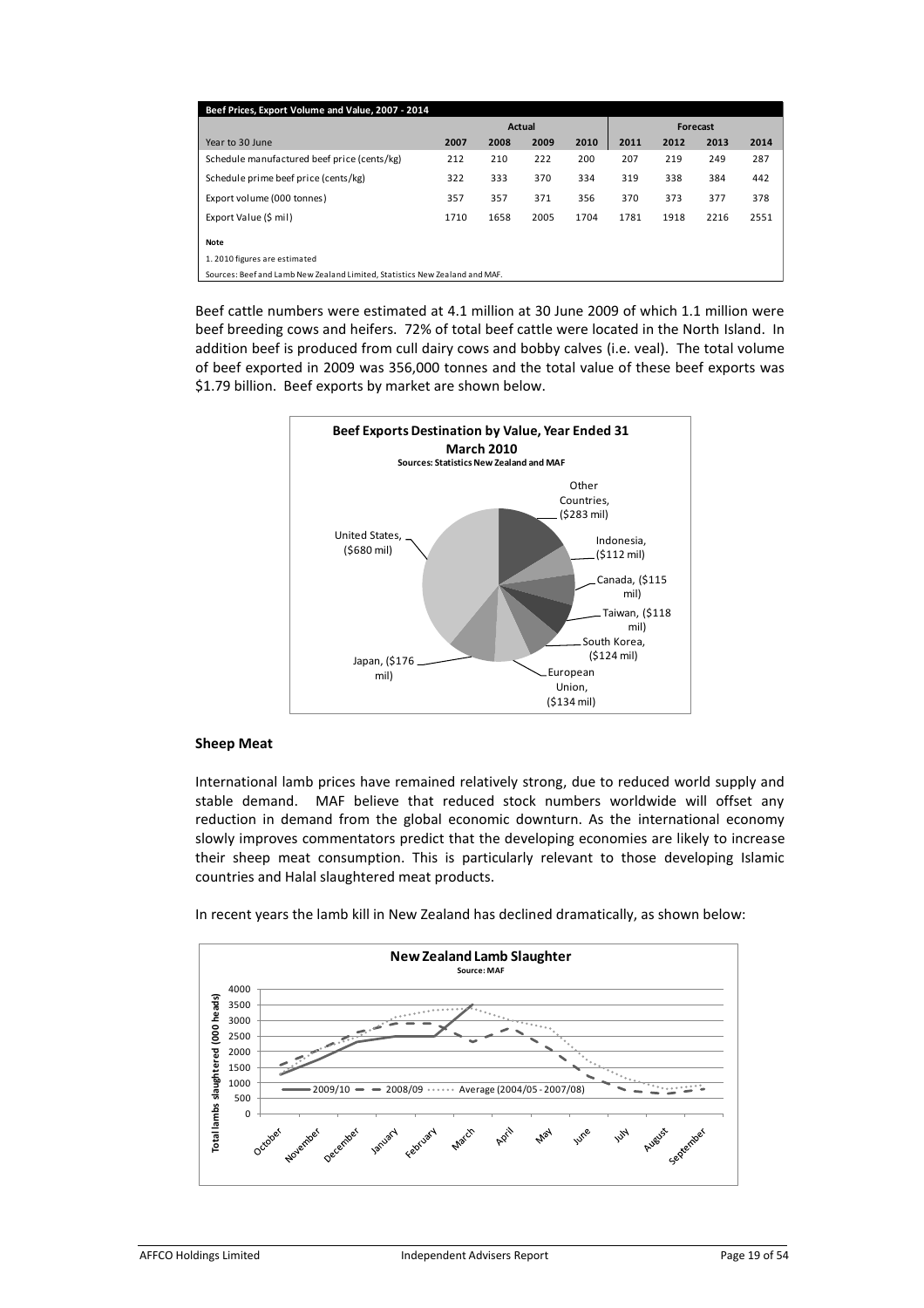Lamb export revenues to the EU were around 60% of NZ's total lamb export revenues in the year to June 2009. The United Kingdom is traditionally the single largest market and the weak UK pound has significantly lowered returns from lamb exports there in kiwi dollar terms.



Sheep production in New Zealand has fallen in the aftermath of the 2008 drought when sheep numbers declined by 11%. At 30 June 2009 it was estimated that New Zealand had 32.4 million sheep, down a further 5% from 2008, which comprised 22.2 million breeding ewes. After a number of years of weak returns, sheep farmers are retaining ewe hoggets to stabilise their breeding flocks. In a recent MAF report they state that ewe slaughter numbers for the six month period to 28 February 2010 were 16 percent down on the same period the previous year.

The total value of sheep meat exported in 2009 was 323,000 tonnes with a value of \$2.6 billion, as shown below:

| Lamb Prices and Export Volumes and Volume, 2007 - 2014 |                                                                             |               |      |      |      |          |      |      |  |
|--------------------------------------------------------|-----------------------------------------------------------------------------|---------------|------|------|------|----------|------|------|--|
|                                                        |                                                                             | <b>Actual</b> |      |      |      | Forecast |      |      |  |
| Year to 30 June                                        | 2007                                                                        | 2008          | 2009 | 2010 | 2011 | 2012     | 2013 | 2014 |  |
| Lamb schedule price (cents/kg)                         | 323                                                                         | 314           | 492  | 444  | 413  | 433      | 494  | 570  |  |
| Export volume (000 tonnes)                             | 334                                                                         | 329           | 317  | 323  | 321  | 325      | 328  | 331  |  |
| Export value (\$ mil)                                  | 2165                                                                        | 2172          | 2631 | 2570 | 2460 | 2586     | 2927 | 3370 |  |
| Note                                                   |                                                                             |               |      |      |      |          |      |      |  |
| 1.2010 figures are estimated                           |                                                                             |               |      |      |      |          |      |      |  |
|                                                        | Sources: Beef and Lamb New Zealand Limited, Statistics New Zealand and MAF. |               |      |      |      |          |      |      |  |

#### **Venison**

New Zealand is the world leader in deer farming and venison production for export. Estimated 2010 venison exports are likely to be \$207 million, well down from \$294 million achieved the previous year. New Zealand venison exports go mainly to Europe and Germany alone accounts for around 35-40% by total export volume and value. After five years of contraction, deer herds in New Zealand are forecast to stabilise. Venison has a niche international market and supply from New Zealand has fallen more rapidly than demand because of a sharp reduction in deer livestock numbers.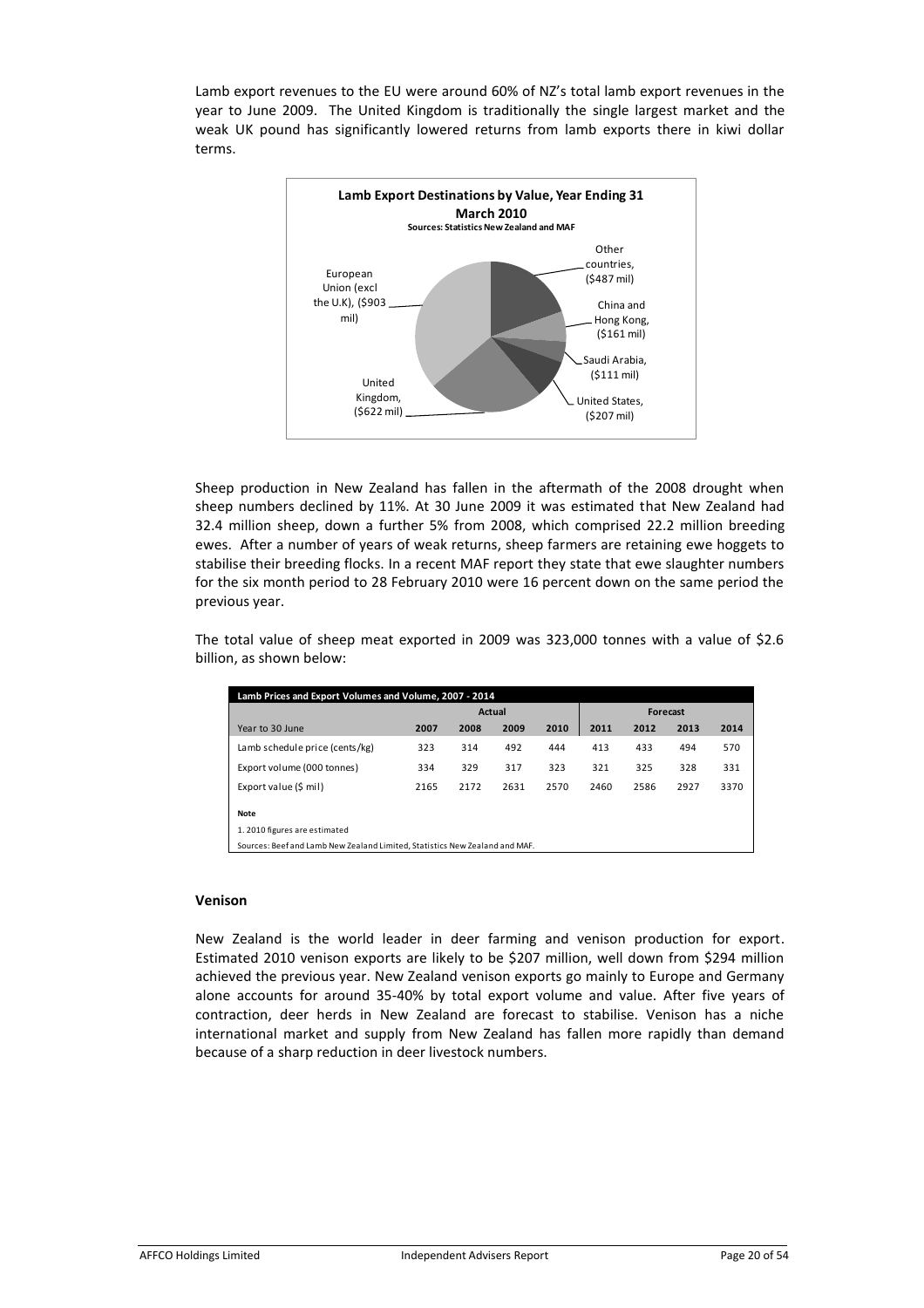

At June 2009 New Zealand had fallen to 1.2 million head of farmed deer which is 600,000 below the 2004 peak. Venison meat represented circa 80% of the total sector value exports.

| Venison Prices, Export Volumes and Values, 2007 - 2014 |               |      |      |      |          |      |      |      |
|--------------------------------------------------------|---------------|------|------|------|----------|------|------|------|
|                                                        | <b>Actual</b> |      |      |      | Forecast |      |      |      |
| Year to 30 June                                        | 2007          | 2008 | 2009 | 2010 | 2011     | 2012 | 2013 | 2014 |
| Venison schedule price - AP Stag (cents/kg)            | 513           | 654  | 875  | 765  | 731      | 728  | 718  | 787  |
| Venison export volume (000 tonnes)                     | 24            | 22   | 17   | 14   | 14       | 15   | 16   | 16   |
| Venison value (\$ mil)                                 | 252           | 288  | 294  | 207  | 200      | 219  | 250  | 271  |
| Note                                                   |               |      |      |      |          |      |      |      |
| 1.2010 figures are estimated                           |               |      |      |      |          |      |      |      |
| Sources: Statistics New Zealand, Agri-Fax and MAF      |               |      |      |      |          |      |      |      |

# **Related By-Products**

The 2009 export revenue generated from red meat by-products was circa \$1.2 billion. Key by-products exported include hides, skins, edible offal, meat and bone meal, casings, tallow fats and oil, etc. The meat processors go to great lengths to maximise the economic value from each carcass.

# **3.3 Industry Structure**

The four largest meat processors in New Zealand are:

- i) Silver Fern Farms Ltd (**Silver Fern**)
- ii) Alliance Group Ltd (**Alliance**)
- iii) ANZCO Food Ltd (**ANZCO**); and
- iv) AFFCO.

A brief overview of each company is provided below.

#### *Silver Fern Farms Limited*

Silver Fern was established in 1948 as the Primary Producers Co-operative Society and is a Dunedin based public company. Its shares and bonds are traded on the Unlisted Exchange. In total Silver Fern operates 22 plants in New Zealand and is the single largest meat processor and exporter in the country .The Silver Fern plant network includes five beef plants, five venison plants and two leather plants. Over recent years the company has struggled with high levels of debt and excess killing capacity. Since 2007 Silver Fern has closed eight processing plants or chains.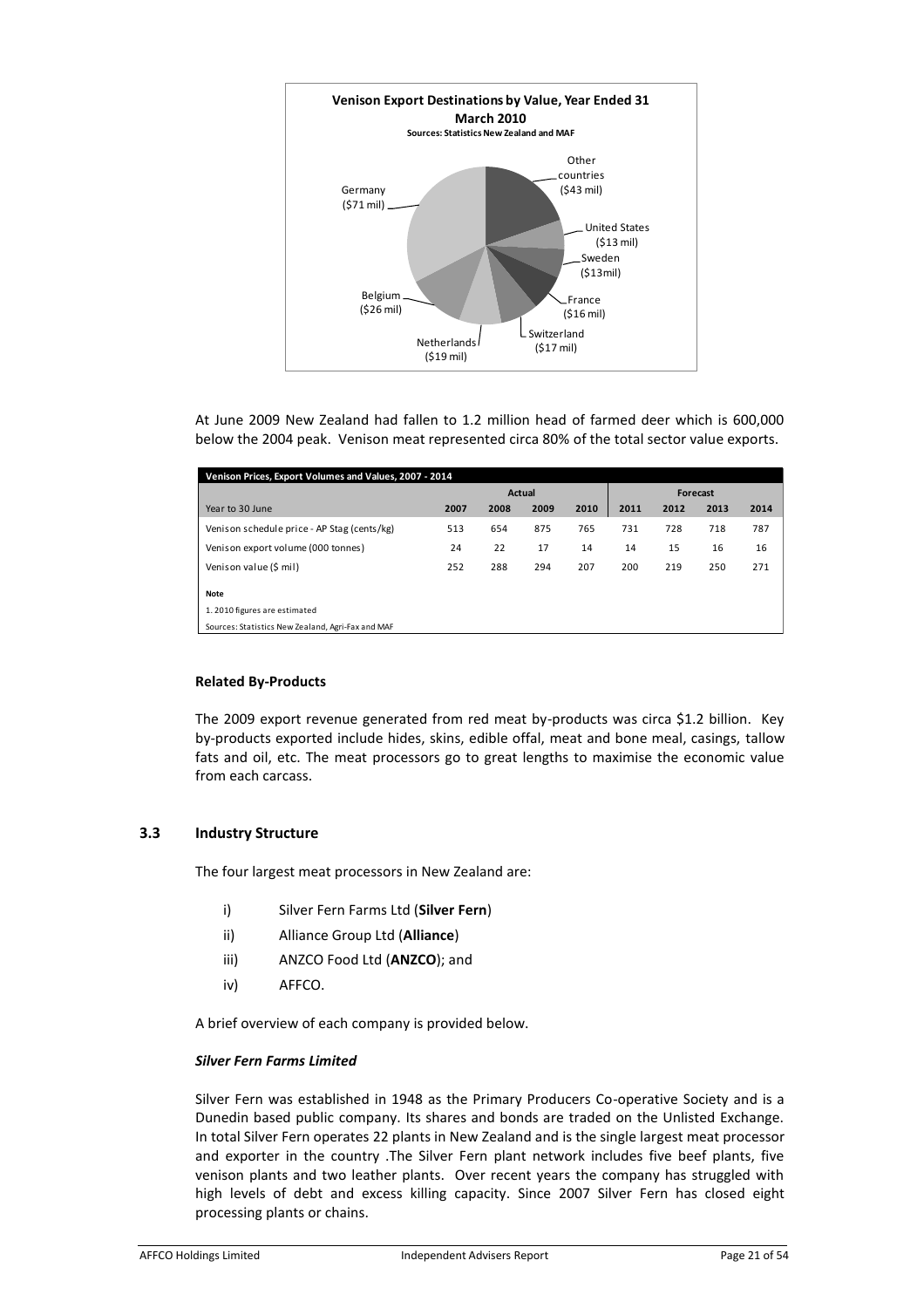On 30 June 2008, Silver Fern and NZX listed PGG Wrightson Ltd proposed a partnership whereby PGG would be allotted new shares equivalent to 50% of Silver Fern's total share capital for \$220 million. This transaction was not completed because PGG could not obtain the funding required to complete it. Silver Fern reported Group revenue of \$784 million for their half year period to February, 2010 and expect to achieve \$1.9 billion for the full year.

Silver Fern has in the past issued bonds to raise debt and \$75 million of these bonds mature in December 2010. The company has recently stated that the new tax changes including no depreciation on buildings with a life over 50 years would result in a one –off tax expense of \$20 million in the September 30 2010 year.

#### *Alliance Group Limited*

The Alliance Group has been operating for over fifty years as a farmer co-operative and is based in Invercargill. The Company has circa 5500 farmer shareholders who supply more than 85% of the livestock processed. Alliance claims to produce 30% of New Zealand's sheep meat production, 10% of beef production and 20% of venison production from its nine processing plants in the South Island and lower North Island.

During 2007/8 Alliance and Silver Fern considered the potential benefits of a merger to improve financial returns. However, Alliance believed that small step consolidation, including a merger with Silver Fern would not bring the required benefits. Alliance proposed a single entity through which 80% of New Zealand's livestock supply is managed from farm to market (i.e. pasture to plate).

#### *ANZCO Foods Limited*

ANZCO is jointly owned by Itoham Foods Inc, Nippon Suisan Kaisha Ltd, and directors and management with each group owning more than 25% of the company. Itoham Foods is Japan's second largest processed meat company with annual sales of US\$10 billion. Nippon Suisan is Japan's largest seafood company and both Japanese companies are listed on the Tokyo Stock Exchange.

ANZCO had annual revenue in FY09 of \$1.19 billion and a network of nine processing plants in the South Island and lower North Island.

# *AFFCO*

An overview on AFFCO is set out in Section 4 below.

# *Key Industry Drivers*

The New Zealand meat sector is characterised by four dominant producers and over twenty five niche players. The product range varies from commodity grades to value add speciality meat cuts. Key industry drivers include:-

- On farm performance and cost structure.
- Climatic conditions (e.g. droughts).
- Changing land use patterns.
- ! Level of New Zealand livestock numbers and processor demand for supply.
- Meat processor performance and cost structure.
- The value of the New Zealand dollar versus international trading currencies.
- International demand for red meat as a source of protein.

Traditionally the New Zealand meat industry has made a significant contribution to export earnings and employment. Generally the meat industry has struggled in terms of profitability for many years often due to factors beyond the participants control such as droughts and exchange rates. MAF believes the meat sector has considerable potential for growth due to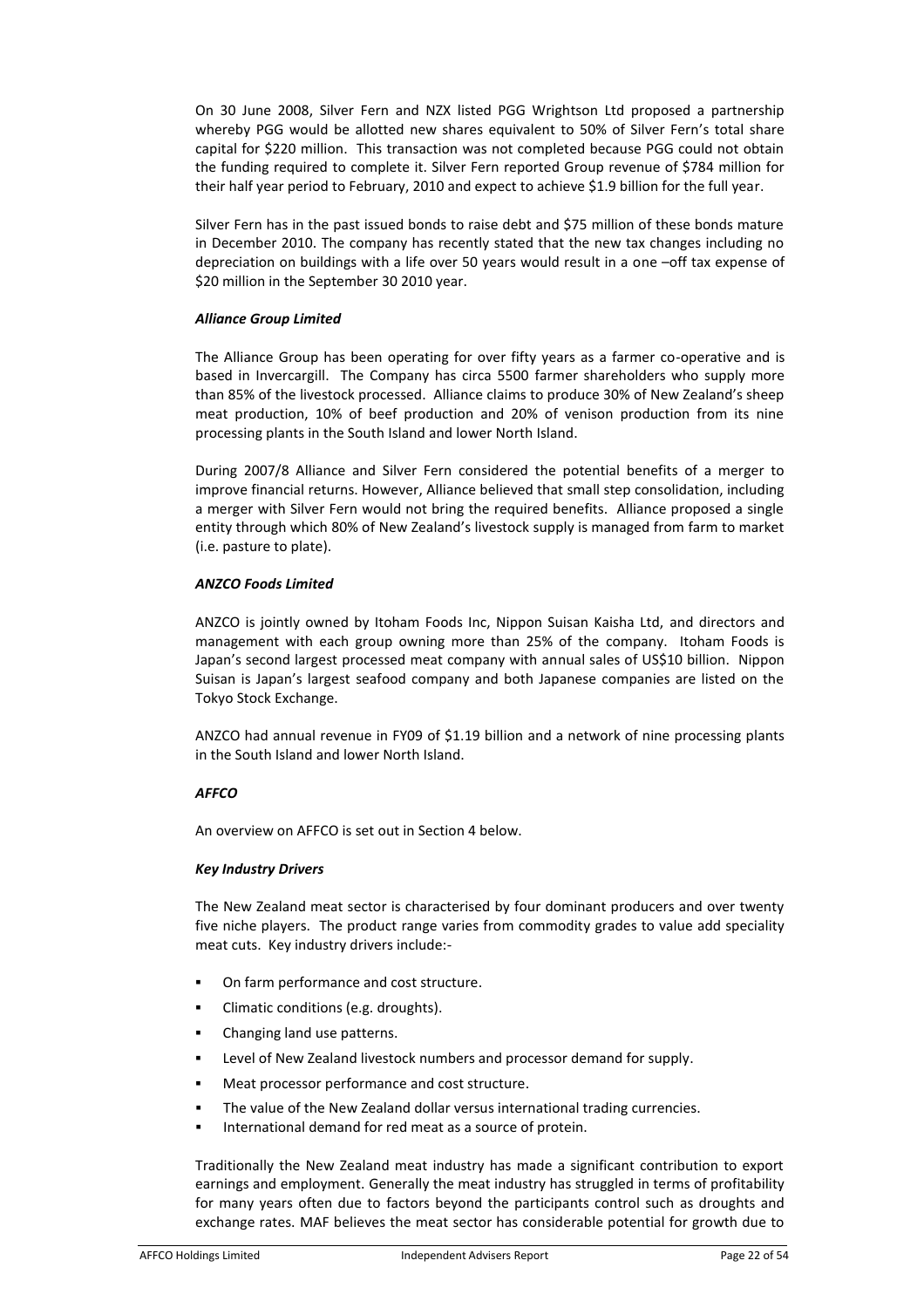the advantages associated with New Zealand's agricultural production practices and systems including food quality, sustainability, animal welfare and energy use.

Financial returns have been poor and many players have to continually reinvest to keep their plants up to export standard. Privately owned meat companies retain profits or pay to shareholders as dividends while farmer owned cooperatives tend to pay out all the "profits" through livestock procurement and supplier rebates. Two of the largest meat producers are farmer owned cooperatives so the potential for significant industry changes lies in the farmer's hands as they own circa 60% of the meat processing capacity and nearly 100% of livestock supply.

The meat industry has evolved in a climate of uncertainty, e.g. for farmers, uncertainty of climate, feed and stock. Farmers are also uncertain about future livestock returns and killing space availability. On the other hand meat processors are conditioned due to the uncertain supply and quality of livestock from season to season. Meat processers have to compete strongly for supply to obtain livestock and fulfil their export customer order obligations. Finally, meat workers have seasonal/variable incomes, changing land use patterns has resulted in some plants closing and plant labour are also exposed to changes in livestock volumes and increasing automation in processing plants .

In a 2009 report on the meat industry labour market, the Department of Labour identified a number of key issues to address including:

- ! Retention and recruitment with a high churn of new employees in their first season.
- **EXECUTE:** An ageing workforce.
- ! The reputation of the industry as a poor employer.
- ! Meat processing is perceived as a higher risk industry ( for health and safety )
- ! Annual employee incomes are seasonal , variable and less reliable, and;
- ! The need to develop ways to improve productivity.

# **3.4 Industry Regulations**

# *Market Access*

Since the Second World War it has become common place for governments of developed economies to provide economic protection for their domestic farming sectors. This protection comes in a variety of forms including tariffs, import quotas, production subsidies, etc. Key examples include the UK, EU and USA.

Due to the GATT Uruguay round of global trade negotiations New Zealand obtained country specific tariff quota access to:-

- i) Export 227,884 tonne of New Zealand origin sheep meat and goat meat to the European Union at zero duty.
- ii) New Zealand may also compete to supply beef to the EU under the most favoured nation global quota of 116,703 tonnes.
- iii) Export 213,402 tonnes of New Zealand origin beef and veal to the USA at a preferential tariff rate; and
- iv) New Zealand has quota to supply 29,600 tonnes of beef and veal to Canada.

In summary then market access to export meat markets is not only a factor of typical supply and demand market forces but also political intervention and the power of domestic farming groups to lobby for import restrictions on meat products from low cost meat producers such as New Zealand.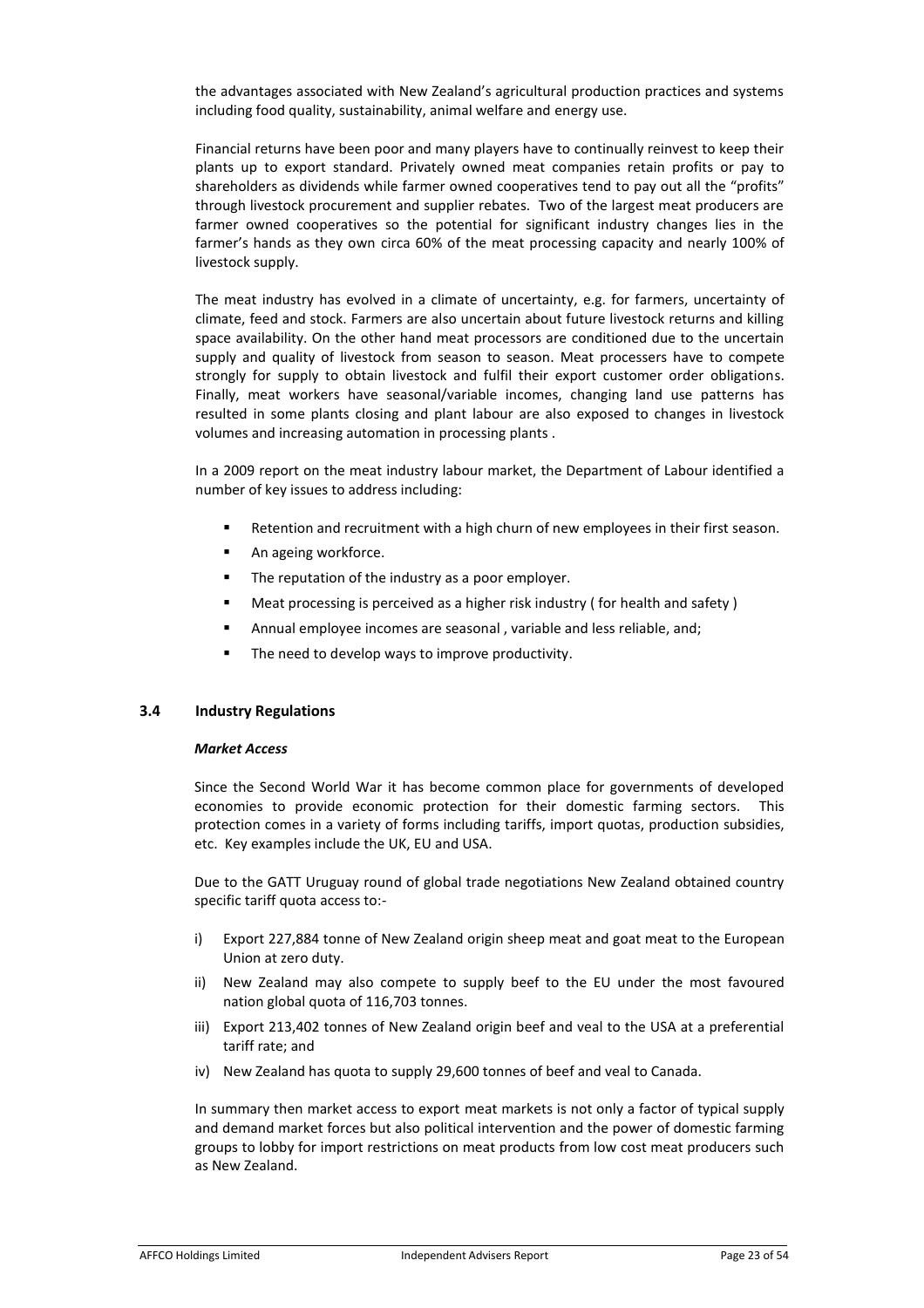#### *Meat Inspection Services*

Unlike other export industries, while the meat companies employ their own staff to kill and process livestock, they are also required to have present veterinarians who are employed by the NZ Food Safety Authority (NZSFA) to audit compliance with the company risk management plans and systems. NZFSA staff also sign off on the export documents required for the designated export market. NZSFA is presently merging its activities with MAF. Furthermore, each export plant will host employees from AsureQuality, a State Owned Enterprise that provides meat inspection services to approve or reject meat products for human consumption.

#### *Animal Diseases*

New Zealand holds an enviable position as a leading meat exporter because of its disease free status. The incidence of Foot and Mouth disease (FMD) and Bovine Spongiform Encephalopathy (BSE or Mad Cow disease) in other countries has been of benefit to our exporters. For example in the UK more than 179,000 cattle were infected by BSE and 4.4 million slaughtered during the eradication programme. Until 2003, Japan was the top importer of US beef but after the discovery of BSE in US cattle all imports of US beef into Japan were stopped for a period. Alongside Australia and the USA, Brazil is a growing beef exporter although ongoing FMD related market restrictions are continuing to hinder Brazil's export sales growth.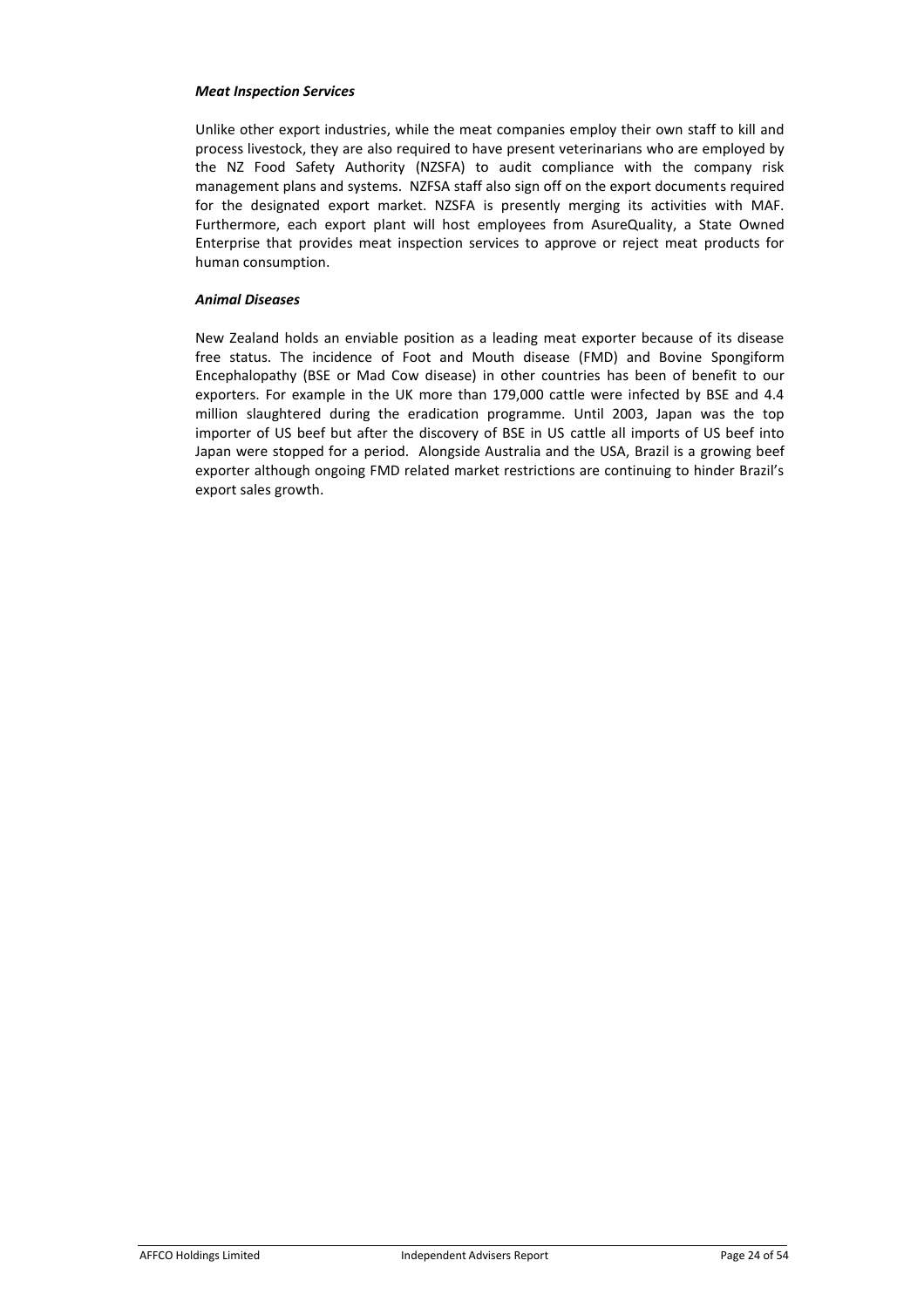# **4.1 Background and History**

AFFCO was first established in 1904 when the Auckland Farmers Freezing Co-operative Company was founded. Subsequent acquisitions and mergers have enabled AFFCO to become the fourth largest meat processor and exporter in New Zealand. AFFCO now operates nine plants in the North Island and two plants in the South Island processing sheep, lamb, beef, bobby calves and venison products.

AFFCO previously had a cooperative farmer ownership structure and listed on the NZSX in May 1995 following a debt restructure and public issue of 100 million ordinary shares at 50 cents. The Company now has 505,483,194 ordinary shares on issue. AFFCO's record of paying dividends has been sporadic with shareholders last receiving a 1 cent per share final dividend for the financial year ended September 30, 2006.

AFFCO employs circa 3,500 staff at the peak of the season and exports to more than 100 countries with key markets including the USA, Europe and Asia.

# **4.2 Board of Directors**

The directors of AFFCO are as follows;

- Sam Lewis Independent non executive chairman
- Andrew Talley Executive Director
- ! Michael Talley Executive Director
- ! Bob Carter Independent non executive Director
- ! Mike McCredie- Independent non executive Director
- ! Christopher Spencer Non executive Director
- ! Arthur Young Non Executive Director
- ! Peter Talley Alternate Director for Andrew and Michael Talley.

The following Directors are also directors of Talley's:

- **EXECUTE:** Andrew Talley
- **Michael Talley**
- **Peter Talley**

The following Directors are also directors of Toocooya:

- ! Christopher Spencer
- ! Arthur Young

The senior managers of AFFCO include Hamish Simson, Chief Executive Officer and Nigel Stevens, Chief Financial Officer. Hamish Simson joined AFFCO as CEO of AFFCO's domestic operations. Later he assumed a role (nominated by Talley's) as an executive director of AFFCO with additional responsibilities in relation to special projects. Prior to joining AFFCO in November 2009, Nigel Stevens had been employed for 15 years by the Talley's Group.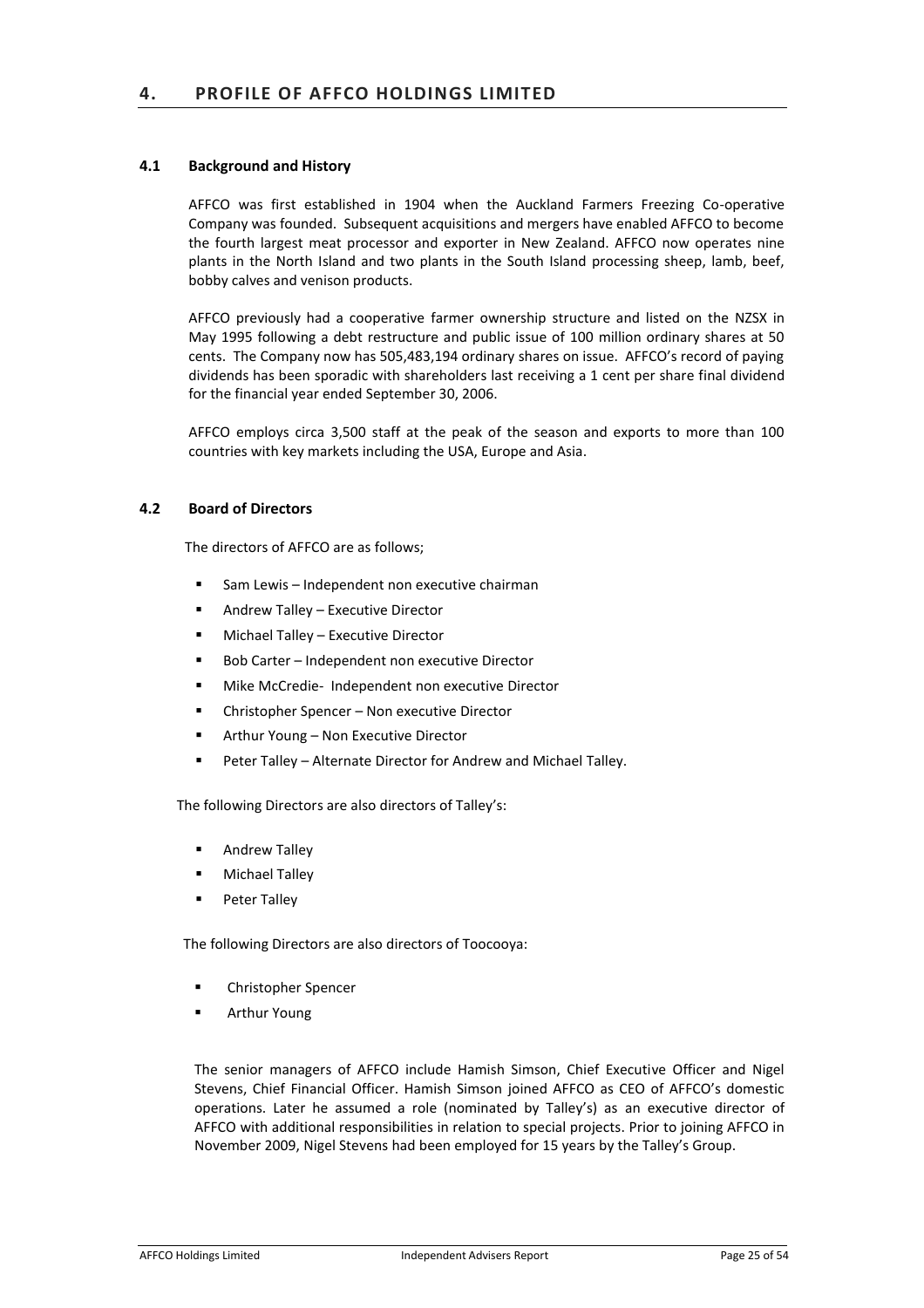# **4.3 Ownership Structure**

AFFCO currently has a single class of equity (ordinary shares) traded on the NZSX. There are currently 505,483,194 AFFCO ordinary shares on issue with a total of 5,266 shareholders. The names, number of shares held and percentage holding of the top ten shareholders as at 21 July 2010 is set out below:-

| AFFCO Ten Largest Shareholders as at 21 July 2010 |              |               |         |
|---------------------------------------------------|--------------|---------------|---------|
| <b>Shareholders</b>                               | <b>Notes</b> | <b>Shares</b> | %       |
| Talley's Group Limited                            |              | 267,035,475   | 52.83%  |
| Toocooya Nominees Limited                         |              | 118,564,307   | 23.46%  |
| National Nominees New Zealand Limited             |              | 14,238,639    | 2.82%   |
| Kilmacrennan Farm Limited                         |              | 8,909,443     | 1.76%   |
| Citibank Nominees (NZ) Limited                    |              | 7,273,821     | 1.44%   |
| <b>FNZ Custodians Limited</b>                     |              | 7,151,770     | 1.41%   |
| Hugh Green Investments Limited                    |              | 5,076,147     | 1.00%   |
| Garth Barfoot                                     |              | 3,750,000     | 0.74%   |
| Custodial Services Limited                        |              | 2,210,426     | 0.44%   |
| Accident Compensation Corporation                 |              | 1,718,830     | 0.34%   |
| Subtotal                                          |              | 435,928,858   | 86.24%  |
| Others                                            |              | 69,554,336    | 13.76%  |
| <b>Total Shares on Issue</b>                      |              | 505,483,194   | 100.00% |

Source: AFFCO, Companies Office.

Substantial security holders of AFFCO are Talley's with 267,035,475 shares (52.83%) and Toocooya with 118,564,307 shares (23.46%). No other shareholders hold more than 5% of the voting securities of the Company.

Toocooya is controlled by family interests of the late Peter Spencer who have diversified investment interests including finance, property and farming.

# **4.4 Operations**

AFFCO processes meat both for the domestic market and export customers. In the 2009 financial year AFFCO exported approximately 110,000 tonnes of meat and by-products. We summarise below the operations at the various plant locations around New Zealand.

| <b>AFFCO Processing Sites</b> |                                 |  |  |
|-------------------------------|---------------------------------|--|--|
| Location                      | <b>Operations</b>               |  |  |
| Moerewa                       | Beef, lamb, calves, sheep       |  |  |
| Wiri                          | Ovine tannery                   |  |  |
| Horotiu                       | Beef, calves                    |  |  |
| Rangiuru                      | Beef, lamb, calves, sheep, deer |  |  |
| Wairoa                        | Beef, lamb, calves, sheep       |  |  |
| Napier                        | Bovine tannery                  |  |  |
| Wanganui (Land Meats)         | Domestic processor - beef, lamb |  |  |
| Wanganui (Imlay)              | Beef, lamb, calves, sheep       |  |  |
| Manawatu                      | <b>Beef</b>                     |  |  |
| Malvern*                      | Beef, lamb                      |  |  |
| Awarua*                       | Lamb, calves, sheep             |  |  |

\* These plants are owned and operated by South Pacific Meats Limited

Source: AFFCO

Over the past five years AFFCO has continued to reinvest in upgrading various plants and acquiring new equipment. This capital expenditure is to produce a range of new products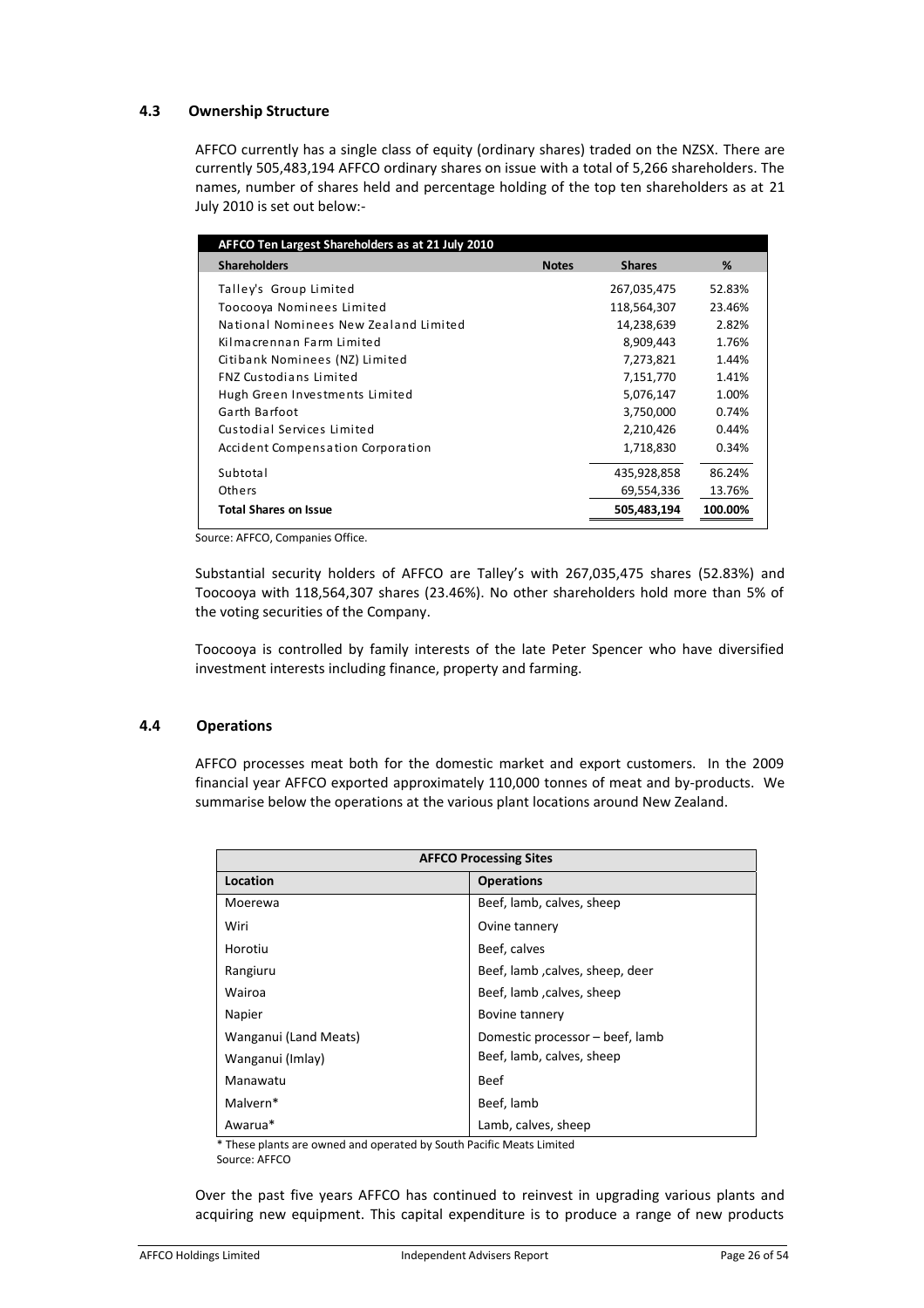and/or keep up with stringent food safety requirements. In 2005 the Horotiu beef plant was rebuilt at a cost of \$18 million and the new Awarua plant in Southland was opened in late 2005. The Company is considering expanding its Malvern plant at Burnham, south of Christchurch.

AFFCO owns 70% of South Pacific Meats Ltd (**SPM**) and Talley's owns the remaining 30%. SPM was established to build a market presence in the South Island and increase exposure to prime lamb and bobby calves. SPM operates as a toll processor and charges AFFCO for killing, handling and storage. In turn AFFCO retains control of livestock procurement and meat /byproduct marketing.

AFFCO supplies a global customer base spread over six continents. This customer base includes retail food chains, supermarket operators, restaurants, leather merchants etc. Wholly owned subsidiary Land Meats New Zealand Ltd (**Land Meats**), based in Wanganui, supplies the majority of AFFCO products into the New Zealand domestic market. This operation sources livestock to meet customer demand 52 weeks of the year with a product range that includes chilled and frozen beef, lamb, mutton, goat and pork, etc. A specialist rennet plant operates at Eltham.

AFFCO also operates two specialist tanneries at Napier (Wet blue bovine hides) and Wiri (Wet blue and pickled ovine pelts and wet salted calf skins).

In March 2007 AFFCO formed a subsidiary Dairy Trust Ltd (**Dairy Trust**) for the purpose of investing in dairy related businesses. Dairy Trust was subsequently renamed Open Country Dairy Limited (OCD). Further information on OCD is set out below in Section 5.

AFFCO and other meat industry processors operate in volatile domestic and international markets. We summarise below some of the key business risks they face:-

- ! Climatic conditions such as drought and heavy rainfall can have a major effect on the volume and/or quality of livestock available to the meat processor;
- New Zealand raised livestock is pasture fed and pastoral growth is typically seasonal;
- Certain red meats produced contain higher fat levels than others which may deter some consumers;
- Meat processing sites are often large scale industrial operations that are highly unionised with long standing work practices that are slow to change;
- ! AFFCO produces products for human consumption and maintaining rigorous food safety systems are paramount;
- ! Traceability of a specific meat product to a particular farm supplier and unique animal identification is becoming more important;
- ! Changes in New Zealand land use patterns (i.e. switch to dairying, horticulture etc.) has reduced total sheep flock numbers and the cattle herd size resulting in some parts of the country having excess livestock processing capacity;
- ! Industry deregulation over the past twenty years has seen new processer entrants join the market which has intensified the competition for livestock to process;
- Livestock farmers have come under intense on-farm cost and margin pressure;
- There is a lack of vertical integration of the supply/value chain from the paddock to the consumer;
- New Zealand competes with a range of other meat export countries including Australia and Brazil;
- Market access to certain markets is heavily regulated through, tariffs, non trade barriers (e.g. health certificates) and/or import volume quotas;
- Animal health status of New Zealand meat product could be seriously harmed by an outbreak of BSE, Foot and Mouth disease, etc.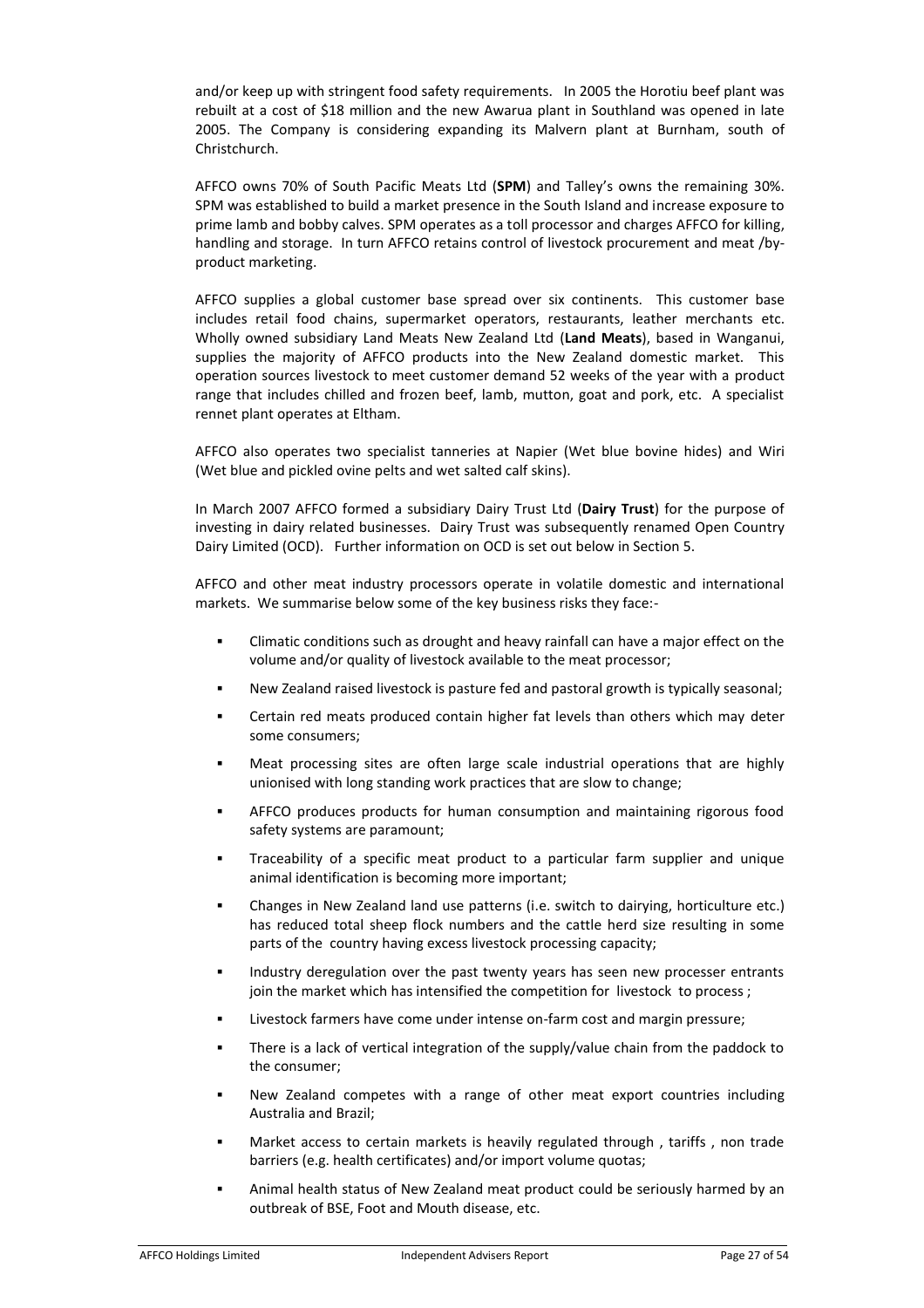- ! Over 80% of New Zealand meat products are exported and sold in foreign currencies which can lead to revenue fluctuations in New Zealand dollars;
- In the main New Zealand meat exporters are commodity producers and price takers with little ability or market power to determine selling prices.

# **4.5 Consolidated Financial Results**

AFFCO provides its annual report and audited financial statements based on the financial year ending 30 September. The Company also provides interim half year accounts for the 6 month period ending 31 March. It is important to note that the seasonal nature of earnings from AFFCO means that first half results are often considerably superior to those in the second half of the financial year.

#### *Financial performance*

A summary of the financial performance of AFFCO for the financial year ended 30 September 2008 (**FY08**), 30 September 2009 (**FY09**) and the half year ended 31 March 2010 (**H1 FY10**) is provided below.

| AFFCO Holdings Limited - Summary Historic Financial Performance |              |             |           |                |  |
|-----------------------------------------------------------------|--------------|-------------|-----------|----------------|--|
| <b>NZ\$000's</b>                                                |              | 6 months to | Year to   | <b>Year to</b> |  |
|                                                                 | <b>Notes</b> | 31-Mar-10   | 30-Sep-09 | 30-Sep-08      |  |
| Revenue                                                         |              | 547,507     | 1,080,519 | 1,081,952      |  |
| Gross profit                                                    |              | 67,779      | 114,049   | 134,697        |  |
| Other operating income                                          |              | 1,518       | 6,175     | 28,297         |  |
| Operating and administrative expenses                           |              | (51, 215)   | (97,830)  | (98, 205)      |  |
| Operating profit / (loss)                                       |              | 18,079      | 22,394    | 64,789         |  |
| Financing income / (expense)                                    |              | 1,814       | (1, 564)  | (5,743)        |  |
| Share of profit / (loss) of associates                          | 1            | 1,989       | 4,363     | (1,580)        |  |
| <b>EBIT</b>                                                     |              | 23,283      | 26,746    | 65,354         |  |
| <b>NPBT</b>                                                     |              | 21,882      | 25,193    | 57,466         |  |
| <b>NPAT</b>                                                     |              | 15,915      | 25,365    | 60,194         |  |

**Notes**

1 Contribution from Open Country Dairy

Improved selling prices in offshore markets in FY09 were largely negated by appreciation of the NZD resulting in flat AFFCO NZD year-on-year revenues.

Recent operating performance has been relatively strong despite the challenges of the global financial crisis (**GFC**) and its impact on key export markets for New Zealand beef and lamb. FY08 delivered net profit after tax (**NPAT**) of \$60.2 million (inclusive of non-recurring items of \$19.4 million principally relating to revaluation of AFFCO's investment in OCD). The strong operating result was assisted by drought conditions in several parts of the country and increases in kill of capital stock due to the conversion of land to dairy and cropping.

The FY09 year saw the full impact of the GFC with subdued demand for high value cuts from the US, EU and North Asia markets which resulted in reduced prices. Exchange rate volatility was severe with a 12 month high/low cross of \$0.7250/\$0.5051 against the USD. Despite this AFFCO performed relatively well with revenue almost identical to FY08 and NPAT of \$25.3 million. The Company also benefited from a positive contribution of \$4.4 million from its share of profit from its investment in OCD.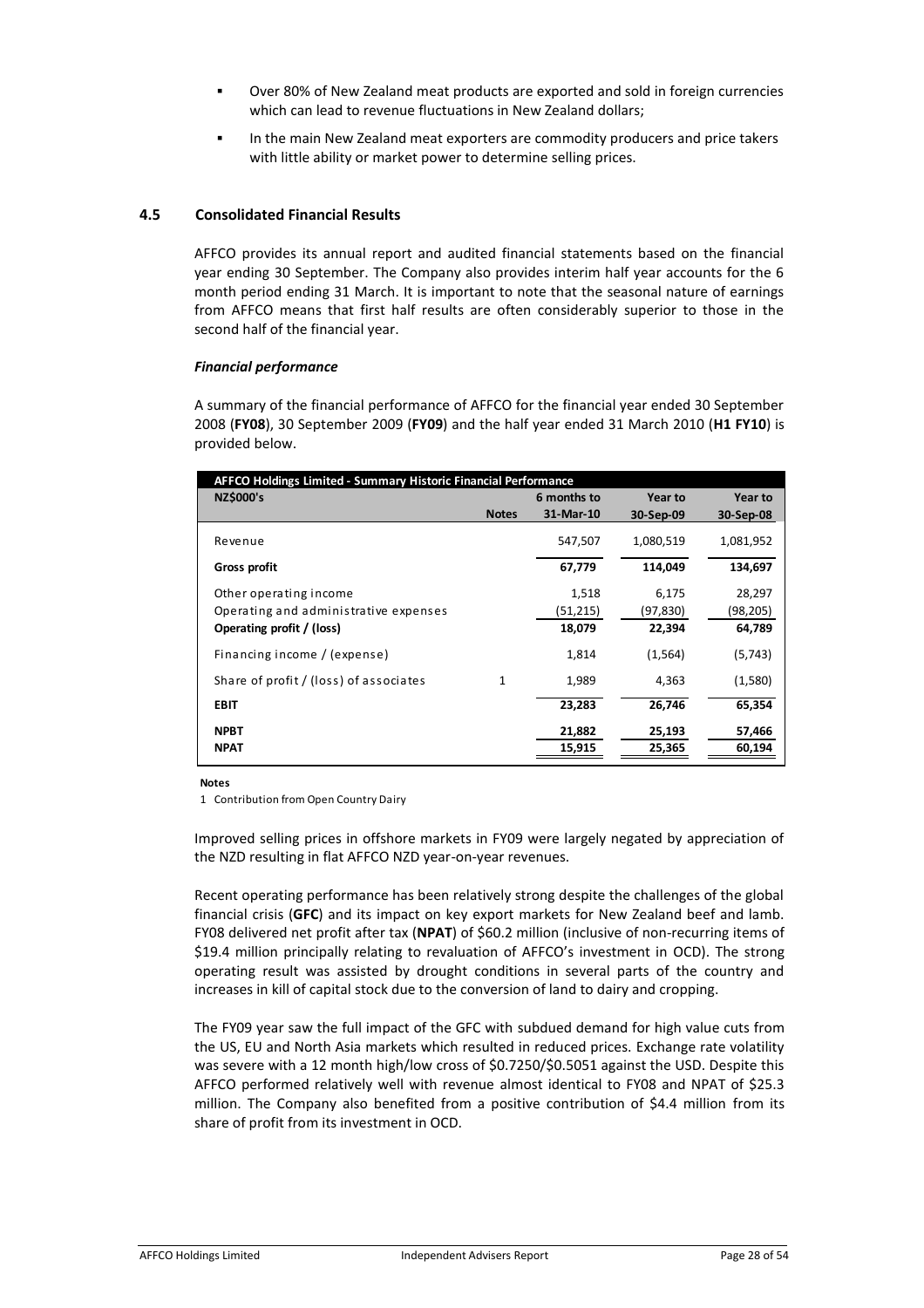# *Financial Position*

| <b>AFFCO Holdings Limited - Summary Historic Financial Position</b> |              |           |           |           |  |  |
|---------------------------------------------------------------------|--------------|-----------|-----------|-----------|--|--|
| <b>NZ\$000's</b>                                                    |              | As at     | As at     | As at     |  |  |
|                                                                     | <b>Notes</b> | 31-Mar-10 | 30-Sep-09 | 30-Sep-08 |  |  |
|                                                                     |              |           |           |           |  |  |
| <b>Current Assets</b>                                               |              |           |           |           |  |  |
| Cash                                                                |              | 14,149    | 18,041    | 3,727     |  |  |
| Inventories                                                         |              | 113,424   | 67,071    | 62,964    |  |  |
| Receivables                                                         |              | 116,649   | 46,632    | 78,471    |  |  |
| Other                                                               |              | 11,837    | 9,722     | 2,354     |  |  |
|                                                                     |              | 256,059   | 141,466   | 147,516   |  |  |
| <b>Current Liabilities</b>                                          |              |           |           |           |  |  |
| <b>Borrowings</b>                                                   |              | 78,079    | 30,082    | 18,101    |  |  |
| Accounts payable and accruals                                       |              | 88,074    | 41,730    | 55,939    |  |  |
| Other                                                               |              | 7,842     | 2,816     | 16,525    |  |  |
|                                                                     |              | 173,995   | 74,628    | 90,565    |  |  |
| <b>Working Capital</b>                                              |              | 82,064    | 66,838    | 56,951    |  |  |
| <b>Non-Current Assets</b>                                           |              |           |           |           |  |  |
| Property, plant and equipment                                       |              | 219,152   | 220,599   | 225,740   |  |  |
| Investments in associates                                           |              | 64,540    | 62,551    | 58,188    |  |  |
| Other                                                               |              | 9,938     | 9,960     | 7,173     |  |  |
|                                                                     |              | 293,630   | 293,110   | 291,101   |  |  |
| <b>Non-Current Liabilities</b>                                      |              |           |           |           |  |  |
| Borrowings                                                          |              | 16,097    | 16,147    | 30,000    |  |  |
| Other                                                               |              | 2,735     | 2,853     | 2,469     |  |  |
|                                                                     |              | 18,832    | 19,000    | 32,469    |  |  |
| <b>Net Assets</b>                                                   |              | 356,863   | 340,948   | 315,583   |  |  |

Net assets of AFFCO increased from \$316 million in FY08 to \$341 million in FY09. This was achieved by significantly reducing the level of creditors and reducing long term debt. This also resulted in an improved cash position up from \$3.7 million in FY08 to \$18 million in FY09.

The Company has in place overdraft, term debt and seasonal debt facilities with a consortium of three established banks. Short term debt was higher as at H1 FY10 at \$78 million, due to annual seasonal funding of increased stock and debtors levels through the peak of the production cycle.

AFFCO's investment in OCD is a significant asset on the balance sheet. As at March 2010 AFFCO's share of OCD had a book value of \$64.5 million.

The AFFCO financial position currently includes a deferred tax asset of \$7.8 million as at 31 March 2010. We note that recent changes to the depreciation rates on buildings are expected to result in a negative adjustment to that deferred tax asset. We are advised that AFFCO is awaiting final confirmation of the details of the new tax regulations before determining the quantum of this one-off adjustment.

# *Cash Flow*

| <b>AFFCO Holdings Limited - Summary Historic Cash Flow</b> |             |           |           |  |  |  |
|------------------------------------------------------------|-------------|-----------|-----------|--|--|--|
| <b>NZ\$000's</b>                                           | 6 Months to | Year to   | Year to   |  |  |  |
|                                                            | 31-Mar-10   | 31-Mar-09 | 31-Mar-08 |  |  |  |
| Net cash flow from/(used in) operating activities          | (47,020)    | 29,111    | 49,091    |  |  |  |
| Net cash flow from/(used in) investing activities          | (5,851)     | (9, 417)  | (20,724)  |  |  |  |
| Net cash flow from/(used in) financing activities          | 47,946      | (1,890)   | (27, 500) |  |  |  |
| Net increase/(decrease) in cash & cash equivalents         | (4,925)     | 17,804    | 867       |  |  |  |
| Closing cash and cash equivalents                          | 12,800      | 17,725    | (79)      |  |  |  |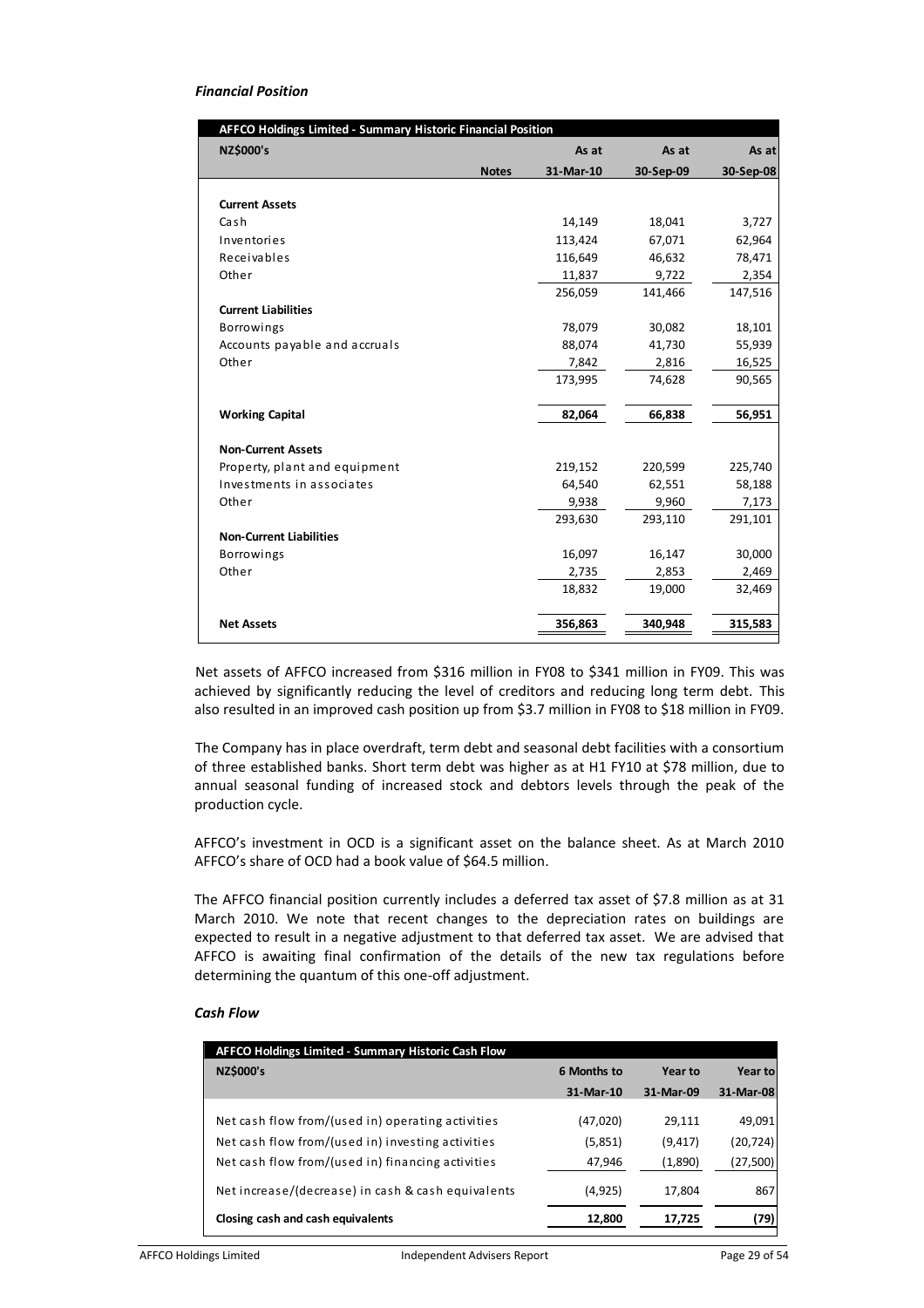AFFCO delivered positive operating cash flows of \$49.1 million in FY08 and \$29.1 million in FY09. Significant cash was also reinvested back into the business with capital expenditure commitments in relation to the Wairoa plant and other equipment purchases across the Company designed to improve carcass yields, product presentation etc.

Negative operating cashflow for H1 FY10 reflects the peak processing period where high levels of livestock purchases are funded by seasonal debt facilities as shown in the cash flow from financing activities. Cash flow from operating activities will become positive for the second half of the financial year when the processed stock is sold, and this is also when the seasonal debt is repaid.

#### *Selected Financial Ratios*

| <b>AFFCO Holdings Limited - Selected Financial Ratios</b> |              |           |           |  |  |  |  |  |
|-----------------------------------------------------------|--------------|-----------|-----------|--|--|--|--|--|
|                                                           |              |           | Year to   |  |  |  |  |  |
|                                                           | <b>Notes</b> | 30-Sep-09 | 30-Sep-08 |  |  |  |  |  |
| NTA per share                                             | 1            | 0.67      | 0.62      |  |  |  |  |  |
| Return on assets                                          | 2            | 6.15%     | 14.90%    |  |  |  |  |  |
| Pre tax return on equity                                  | 3            | 7.39%     | 18.21%    |  |  |  |  |  |
| Pre tax earnings per share $(\xi)$                        |              | 0.05      | 0.11      |  |  |  |  |  |
| Dividends per share (\$)                                  |              | 0.00      | 0.00      |  |  |  |  |  |

Selected financial ratios are shown below for AFFCO for FY08 and FY09.

**Notes**

1 Includes impact of investment in Open Country Dairy

2 EBITDA/Total Assets

3 NPBT/Total Equity

As at FY09 AFFCO had net tangible assets (NTA) per share of 67 cents. Increases in NTA per share have reflected both increased net assets of AFFCO and the positive impact of the investment in OCD. A summary five year graph of FY05 to FY09 NTA per share is shown below.



Source: AFFCO financial reports

# **4.6 Capital Expenditure**

AFFCO has reinvested significantly in capital expenditure on plant and equipment over the last five years. As shown below capital expenditure significantly exceeded depreciation from FY05 to FY08.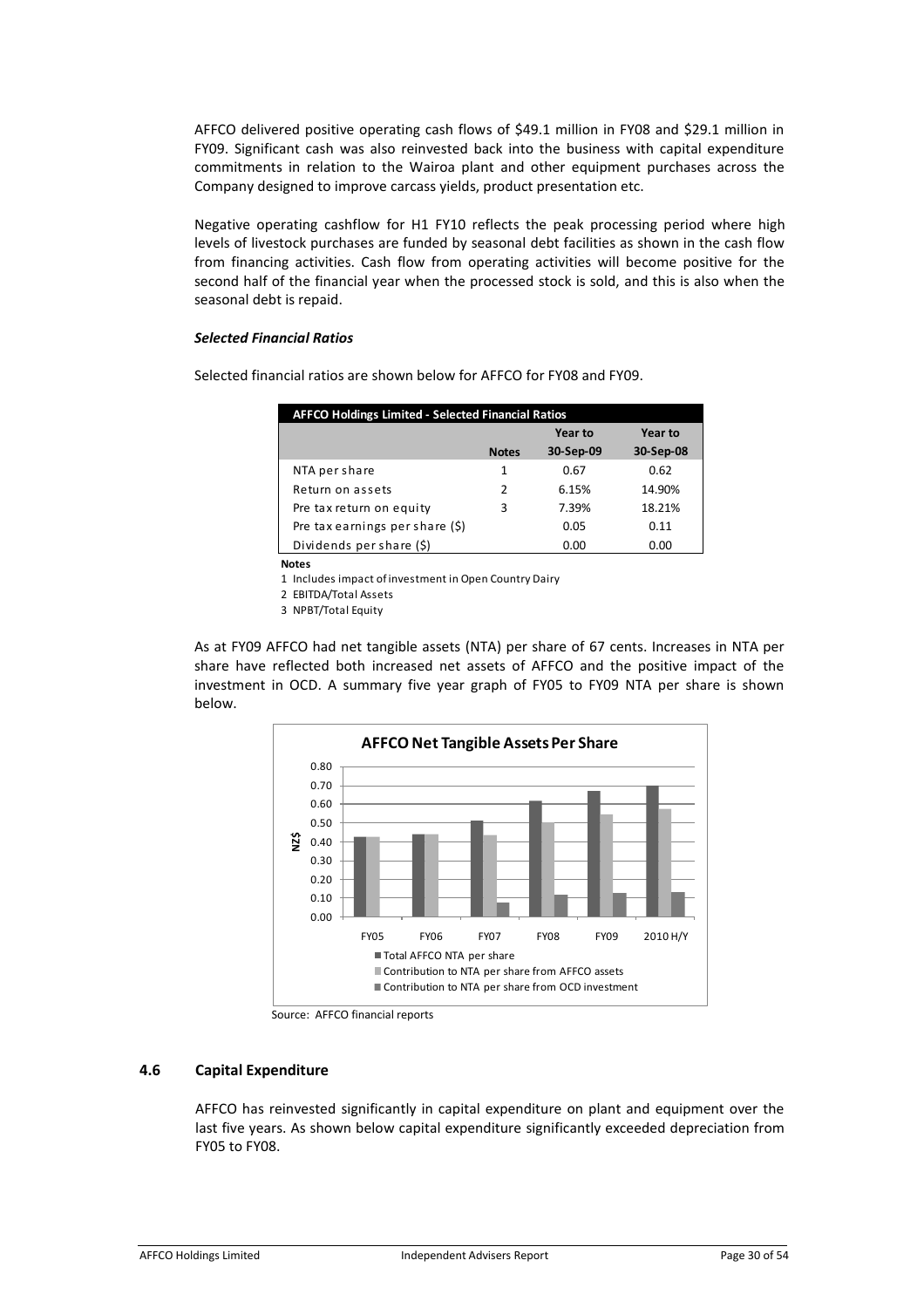| <b>AFFCO Estimated Capital Expenditure vs Depreciation</b> |             |             |             |             |             |
|------------------------------------------------------------|-------------|-------------|-------------|-------------|-------------|
| $(\textsf{5m})$                                            | <b>FY05</b> | <b>FY06</b> | <b>FY07</b> | <b>FY08</b> | <b>FY09</b> |
| <b>CAPEX</b>                                               | 39.2        | 25.9        | 27.3        | 20.8        | 10.2        |
| Depreciation                                               | 10.9        | 12.5        | 13.9        | 13.7        | 13.8        |

Source: AFFCO

This reinvestment slowed in FY09 to a level more closely aligned to annual depreciation and a similar trend is expected for FY10.

# **4.7 Investment in Open Country Dairy**

AFFCO holds 41,000,100 shares in OCD representing 35.45% of the total voting securities of OCD. Further information on this investment is provided in Section 5 of this report.

# **4.8 Potential Impact of ETS**

We have discussed the potential impact of the New Zealand emissions trading scheme (**ETS**) with AFFCO senior management. AFFCO is yet to determine the full extent of the impact of the ETS on its business which in any event would not come into effect until 2012.

# **4.9 Related Party Arrangements**

AFFCO performs certain management, operational and administrative services for OCD and charges OCD for these services on normal commercial terms. These charges were \$304,000 in FY09. From time to time AFFCO has also sold plant, property and equipment to OCD.

As discussed, Talley's is a major shareholder in AFFCO and also makes sales to AFFCO on normal commercial terms (FY09 \$2,327,000). Talley's also charges an annual fee of \$300,000 for various management services provided to AFFCO in respect of Andrew Talley and Michael Talley.

# **4.10 AFFCO Share Price History**

AFFCO ordinary shares are currently trading at 37 cents per share as at 28 July 2010. A long term share price graph covering the period since 1 January 2007 is shown below. AFFCO's share price peaked during this period at 61 cents per share in August 2008 as a result of the strong financial performance of the Company during that period.

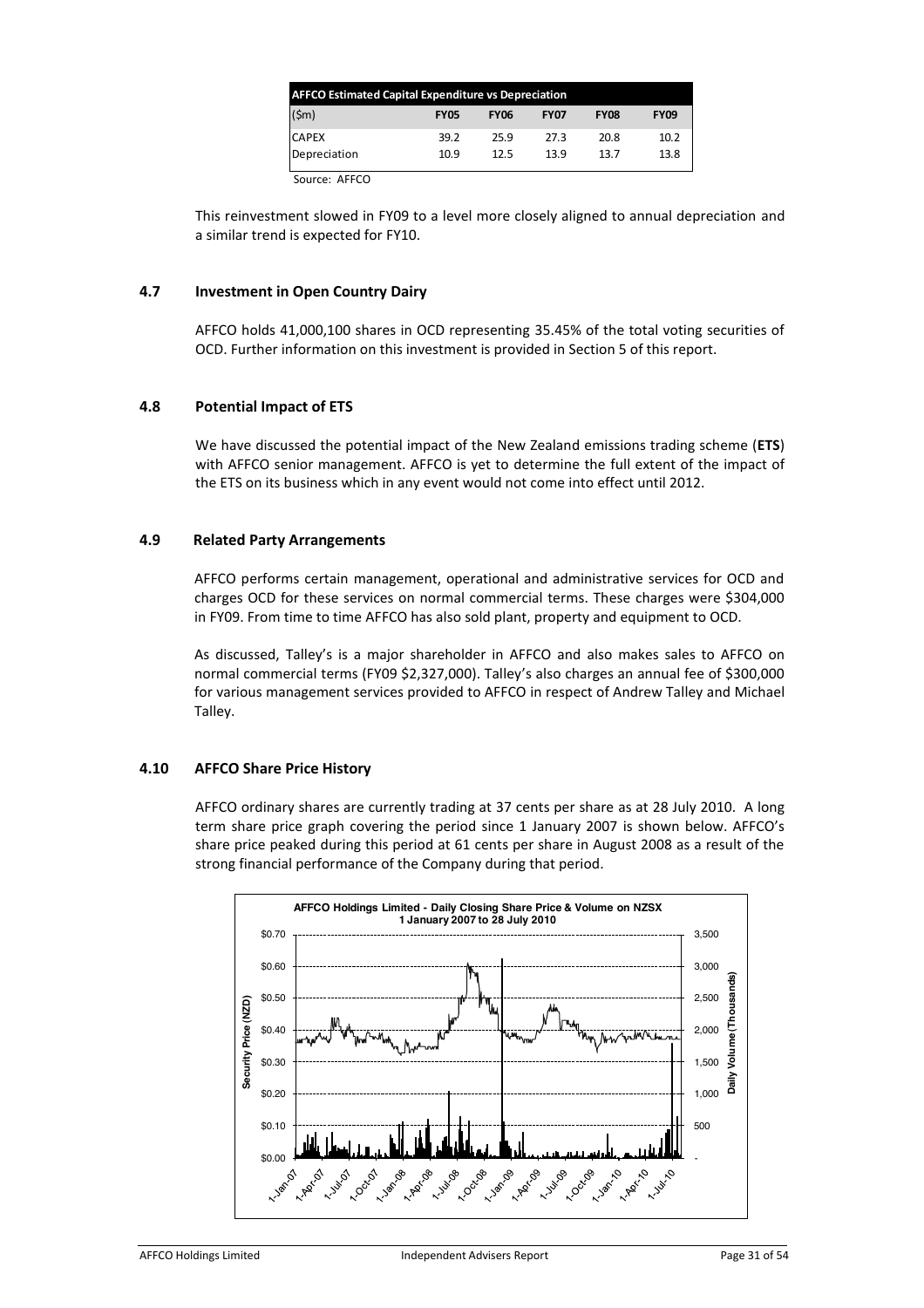AFFCO shares have traded in a narrower range over the past 12 months between 33 cents and 43 cents per share. Only 2.2% of the current total shares on issue have been traded on market over the last 12 months indicating that there is low liquidity and trading in the stock.

The announcements in relation to the Toocooya pre-bid agreement and Talley's requirement to make a full takeover offer for the Company have had very little impact on the share price. Immediately prior to the Toocooya announcement on 11 June 2010, AFFCO shares were already trading at 37 cents per share (the same price as the Offer). Since 11 June 2010 the shares have traded in a very narrow range of 37 cents to 38 cents per share as shown below.

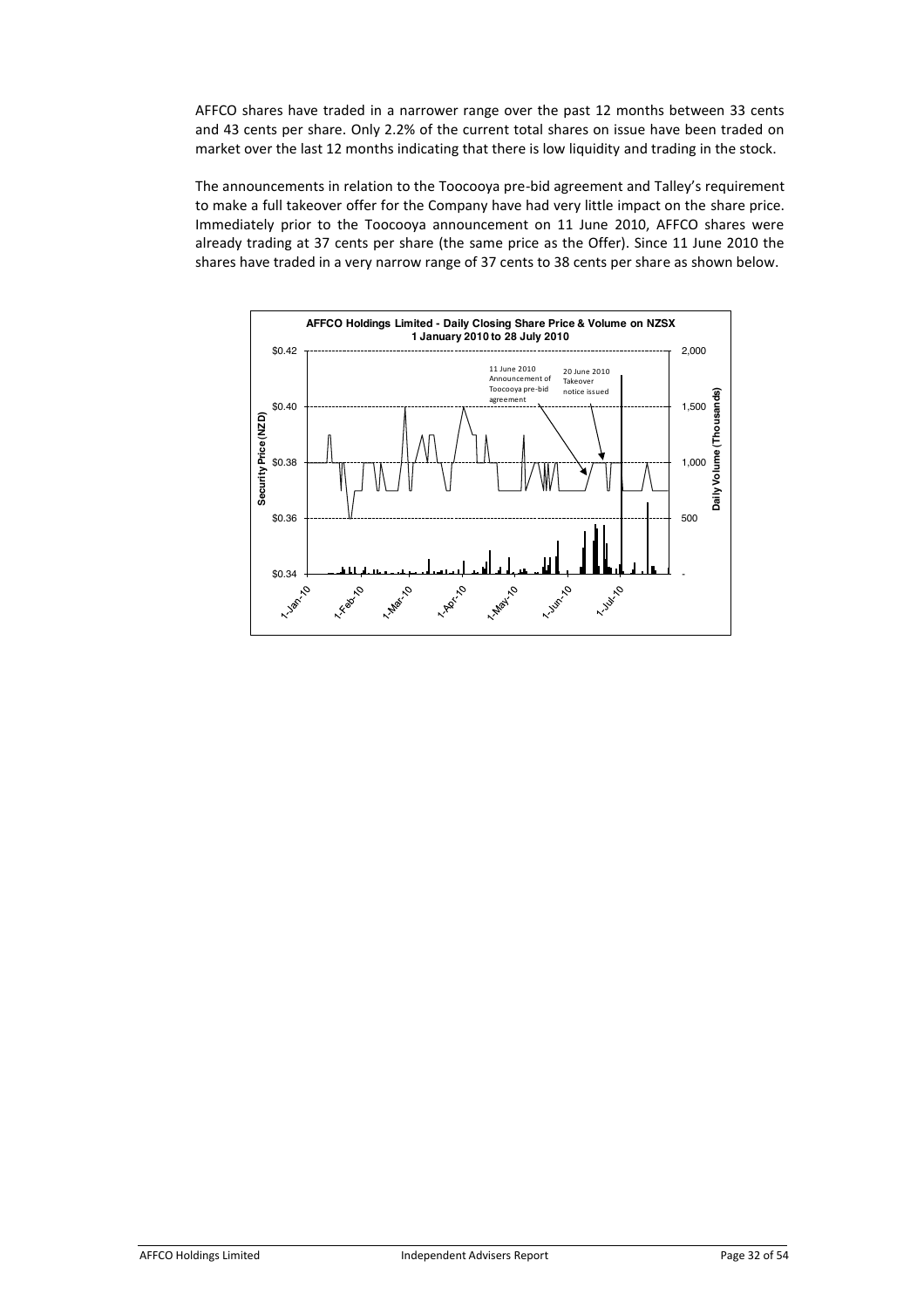# **5.1 Background**

OCD was first established in March 2007 as Dairy Trust Limited (**Dairy Trust**) a wholly owned subsidiary of AFFCO. In order to capitalise Dairy Trust AFFCO conditionally agreed to transfer certain interests in real estate at Moerewa, Horotiu and Wanganui and certain plant and equipment to Dairy Trust in consideration of the issue by Dairy Trust of 26,000,000 shares (plus GST of \$3,250,000) and AFFCO also agreed to subscribe for a further 15,000,000 Dairy Trust Shares for an issue price of \$1 per share. Also during March 2007 other parties agreed to subscribe for 30% of new Dairy Trust shares for cash at \$1.34 per share with AFFCO holding 70% of the company.

Dairy Trust was established to undertake dairy-based initiatives with the combined strategy of:-

- i) Seeking opportunities for direct investment in established companies operating in the New Zealand dairy sector; and
- ii) Developing, owning and managing a small number of dairy plants in New Zealand.

# *Takeover of Open Country Cheese Ltd*

OCD's first strategic initiative was to seek to acquire up to 100% of Open Country Cheese Ltd (**OCC**). At the time OCC was a Waikato based manufacturer of premium quality cheeses which it supplies to both New Zealand and international export markets. In May 2007 Dairy Trust made a takeover offer for 100% of the ordinary shares in OCC with the consideration offered of 1.68 Dairy Trust shares for every one OCC share held. This offer delivered Dairy Trust a 52.4% stake in OCC. A cornerstone shareholder of OCC at the time was Singaporean food company Olam International Ltd (**OLAM**) with 19.9%.

In August 2008 Dairy Trust announced a full cash takeover for all the shares it didn't own in OCC at \$2.75 per share. This offer represented a premium of 31% to the pre-announcement trading price on the Unlisted share exchange platform of \$2.10 per share. The takeover offer was supported by OLAM who had entered a pre-bid agreement to accept the offer for its entire 19.9% shareholding. The OLAM pre-bid agreement with Dairy Trust included a number of terms and conditions including OLAM agreeing to subscribe for 22,525,000 new ordinary shares in Dairy Trust for \$3.49 per share. In October 2008 Dairy Trust completed the full takeover of OCC and in early 2009 Dairy Trust was renamed Open Country Dairy Ltd. (**OCD**). The issue of new OCD shares to OLAM resulted in AFFCO reducing it interest in OCD from 44.03% to 35.45%.

# *Development of New Processing Facilities*

The second strategic initiative was to progressively develop the three sites acquired from AFFCO and one site from Invercargill City Council for the purpose of constructing and operating dairy processing facilities. The sites which Dairy Trust acquired from AFFCO were on buffer land surplus to AFFCO's meat processing operations. In acquiring these sites Dairy Trust also secured an interest in certain land and buildings together with easements over and a shared interest in the regulatory consents which allow for the use of effluent and water treatment facilities. Dairy Trust also acquired an industrial site at Awarua, south of Invercargill from the Invercargill City Council and entered into an effluent sharing agreement with South Pacific Meats Ltd (70% owned by AFFCO).

# **5.2 New Zealand Dairy Industry**

The dairy industry is New Zealand's largest export earner with annual revenues estimated at NZ\$9.94 billion for the year ended 30 June 2010. New Zealand exports its dairy products to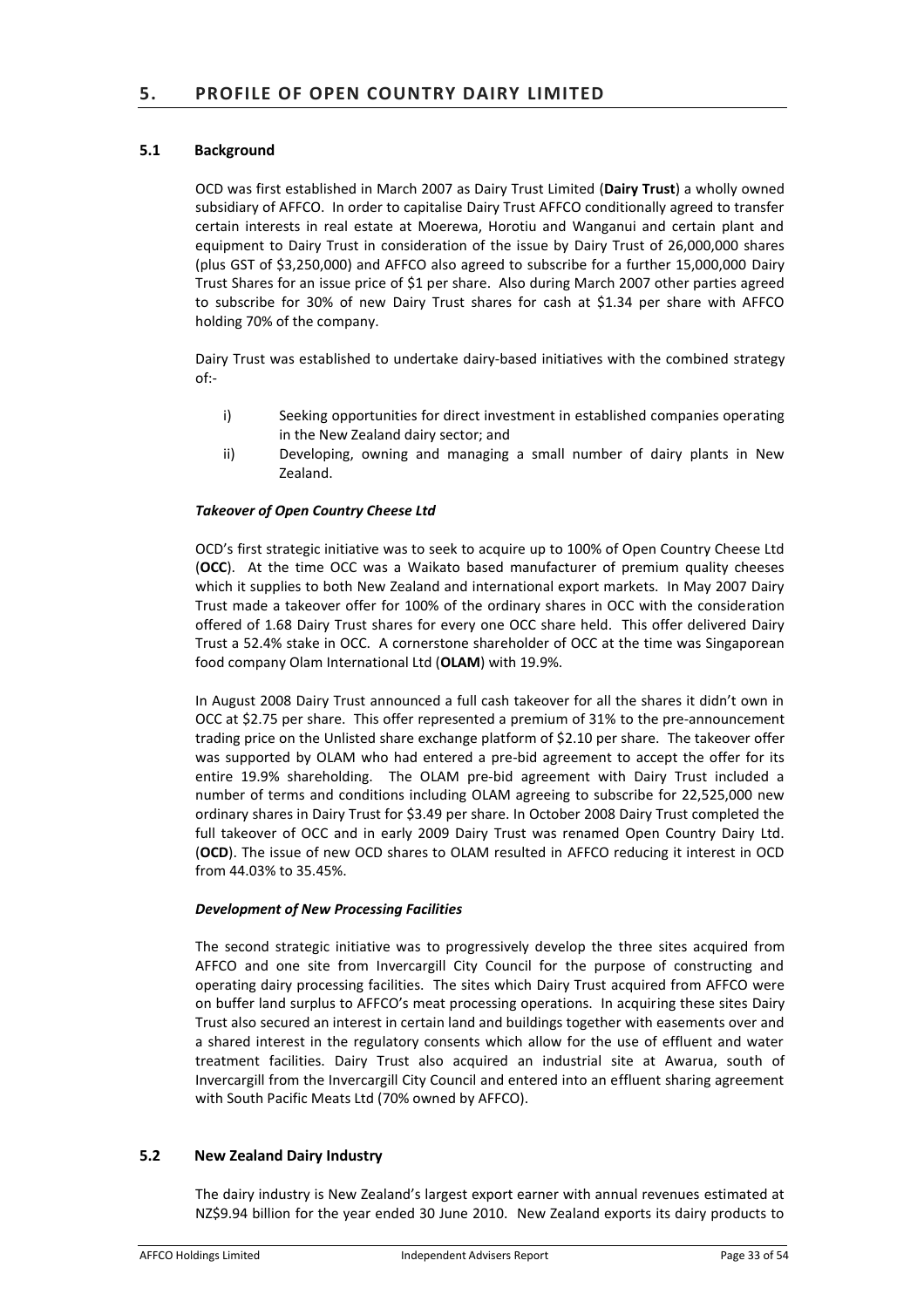over 150 countries around the world and has been successful in progressively diversifying its customer base away from traditional markets such as the USA and Europe, and into new higher growth markets in Asia, Latin America and other developing economies.

Fonterra dominates the production and export of New Zealand dairy products. However, it has been joined in more recent times by a number of new companies seeking to benefit from New Zealand's reputation as a high quality disease-free dairy exporter. These companies include OCD, Tatua Cooperative Dairy Company Ltd, Westland Cooperative Dairy Company Ltd, Synlait Ltd and NZ Dairies Ltd, and others are expected in the future.

Fonterra's dominant market position is regulated to some extent by the Dairy Industry Restructuring Act 2001 (**DIRA**) which (amongst other things) requires Fonterra to supply up to 5% of the raw milk it collects each year to other milk processors at a specified price. We understand that OCD secures over 90% of its raw milk from its own suppliers and the balance from Fonterra under the DIRA.

Raw milk production has increased substantially over recent years due to dairy farm conversions and other factors. Production of milk solids has increased 9% since 2007 to reach 1.43 million tonnes in the year to 31 May 2010 and is forecast to continue to grow to over 1.7 million tonnes by 2014.

Raw milk costs to other dairy producers such as OCD are effectively driven by the market price paid by Fonterra for its milk supplies. Fonterra delivers its returns to cooperative members via the price it pays farmers for raw milk and the dividend to farmer shareholders. Improving international dairy prices this year have resulted in an improved Fonterra forecast payout of \$6.10 per kg of milk solids and a forecast distributable profit of 40-50 cents per share.

# **5.3 OCD Operations**

OCD currently has three dairy processing facilities located at Waharoa and Wanganui in the North Island and Awarua, near Invercargill in the South Island. The combined milk processing capacity of the three sites is some 800 million litres of milk per annum which makes OCD the second largest dairy processor in New Zealand (after Fonterra) with exports to over 45 countries.

OCD acquired the Waharoa processing plant as part of the acquisition of OCC. The factory was originally a cheese plant with full production commencing in September 2004. Further site development included a whey plant (2006), an anhydrous milk fat plant (2007) and a whole milk powder plant (2008).

The Awarua factory was commissioned in September 2008 and produces whole milk powder. This plant has the capacity to process 200 million litres of milk per annum producing 30,000 tonnes of whole milk powder products. The Wanganui factory was commissioned in August 2009 and has a similar capacity and product range as the Awarua plant.

# **5.4 Directors and Key Shareholders**

OCD currently has a Board of nine directors including one director nominated by AFFCO (Sam Lewis) and one director nominated by Talley's (Andrew Talley). Laurie Magrain is the Independent Chairman. The Company is tightly held with the top five shareholders controlling approximately 92% of the voting securities. AFFCO is the largest OCD shareholder with 35.45% followed by OLAM with 24.75%, Talley's with 17.04%, Dairy Investment Trust Fund Limited with 10.50% and Balle Bros Capital Limited with 4.36% of the voting securities.

OCD is a public unlisted company with more than 50 shareholders and is therefore deemed to be a Code Company under the New Zealand Takeovers Code.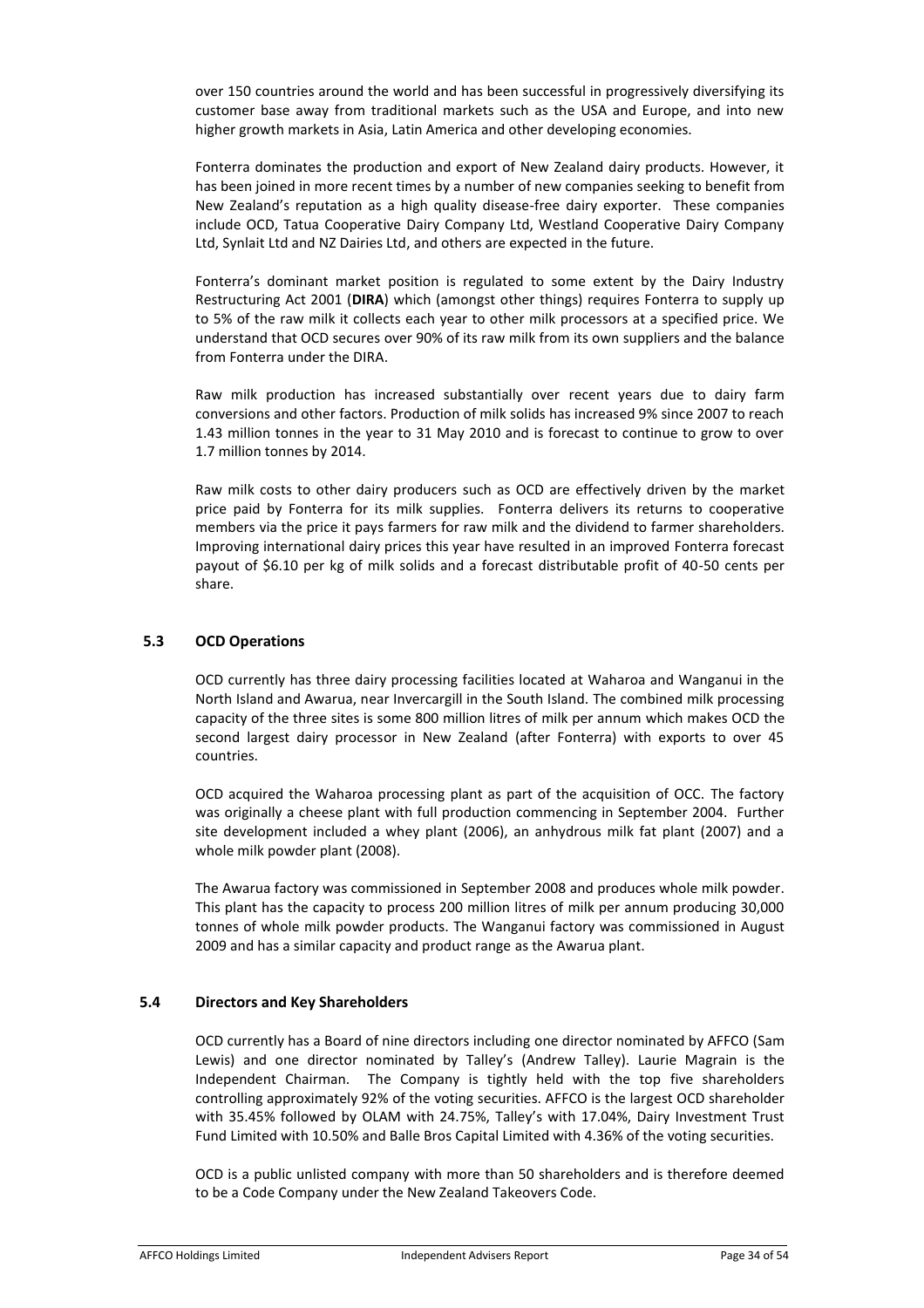# **5.5 Summary Financial Information**

Summary financial information on OCD is provided below based on publicly available audited financial statements. We note that the company has only produced accounts since 2008 and the financial periods used have varied (15 months to May 2008 (FY08) followed by 14 months to July 2009 (FY09). Financial accounts for FY10 are yet to be released by the company.

| Open Country Dairy Limited - Summary Historic Financial Performance |              |               |              |  |
|---------------------------------------------------------------------|--------------|---------------|--------------|--|
| <b>NZ\$000's</b>                                                    |              | 14 months to  | 15 months to |  |
|                                                                     | <b>Notes</b> | <b>Jul-09</b> | $May-08$     |  |
| Revenue                                                             |              | 299,396       | 136,788      |  |
| Gross profit                                                        |              | 50,067        | 2,815        |  |
| Operating profit / (loss)                                           |              | 37,794        | (4,212)      |  |
| <b>EBIT</b>                                                         |              | 14,046        | 2,350        |  |
| <b>NPBT</b>                                                         |              | 6,973         | 446          |  |
| <b>NPAT</b>                                                         |              | 4,900         | (937)        |  |

OCD more than doubled revenue in FY09 reaching almost \$300 million. Since this time the new Wanganui plant has been commissioned adding additional capacity and this is expected to further increase revenues in FY10. The progressive development of processing capacity has also led to an improvement in EBIT up from \$2.4 million in FY08 to \$14 million in FY09.

| Open Country Dairy Limited - Summary Historic Financial Position |              |               |               |  |
|------------------------------------------------------------------|--------------|---------------|---------------|--|
| <b>NZ\$000's</b>                                                 |              | As at         | As at         |  |
|                                                                  | <b>Notes</b> | <b>Jul-09</b> | <b>May-08</b> |  |
|                                                                  |              |               |               |  |
| <b>Current Assets</b>                                            |              |               |               |  |
| Cash                                                             |              | 2,613         | 7,823         |  |
| Inventories                                                      |              | 16,685        | 11,655        |  |
| Receivables                                                      |              | 18,654        | 27,977        |  |
| Other                                                            |              | 10,539        | 10,293        |  |
|                                                                  |              | 48,491        | 57,748        |  |
| <b>Current Liabilities</b>                                       |              |               |               |  |
| <b>Borrowings</b>                                                |              | 10,000        | 34,288        |  |
| Accounts payable and accruals                                    |              | 35,985        | 32,752        |  |
| Other                                                            |              | 545           | 38,305        |  |
|                                                                  |              | 46,530        | 105,345       |  |
|                                                                  |              |               |               |  |
| <b>Non-Current Assets</b>                                        |              |               |               |  |
| Property, plant and equipment                                    |              | 206,918       | 151,301       |  |
| Other                                                            |              | 66,020        | 32,128        |  |
|                                                                  |              | 272,938       | 183,429       |  |
| <b>Non-Current Liabilities</b>                                   |              |               |               |  |
| <b>Borrowings</b>                                                |              | 70,000        |               |  |
| Other                                                            |              | 5,554         | 3,487         |  |
|                                                                  |              | 75,554        | 3,487         |  |
|                                                                  |              |               |               |  |
| <b>Net Assets</b>                                                |              | 199,345       | 132,345       |  |
|                                                                  |              |               |               |  |

As at 31 July 2009 OCD had net assets of almost \$200 million and property, plant and equipment with a book value of \$207 million. The Company also had significant current term debt facilities totalling \$80 million.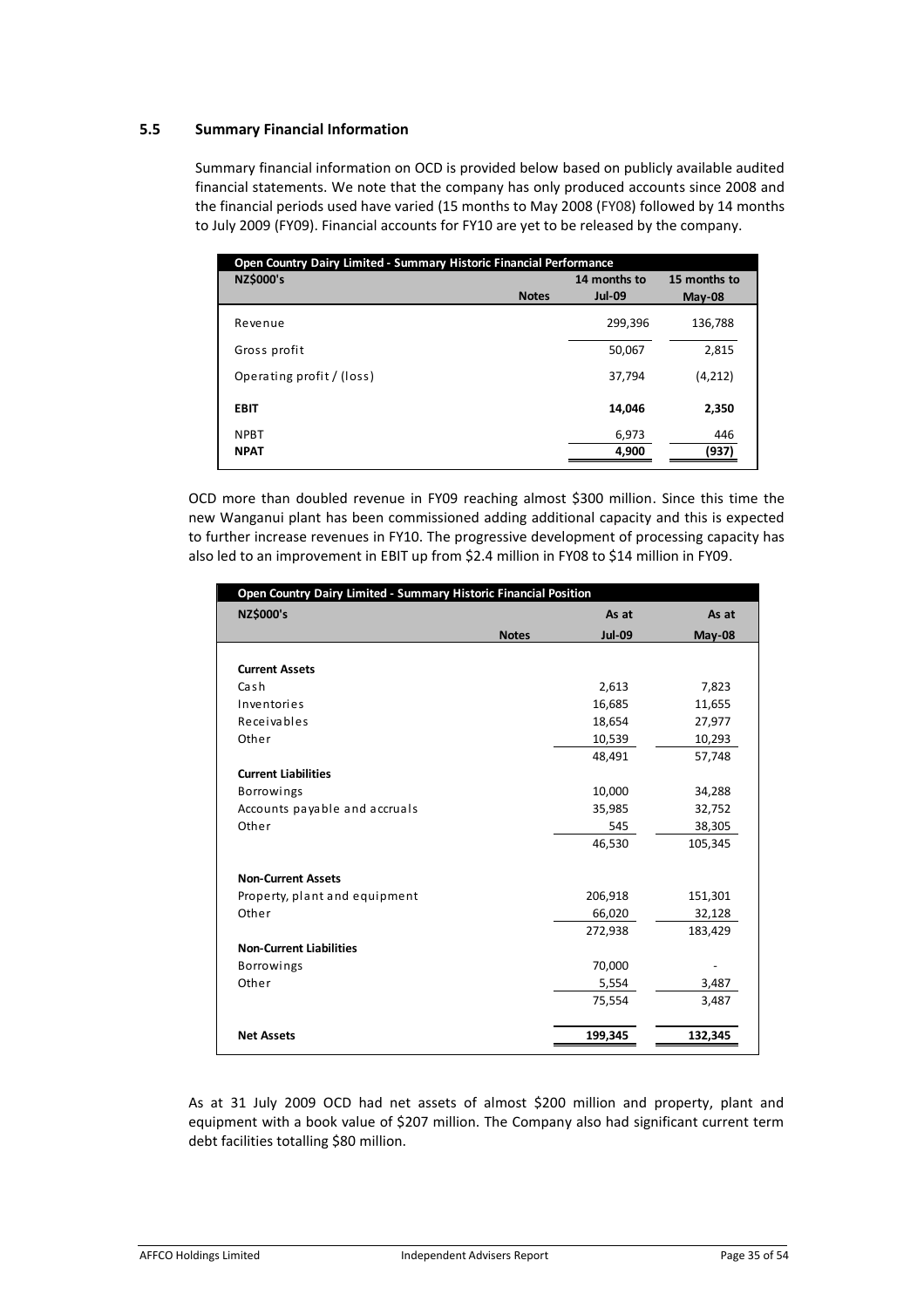| Open Country Dairy Limited - Summary Historic Cash Flow |               |              |
|---------------------------------------------------------|---------------|--------------|
| <b>NZ\$000's</b>                                        | 14 months to  | 15 months to |
|                                                         | <b>Jul-09</b> | May-08       |
|                                                         |               |              |
| Net cash flow from/(used in) operating activities       | 23,682        | (16, 728)    |
| Net cash flow from/(used in) investing activities       | (114,911)     | (66, 106)    |
| Net cash flow from/(used in) financing activities       | 124,184       | 52,352       |
| Net increase/(decrease) in cash & cash equivalents      | 32,955        | (30,482)     |
|                                                         |               |              |
| Closing cash and cash equivalents                       | 2,400         | (30,482)     |
|                                                         |               |              |

OCD delivered positive cash flow from operating activities in FY09 of \$23.6 million. However this was overshadowed by cash invested of \$114.9 million. The latter included acquisition of property, plant and equipment totalling \$67.5 million and acquisition of the remaining 47.6% of OCC it did not already own for a consideration of \$49.56 million (\$2.75 per OCC share).

Cash used in investing activities was largely financed through issue of new share capital to the value of \$78.5 million and net additional borrowing of \$45.7 million.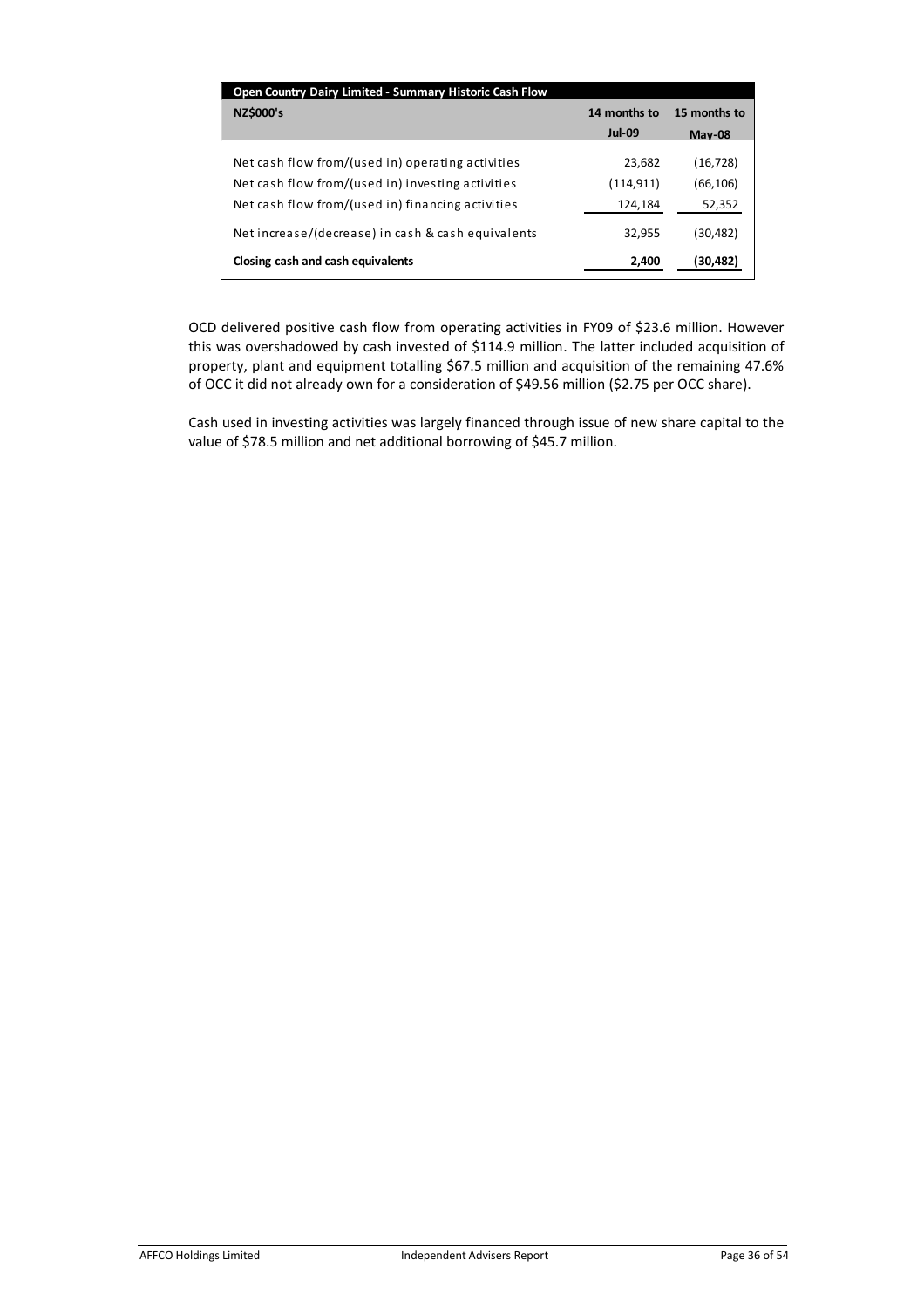# **6.1 Overview**

The Talley's Group was founded in 1936 by Ivan Talijancich who established a fishing company in Motueka in the South Island. Over the past seventy five years Talley's has diversified into the production and/or processing of a broad range of food products including red meat, dairy products, seafood, vegetables, aquaculture and ice-cream. Talley's is a private family-owned company and is considered to be the largest privately owned food exporter in New Zealand with interests comprising:-

- Talley's Group Ltd (100%)
- ! AFFCO Holdings Ltd (52.8%)
- ! South Pacific Meats Ltd (30%)
- ! Amaltal Fishing Company Ltd (100%)
- ! Open Country Dairy Ltd (17%)

The Talley's Group is owned by the family interests of Peter and Michael Talley.

# **6.2 Investments**

#### *Meat*

Talley's currently holds a 52% stake in AFFCO and have two board nominees Andrew Talley and Michael Talley. Both the Talley's representatives on the AFFCO Board are executive directors and are fully involved in the strategic and operational affairs of that Company. South Pacific Meats Ltd (SPM) opened its new sheep and lamb processing plant at Awarua in Southland during September 2005. Talley's directly owns 30% of SPM with AFFCO owning the balance.

# *Vegetables*

This division began in 1978 and produces a range of frozen products from plants in Ashburton and Blenheim. These products are produced for domestic and export markets. Talley's also produces frozen french fries at a plant located in Ashburton.

# *Ice-Cream*

Talley's has operated an ice-cream plant in Motueka since 1995.

#### *Dairy*

Talley's has 17.04% direct equity stake in Open Country Dairy Ltd. OCD now processes over 800 million litres of milk per year at plants in Waharoa, Awarua and Wanganui.

# *Seafood and Deep Sea Fishing*

The Talley's Group was founded on the seafood industry and operates a network of fish processing plants supplied by deep sea and inshore fishing vessels. Some vessels are company owned while others are independent contractors.

The Deep Sea Seafood Division is based at Port Nelson which operates a fleet of freezer trawler vessels which produce frozen at sea products. Aquaculture operations include the farming and processing of green lipped mussels. Inshore seafood factories are located at Westport, Timaru and Motueka. Other shellfish processed for local and export markets include oysters, cockles and scallops. Talley's has a significant investment in deep water fleet including five freezer trawlers, two joint venture longliners, one purse seine freezer vessel, and three fresh fish trawlers.

# **6.3 Financial Information**

Talley's is a privately owned company and there is no publically available information regarding their financial performance and position.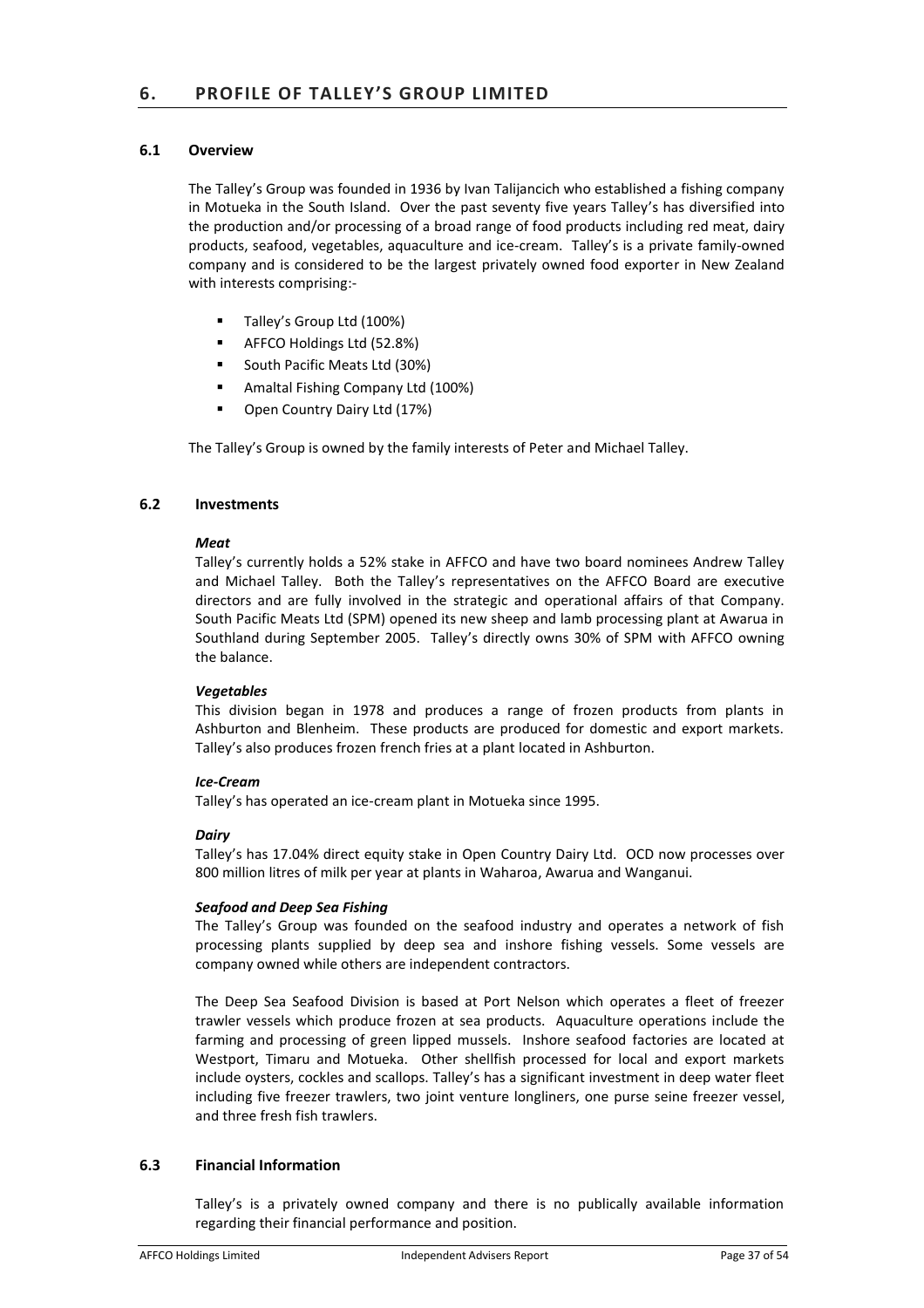# **7.1 Introduction**

Talley's has launched an Offer to acquire up to 100% of AFFCO ordinary shares. The consideration for the Offer will comprise a cash payment of 37 cents per share. A key aspect in assessing the merits of the Offer is the assessment of the AFFCO value per share against the consideration offered by Talley's.

For the purposes of valuation, Campbell MacPherson has assessed AFFCO on the basis of two key business assets:

- The value of the core AFFCO business of meat processing and sales, and;
- ! The indicative value of AFFCO's investment in OCD.

Sections 7.3 through 7.7 provide our valuation of the core AFFCO business (excluding OCD). Our indicative value of AFFCO's investment in OCD is contained in Section 7.8.

The total value of AFFCO is equal to the sum of the value of its core business together with the value of its investment in OCD.

# **7.2 Valuation Basis and Methodology**

Talley's already has significant control of AFFCO by virtue of its current 52.83% stake in the equity of the Company. Therefore, in our view the value to Talley's of acquiring additional shares should reflect the ongoing consolidation of Talley's control position and therefore those shares should attract a premium for control (or to put it another way, those shares should not be subject to any minority discount since the acquirer already has more than a minority holding).

Under this scenario we consider that the appropriate valuation approach is to assess the full underlying value of 100% of AFFCO shares on the basis of their fair market value. Fair market value is defined as;

"The price that would be negotiated in an open and unrestricted market between a knowledgeable, willing but not anxious buyer and a knowledgeable, willing but not anxious seller, both acting at arm's length."

A range of valuation methods can be applied to determine fair market value, including:

- Discounted cash flow.
- Capitalisation of earnings / dividends.
- Net asset value / liquidation value.
- **Industry-specific techniques.**

Where a company is valued based on its operating performance as a going concern, the resulting value may require adjustment for the market value of other non-operating or surplus assets held by the company, such as land or other investments.

A brief summary of potential valuation methods is outlined below.

#### *Discounted Cash Flow*

In the Discounted Cash Flow (**DCF**) method, forecast cash flows are discounted back to the present at a rate that reflects the company's weighted average cost of capital (**WACC**). The resulting net present value (**NPV**), adjusted for any surplus assets, represents the value of the company to both debt and equity holders, also known as the enterprise value (**EV**). The value of equity can then be obtained from deducting long-term debt from EV.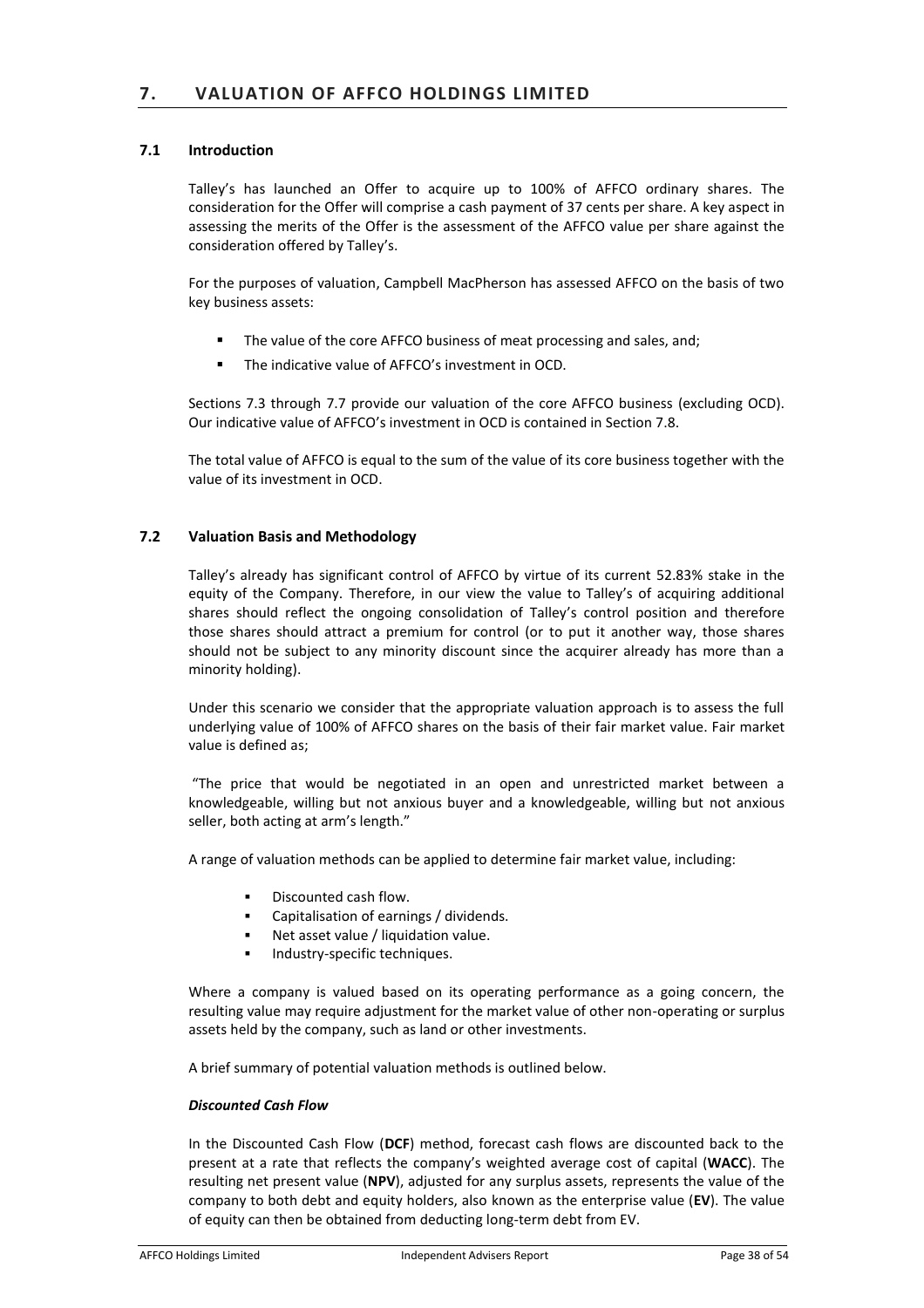The DCF method is usually calculated in a two-stage process combining the NPV of expected future cash flows over an explicit forecast period plus a terminal value representing the NPV of cash flows beyond that period.

The DCF method requires management to prepare detailed long-range cash flow projections for the business, together with an assessment of the appropriate cost of capital or "discount rate" that should be applied to determine the present value of those cash flows. AFFCO's financial performance is volatile and the Company does not prepare long-range forecasts. Valuation of AFFCO using the DCF method is therefore not applicable.

# *Capitalisation of Earnings Method*

The capitalisation of earnings method is an adaptation of the DCF method. It requires an assessment of the future maintainable earnings of the business and a selection of a capitalisation rate (or earnings multiple) appropriate to that particular business for the purpose of capitalising the earnings figure. This method is based on the principal that comparable companies engaged in similar business activities will have similar operating and financial risks and returns and can therefore be valued using a similar multiple of earnings.

The advantage of an earnings-based method over the DCF method is that earnings multiples can often be directly observed in the market. A multiple is often applied to earnings before interest, tax, depreciation and amortisation (**EBITDA**) or earnings before interest and tax (**EBIT**) in order to determine the enterprise value (**EV**) of the business.

The EV represents the value of the business as a whole and a deduction is then made for net debt to determine the equity value of the business and the value per share.

Comparable multiples are generally derived using two key sources of information;

- ! Earnings multiples based on recent sale price of comparable companies.
- Earnings multiples based on the current share price of comparable companies

Comparable transaction data is generally the best guide to determining the fair market value of a Company since it includes a premium for control. However, this data is often confidential and can be difficult to obtain due to its commercial sensitivity. Earnings multiples calculated using the current share price of comparable companies are generally easier to obtain but are less relevant since they reflect the value of minority parcels of shares traded on the market.

# *Capitalisation of Dividends Method*

The capitalisation of dividends method is similar to a capitalisation of earnings approach and is generally used to value minority equity shareholdings. This method involves a direct determination of the equity value of a company using an assessment of the future maintainable dividends. The future maintaining dividends are capitalised using an appropriate dividend yield to determine the value of equity and value per share. AFFCO has not paid a dividend for a number of years nor is there any indication that it will do so again in the near future. The capitalisation of dividends method is therefore not applicable to AFFCO shares at this time.

# *Asset-based Methods*

Valuation based on the net assets of Company is generally only applicable where the value of those assets is independent of the Company concerned or where the performance of a Company is at a sufficiently low level that the net present value of its future cash flows does not exceed the value of the assets employed.

Asset based methods are generally applicable in circumstances where the assets can be employed elsewhere to achieve greater returns and/or where there is clear market evidence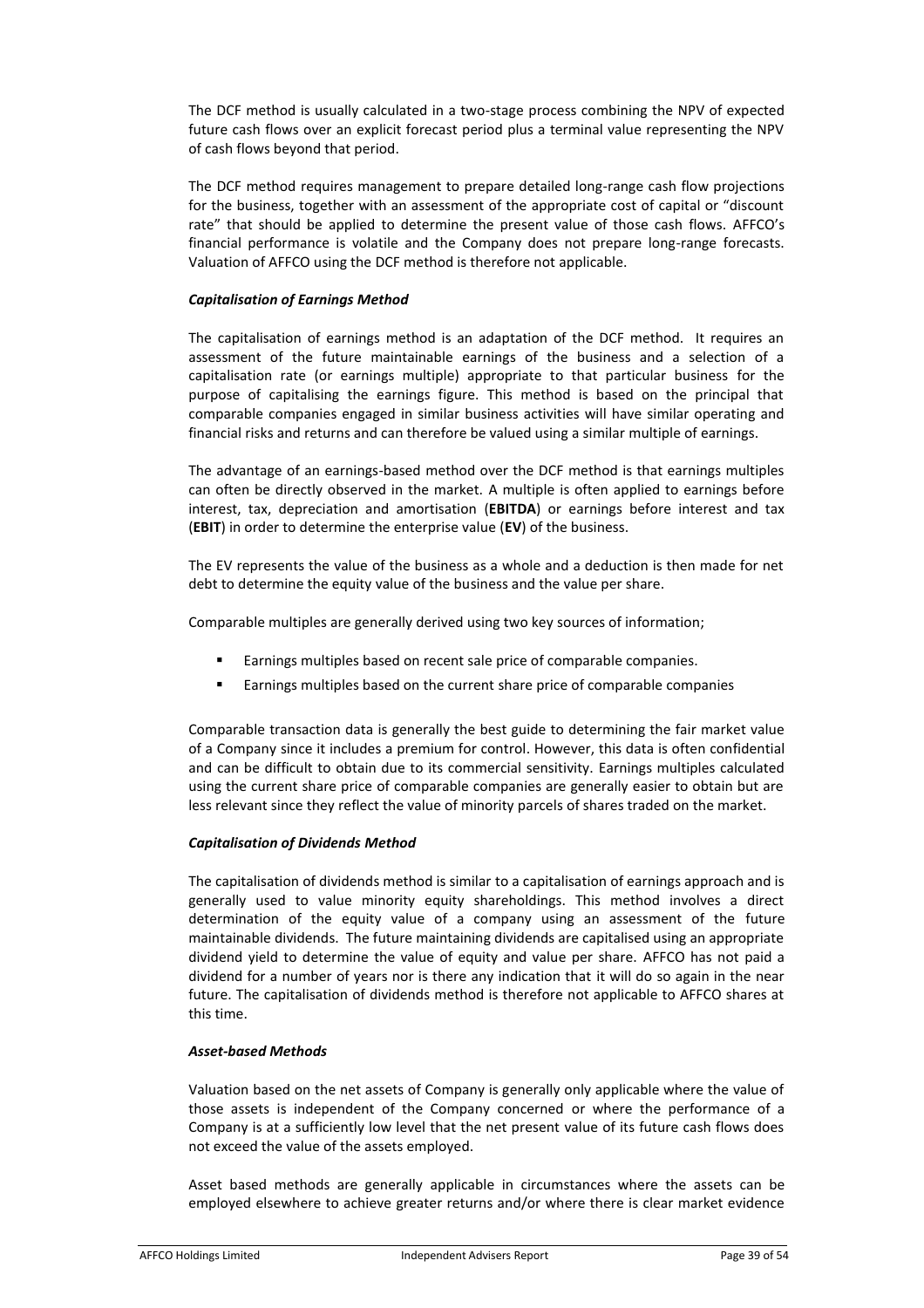(e.g. due to comparable transactions) that other similar businesses are selling for their net asset value.

AFFCO plant and equipment is specifically designed for meat processing and is therefore of limited use elsewhere. Processing assets are also costly to sell or close due to the significant costs associated with transfer or redundancy of staff. On this basis we do not consider that AFFCO should be valued using the net assets method.

# *Industry-Specific Techniques*

Different industries may develop their own informal approaches or "rule of thumb" valuation methods that can be applied to companies in their industry as a means of "reality check" against other formal valuation methodologies.

We have discussed this with AFFCO management and they are not aware of any widespread "rule of thumb" methods available that they would apply to the New Zealand meat industry.

# **7.3 Valuation Approach**

Taking into account the available information on AFFCO and other market participants in the New Zealand and international meat industry we consider that the most appropriate method to value AFFCO is to utilise capitalisation of earnings.

Capitalisation of earnings methodologies are generally most appropriate for established companies with stable earnings. Whilst AFFCO is a well established company, its historic earnings show high levels of volatility. This volatility is reflective of the New Zealand meat industry where gross margins are impacted by a combination of factors including seasonality in procurement of livestock, changes in international demand and price, changes in foreign exchange rates, weather and other factors.

In order to address this volatility we have assessed AFFCO earnings over a wide period covering the last five years. This period has included significant volatility in both New Zealand and international markets, both in terms of sharemarket valuations, commodity prices, foreign exchange fluctuations and underlying economic conditions.

We have also taken into account our assessed value of the surplus assets relating to the core AFFCO business, in particular surplus land and working capital adjustments to reflect the seasonal variation in debt facilities.

We have compared our valuation based on capitalisation of earnings against other earnings multiples and against the net book value of the underlying tangible assets.

# **7.4 Future Maintainable Earnings**

Our assessment of future maintainable earnings is based on the historical operating EBITDA of AFFCO net of adjustments for abnormal and non-recurring items and excluding the impact of OCD. The resulting "normalised EBITDA" should therefore reflect the underlying operating earnings of AFFCO without the influence of financing effects or "one-off" impacts on earnings.

As discussed we have selected the last five years as an appropriate period to review the normalised EBITDA. Whilst this period is somewhat longer than usual, we consider it provides the most useful guide to future maintainable earnings because;

- ! AFFCO earnings are inherently volatile from year to year due to factors previously discussed.
- Weather issues (e.g. drought) in one year can impact the Company for several years due to changing livestock kill patterns.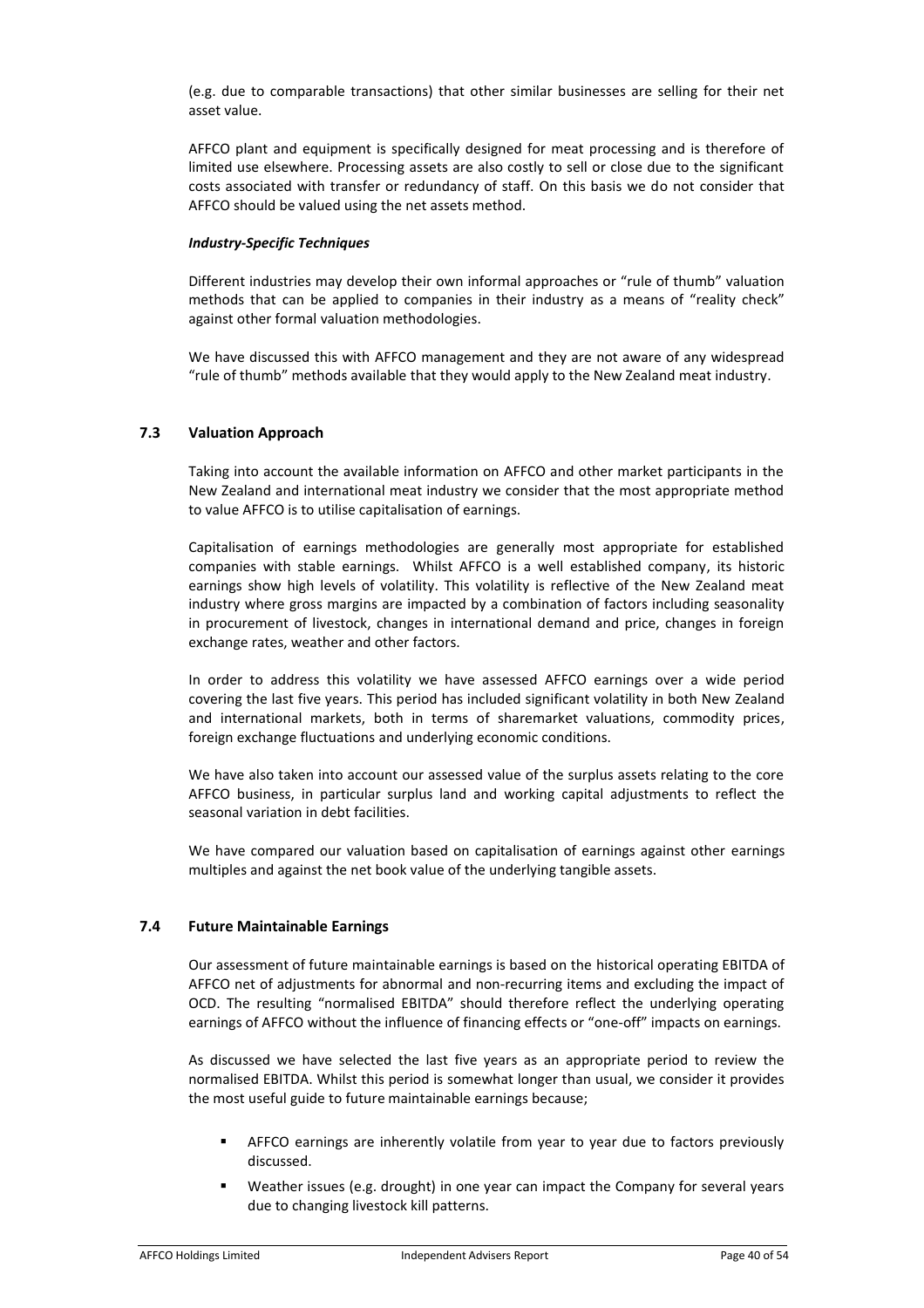The impact of the global financial crisis on reducing both price levels and demand for high value cuts in FY09.

| <b>AFFCO EBITDA Analysis</b>                  |              |             |             |             |             |             |
|-----------------------------------------------|--------------|-------------|-------------|-------------|-------------|-------------|
| <b>NZ\$000</b>                                | <b>Notes</b> | <b>FY05</b> | <b>FY06</b> | <b>FY07</b> | <b>FY08</b> | <b>FY09</b> |
| Revenue                                       |              | 968,883     | 958,668     | 949,407     | 1,081,952   | 1,003,235   |
| EBITDA                                        | $\mathbf{1}$ | 36,558      | 31,886      | 23,534      | 78,970      | 36,698      |
| Adjustments: abnormal and non-recurring items |              | 1,458       | 1,804       | (22, 943)   | (19, 249)   | 533         |
| <b>Normalised EBITDA</b>                      | 2,3          | 38,016      | 33,690      | 591         | 59,721      | 37,231      |
|                                               |              |             |             |             |             |             |
| Normalised EBITDA 5 year average              |              | 33,850      |             |             |             |             |
| Normalised EBITDA 3 year average              |              | 32,514      |             |             |             |             |
| Normalised EBITDA FY09                        |              | 37,231      |             |             |             |             |

Our summary analysis of normalised historic EBITDA is provided in the table below.

**Notes**

1. Excluding contribution from investment in Open Country Dairy

2. FY07 EBITDA was negatively impacted by foreign exchange volatility and livestock pricing.

3. FY08 EBITDA was postively impacted by weakness in the NZD and increased beef and lamb volumes.

The average prior five year normalised EBITDA for AFFCO (excluding OCD) is \$33.85 million. This compares with the average prior three year normalised EBITDA of \$32.51 million and the most recent full year (FY09) EBITDA of \$37.23 million.

The Independent Directors of AFFCO have indicated that they believe the current management team have delivered significant operational gains in recent years focussed on improving meat yields and operating efficiencies. As discussed in Section 4.6 this has been backed by significant reinvestment by the Company in upgrading and extending processing plant capability. We believe that these improvements are likely to flow through to improved operating performance in the future compared with average historical results.

We have also taken into account the year-to-date (**YTD**) performance of the business and discussions with management regarding their internal forecasts for the full FY10 financial year ending 30 September 2010 and other factors such as the introduction of the emissions trading scheme and changes to taxation depreciation rules.

Having given due regard to all of these factors we assess the future maintainable EBITDA of AFFCO to be in the range of \$35 million to \$40 million as shown below.

| <b>AFFCO Assessed Future Maintainable Earnings</b> |      |      |
|----------------------------------------------------|------|------|
|                                                    | Low  | High |
| EBITDA (\$m)                                       | 35.0 | 40.0 |
| <b>Notes</b>                                       |      |      |

1. Excluding contribution from investment in Open Country Dairy.

# **7.5 Earnings Multiple Analysis**

Campbell MacPherson has undertaken an analysis of earnings multiples on selected comparable transactions in the domestic and international meat processing sector. The transactions have been selected based on their relevance to AFFCO and the availability of transaction multiples.

Selected transactions are shown in the table below.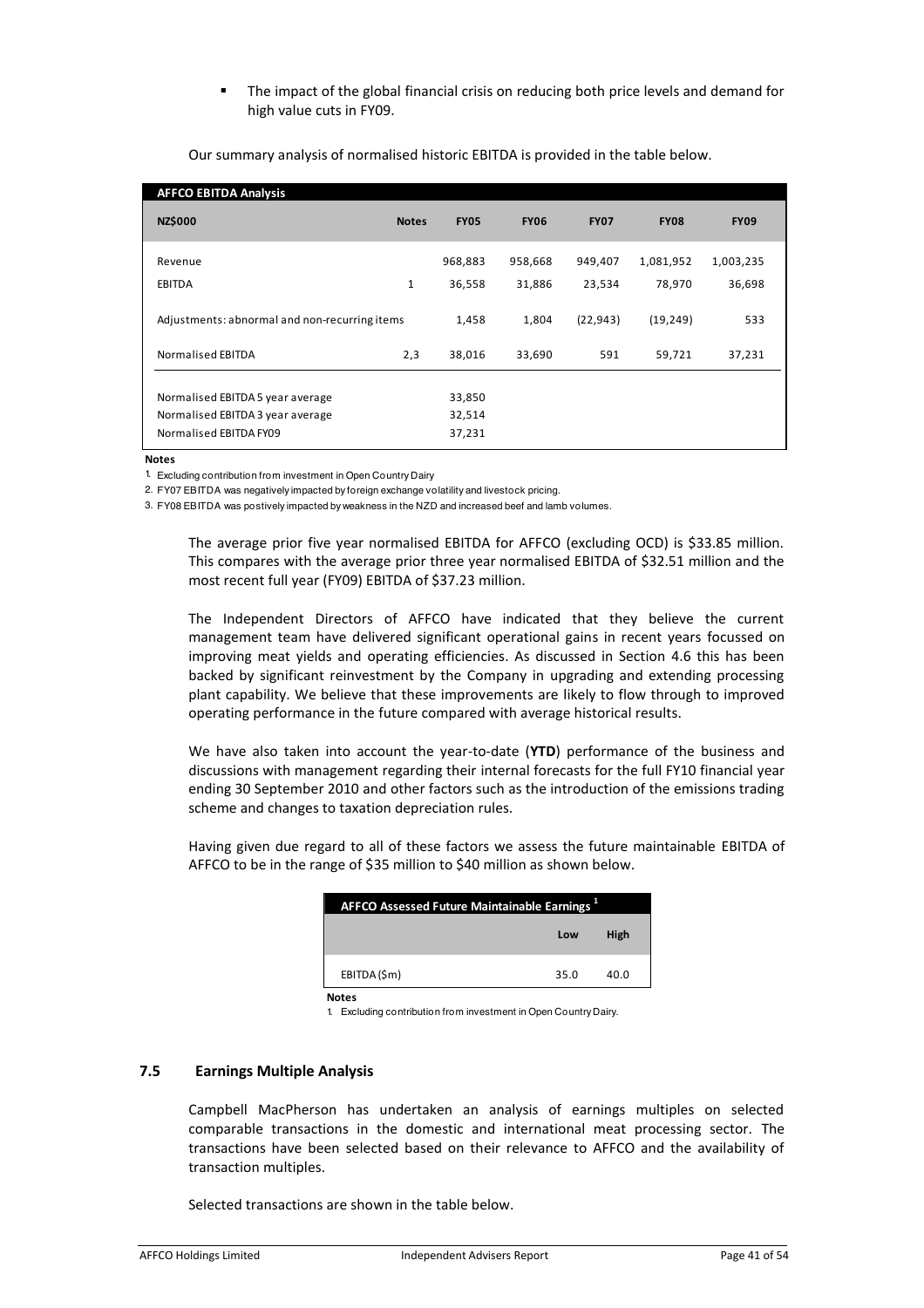| <b>Meat Industry Comparable Transaction Analysis</b> |              |          |                                 |                                 |                                     |           |
|------------------------------------------------------|--------------|----------|---------------------------------|---------------------------------|-------------------------------------|-----------|
| Acquirer/Target                                      | <b>Notes</b> | Date     | <b>Target</b><br><b>Domicle</b> | <b>Enterprise</b><br>Value (EV) | <b>EV/Historic</b><br><b>EBITDA</b> | Completed |
| Mafrig/Seara Alimentos                               |              | $Sep-09$ | Brazil                          | <b>USD 900m</b>                 | 7.0                                 | yes       |
| JBS/Smithfield                                       |              | Oct-08   | <b>USA</b>                      | <b>USD 565m</b>                 | 8.1                                 | yes       |
| PGG Wrightson/Silver Fern Farms                      | 1            | Aug-08   | <b>NZ</b>                       | NZD 550m                        | 6.3                                 | no        |
| JBS/Tasman Group                                     |              | $May-08$ | AU                              | <b>USD 150m</b>                 | 7.0                                 | yes       |
| JBS/National Beef                                    |              | Mar-08   | <b>USA</b>                      | <b>USD 970m</b>                 | 10.4                                | no        |
| Smithfield Food/Premium Standard Farms               |              | $Sep-06$ | <b>USA</b>                      | <b>USD 787m</b>                 | 5.9                                 | yes       |
| Talleys/AFFCO                                        | 2            | Apr-06   | NZ                              | NZD 283m                        | 5.3                                 | ves       |
| PPCS/Richmond                                        |              | Jul-04   | NZ                              | NZD 285m                        | 5.5                                 | yes       |
| Average                                              |              |          |                                 |                                 | 6.9                                 |           |
| Average International                                |              |          |                                 |                                 | 7.7                                 |           |
| Average New Zealand                                  |              |          |                                 |                                 | 5.7                                 |           |

**Notes**

1. Based on Independent Advisers Report assessed EV and average 3 year historical EBITDA.

2. Assessed EV/EBITDA based on Independent Advisers Report on the transaction.

Sources: Company announcements, presentations, annual reports and media reports.

The average EV/EBITDA multiple for our selected transactions was 6.9. The data was noticeably split between international transactions completed at higher multiples (average EV/EBITDA of 7.7) and New Zealand transactions at lower multiples (average EV/EBITDA of 5.7). In our view this reflects the lack of significant overseas investment in the New Zealand meat industry to date (i.e. international pricing of these assets has yet to flow through to the New Zealand market.) ANZCO is currently the only significant meat processor with a material degree of foreign cornerstone shareholders and other major players are either cooperatives (Alliance, Silver Fern Farms) or tightly held by New Zealand investors (AFFCO).

A number of the international transactions have involved Brazilian meat companies such as JSB and Marfrig consolidating both in their domestic market and through acquisition of offshore targets. In addition to the transactions shown above, JBS (through its Australian subsidiary) has made a number of other smaller acquisitions in Australia in 2009 and 2010 including the Tatiara Meat Company for A\$30.1 million and the pending acquisition (subject to regulatory approval) of Rockdale Beef for A\$28 million. Earnings multiples in respect of these acquisitions were not disclosed.

Significant transactions in the New Zealand meat industry have been notably absent since the failed partial acquisition of Silver Fern Farms by PGG Wrightson in August 2008. Appetite for acquisitions by local players has likely been subdued by the lack of capital due to tightening of bank funding and limited equity capital available for these types of transactions. These factors are also likely to have impacted on meat company values since the attempted Silver Fern Farms transaction.

Of particular note in the table above is the partial takeover of AFFCO by Talley's in April 2006. The independent advisers report prepared for AFFCO shareholders assessed that AFFCO should be valued using an EV/EBITDA multiple of 5.0 to 5.5 times. This was based on analysis of comparable New Zealand transaction data available at the time together with other relevant information.

In forming our assessment of the appropriate EV/EBITDA multiple to apply to our valuation of AFFCO, we have taken into consideration all of the above transactional data together with trading multiples of listed meat companies in New Zealand and overseas and other factors such as the potential for further New Zealand meat industry consolidation, the attractiveness of AFFCO as a takeover/merger target, the likelihood of offshore investors acquiring New Zealand meat processors in the future and the current state of New Zealand's capital markets.

Having given due regard to all of these factors we assess the appropriate EV/EBITDA multiple to apply to AFFCO to be in the range of 5.25 to 5.75 with the midpoint of 5.5.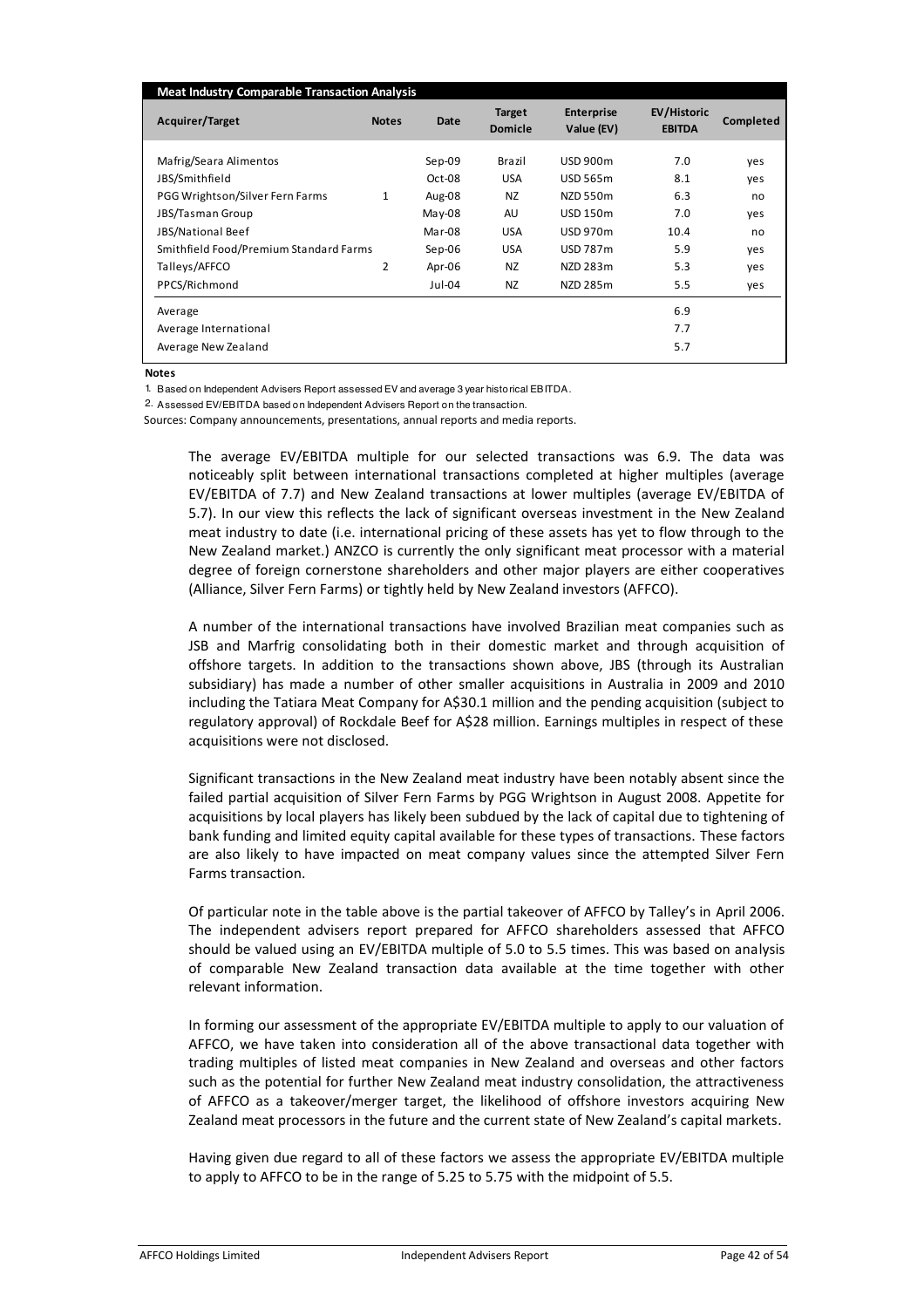# **7.6 Other Valuation Inputs and Adjustments**

Other valuation inputs and adjustments relevant to our capitalisation of earnings valuation of AFFCO comprise;

- ! Assessment of the value of surplus assets (if any) currently held by AFFCO.
- Assessment of the appropriate level of AFFCO net interest-bearing debt to deduct from the Enterprise Value of the business to arrive at a value range for AFFCO equity.

#### *Surplus Assets*

AFFCO has a considerable property portfolio consisting of land and buildings mainly associated with or adjacent to its meat processing operations and facilities. These properties include substantial buffer zones around existing plants which, whilst not always in use by the Company, are considered part of the strategic assets of AFFCO. Following discussions with management we consider there are no properties that could be classed as surplus assets for the purposes of valuation.

# *Net Debt*

Campbell MacPherson has assessed the net debt applicable to the valuation of AFFCO at \$50.5 million inclusive of current term debt, average seasonal debt and cash as at 30 June 2010.

# **7.7 Value of AFFCO (Excluding Investment in Open Country Dairy)**

Based on the inputs and assumptions outlined above, Campbell MacPherson has assessed the Enterprise Value of AFFCO (Excluding its investment in OCD) in the range of \$193 million to \$240 million.

Adjusting for net debt and seasonal funding we have assessed the equity value of AFFCO in the range of \$146 million to \$194 million.

| AFFCO Assessed Value (excluding investment in Open Country Dairy)                                            |                     |                     |  |  |
|--------------------------------------------------------------------------------------------------------------|---------------------|---------------------|--|--|
|                                                                                                              | Low                 | High                |  |  |
| Future Maintainable EBITDA (\$m)<br>Assessed EBITDA Multiple<br><b>Enterprise Value</b>                      | 35.0<br>5.25<br>184 | 40.0<br>5.75<br>230 |  |  |
| less Net Debt (as at 30 June 2010) (\$m)<br>Seasonal Funding adjustment (Sm)<br>Surplus land adjustment (Sm) | (32.5)<br>(18)      | (32.5)<br>(18)      |  |  |
| <b>Equity Value</b>                                                                                          | 133                 | 179                 |  |  |
| AFFCO shares on issue (m)                                                                                    | 505                 | 505                 |  |  |
| Value per AFFCO share (\$)                                                                                   | 0.264               | 0.355               |  |  |

**Our equity valuation for AFFCO (Excluding its investment in OCD) equates to a value of 26.4 cents to 35.5 cents per share based on the current AFFCO ordinary shares on issue.** 

# *Implied Earnings Multiples*

Our assessed valuation range for AFFCO implies the following historical earnings multiples as shown in the table below.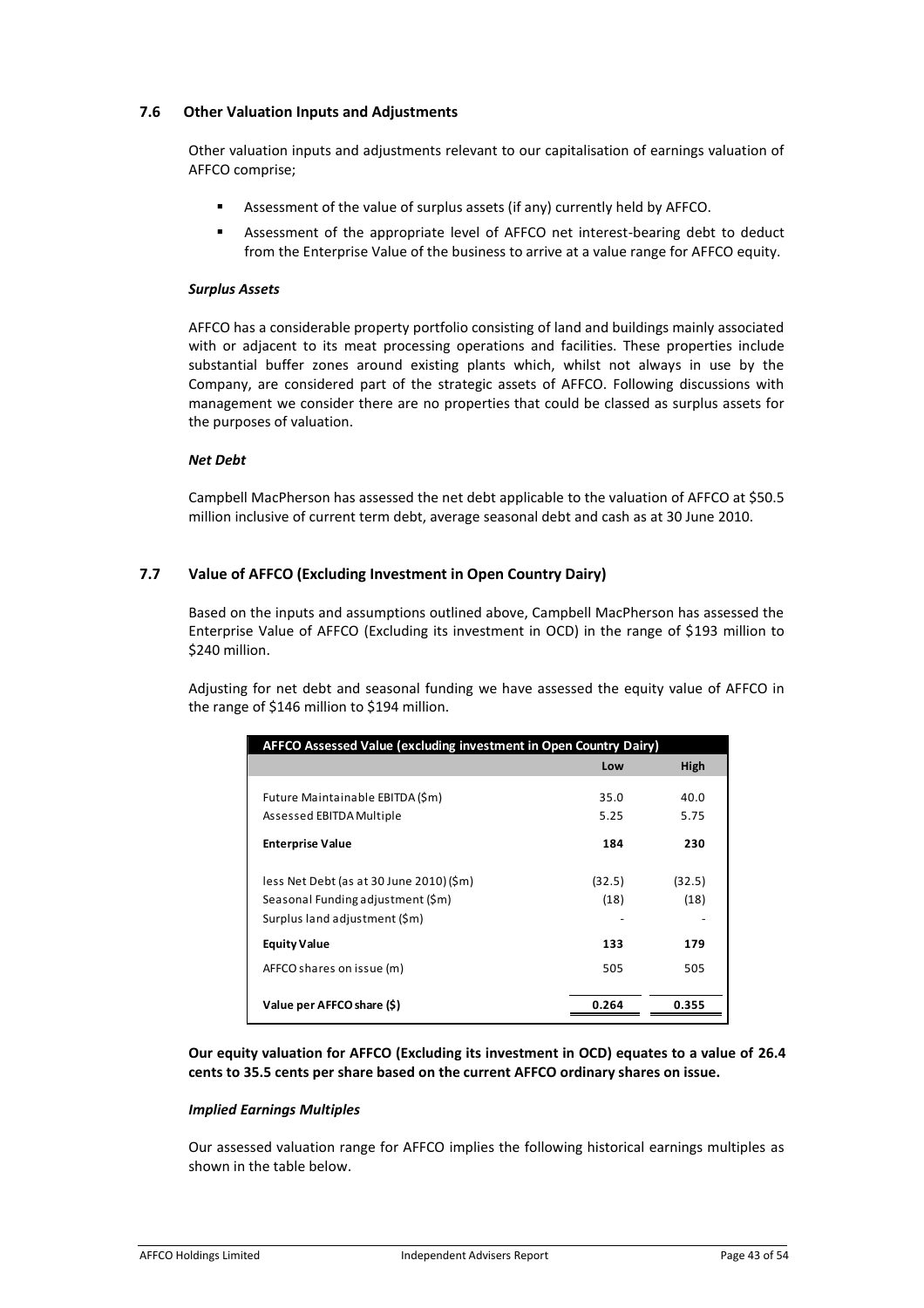| AFFCO Holdings Limited - Multiples Implied by Assessed Valuation * |     |                   |  |
|--------------------------------------------------------------------|-----|-------------------|--|
|                                                                    |     | EV                |  |
|                                                                    | Low | High              |  |
| Enterprise Value (\$ million)                                      | 184 | 230               |  |
|                                                                    |     | Multiples (times) |  |
| Normalised EBITDA                                                  | Low | High              |  |
| <b>FY05</b>                                                        | 4.8 | 6.1               |  |
| <b>FY06</b>                                                        | 5.5 | 6.8               |  |
| <b>FY07</b>                                                        | 311 | 389               |  |
| <b>FY08</b>                                                        | 3.1 | 3.9               |  |
| <b>FY09</b>                                                        | 4.9 | 6.2               |  |

\* Excluding investment in OCD.

This compares with trading multiples for selected listed companies as shown below.

| <b>Selected Meat Company Trading Multiples</b> |                  |                 |            |                  |
|------------------------------------------------|------------------|-----------------|------------|------------------|
|                                                | <b>Reporting</b> | <b>Currency</b> | EV         | <b>Historic</b>  |
| Company                                        | Date             |                 | (millions) | <b>EV/EBITDA</b> |
| Blue Sky Meats Ltd                             | $Mar-10$         | N7D             | 27         | 9.8              |
| <b>JBS SA</b>                                  | $Dec-09$         | Reals           | 32.540     | 25.3             |
| Smithfield Foods Inc.                          | May-10           | <b>USD</b>      | 4,962      | 16.9             |
| Tyson Foods Inc                                | $Sep-09$         | <b>USD</b>      | 9.198      | 10.7             |
| Hormel Foods Corp                              | $Oct-09$         | <b>USD</b>      | 5,715      | 8.7              |
| Average<br>Average (excl JBS SA)               |                  |                 |            | 14.3<br>11.5     |

Sources: Company announcements, presentations, annual reports and media reports.

International comparable companies are much larger and trade on higher multiples. The only New Zealand company, Blue Sky Meats Ltd, currently trades at a historic EV/EBITDA of 9.8. This multiple is higher than we would expect and reflects the poor earnings performance of the company due to reduced kill numbers in the most recent financial year.

Given the lack of comparable Australasian company trading multiples we are comfortable that our assessed EV/EBITDA multiple of 5.25 to 5.75 is reasonable for AFFCO.

# **7.8 Indicative Valuation of AFFCO Investment in Open Country Dairy**

#### *Background and Limitations*

OCD is not listed on the NZX and our valuation of AFFCO's investment in OCD has been made using only limited historical information available on OCD from Companies Office filings and confidential summary management accounts. The level of confidence applied to our valuation of OCD is necessarily considerably lower than that applied to the core AFFCO business where we have been provided access to detailed up-to-date financial and operating information by AFFCO management.

# *Valuation Basis and Methodology*

A discussion of available valuation methodologies is provided in Section 7.2.

OCD is a relatively new company that has grown rapidly through acquisition of OCC, start-up processing plants and organic growth. Recent publicly available financial information is therefore limited and must be reviewed in the context of the ongoing development of the company as it establishes itself in the New Zealand dairy industry.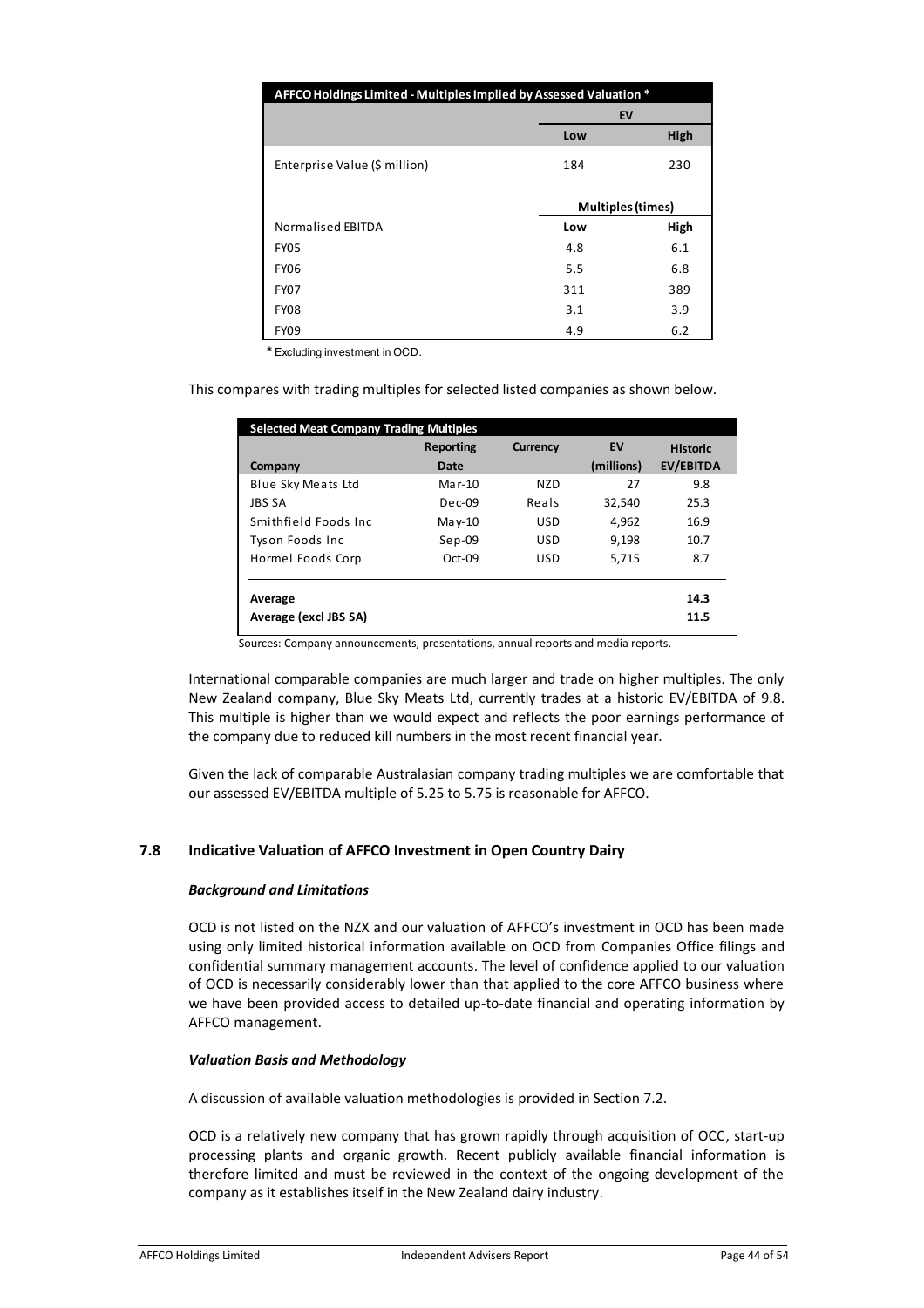On a theoretical basis the optimal method to value OCD would be the DCF method. However, our lack of access to management long-range forecasts for OCD precludes our use of this method. We are also aware that a number of other new entrants to the industry have underperformed against forecasts and we are therefore wary of the accuracy of any such long range forecasts.

Our preferred methodology for estimating the value of AFFCO's investment in OCD is the capitalisation of earnings method. Whilst not ideal for OCD, this method does have the benefit of using currently available financial reports of OCD to develop an estimate of future maintainable earnings and an appropriate earnings multiple based on comparable transactions.

We are conscious that, given the relatively early stage of development of OCD, recent earnings performance may not necessarily reflect the longer-term future maintainable earnings of the company. We also note that the property, plant and equipment are relatively new and therefore the net tangible assets of the business may, in our view, provide a reasonable estimate of the value of the Company that can be compared against our capitalisation of earnings valuation. Furthermore, the New Zealand dairy industry does not suffer from the over-capacity inherent in the meat sector that precludes use of asset-based valuation methods in the latter.

Our indicative valuation of OCD therefore uses both the capitalisation of earnings and assetbased valuation methods.

# *Valuation Approach*

AFFCO currently holds a 35.45% stake in OCD. As a 52.83% shareholder in AFFCO, Talley's therefore indirectly holds a 18.73% stake in OCD. In addition, Talley's also holds a further 19,703,822 shares in OCD representing a 17.04% direct stake. On this basis Talley's holds a total (direct and indirect) beneficial ownership of OCD equal to 35.77% of the voting securities of OCD.

From a control perspective, Talley's has control (by virtue of its majority stake in AFFCO and its direct shareholding in OCD) over 52.49% of OCD. In our view this effectively means that Talley's should be able to negotiate a control premium in the event they wished to exit their (indirect and direct) investment in OCD, despite the fact that they hold a minority beneficial interest.

We also note that the pre-bid agreement with Toocooya means that (in the event that the Offer proceeds) Talley's will increase their beneficial interest in OCD to at least 44.08% and would also further consolidate their control of AFFCO shares in OCD.

Having given due regard to the above factors we consider that it is appropriate to value AFFCO's investment in OCD inclusive of a premium for control reflecting its pro-rata share of the value of 100% of the equity in OCD.

# *Capitalisation of Earnings Analysis*

#### Future Maintainable Earnings

Our assessment of future maintainable earnings is based on the following key sources of information

- ! FY08 and FY09 operating EBITDA of OCD net of adjustments for abnormal and nonrecurring items.
- ! Confidential summary management accounts for FY10 year to date as provided by OCD to AFFCO.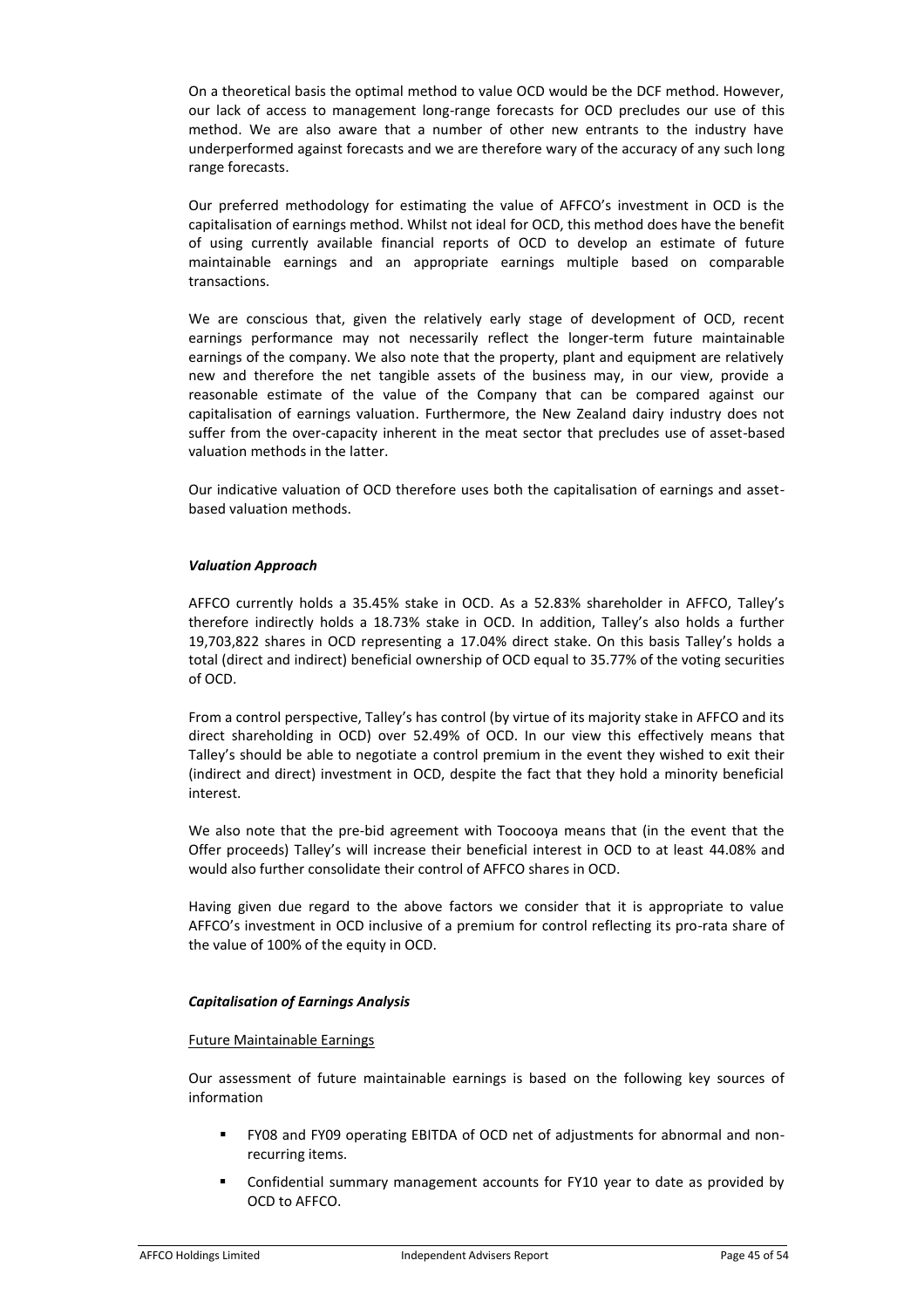Our summary analysis of normalised historic EBITDA is provided in the table below.

| <b>Open Country Dairy EBITDA Analysis</b>                                 |              |                  |                   |
|---------------------------------------------------------------------------|--------------|------------------|-------------------|
| <b>NZ\$000</b>                                                            | <b>Notes</b> | <b>FY08</b>      | <b>FY09</b>       |
| Revenue<br>EBITDA                                                         | 1            | 137,787<br>5,245 | 299,396<br>22,243 |
| Adjustments: abnormal and non-recurring items<br><b>Normalised EBITDA</b> | 2            | 5,245            | (970)<br>21,273   |

**Notes**

1 FY09 is a 14 month period ending July 2009, FY08 is a 15 month year ending May 2008.

2 FY09 adjustments include gain on sale of farm and settlement for loss of product

We have estimated the future maintainable earnings of OCD in the range of \$22 million to \$29 million. In determining this range we have taken into account the following factors;

- ! FY08 EBITDA was based on limited trading and ongoing development of new processing capacity.
- ! FY09 EBITDA excluded the impact of the new Wanganui dairy plant which we understand was commissioned in August 2009.
- ! The FY09 period covered an extended period of 14 months. We have assumed, due to seasonal timing, that impact on EBITDA of these additional two months was minimal.
- ! Budget and actual performance for current year-to date and OCD management forecasts for the full 12 months of FY10.
- The potential impact of the final Fonterra milk solids payout as a benchmark for the final payout by OCD to its farmers and the impact of a higher payout on OCD FY10 EBITDA.
- The current stage of development of the Company and the likely ongoing volatility of earnings.
- **"** The evolving New Zealand dairy industry structure and competitive forces.

# Earnings Multiple Analysis

Campbell MacPherson has undertaken an analysis of earnings multiples on selected comparable transactions in the domestic and international dairy sector. The transactions have been selected based on their relevance to OCD and the availability of transaction multiples. Selected transactions are shown in the table below.

| <b>Dairy Industry Transaction Analysis</b><br><b>Acquirer/Target</b> | <b>Notes</b> | Date     | <b>Target</b><br><b>Domicile</b> | <b>Enterprise</b><br>Value (EV) | <b>EV/Historic</b><br><b>EBITDA</b> | <b>Completed</b> |
|----------------------------------------------------------------------|--------------|----------|----------------------------------|---------------------------------|-------------------------------------|------------------|
| Lactalis/Ebro Foods                                                  |              | Mar-10   | Spain                            | Euro 630m                       | 9.0                                 | Yes              |
| Murray Goulburn/Warrnambool                                          | 1            | $Feb-10$ | <b>AUS</b>                       | AUD 276m                        | 8.5                                 | No.              |
| National Foods/Dairy Farmers                                         |              | Aug-08   | <b>AUS</b>                       | AUD 884m                        | 12.1                                | Yes              |
| Dairy Trust/Open Country Cheese                                      | 2            | $Jul-08$ | N <sub>Z</sub>                   | NZD 176m                        | 7.3                                 | Yes              |
| Saputo/Alto Dairy                                                    |              | Apr-08   | US                               | <b>USD 160m</b>                 | 8.2                                 | Yes              |
| Average                                                              |              |          |                                  |                                 | 9.0                                 |                  |
| Average excluding National Foods/Dairy Farmers                       |              |          |                                  |                                 | 8.2                                 |                  |

#### **Notes**

1 EBITDA based on normalised average excluding the loss made in 2009

<sup>2</sup> EBITDA multiple based on FY09 EBITDA projection.

Sources: Company announcements, presentations, annual reports and media reports.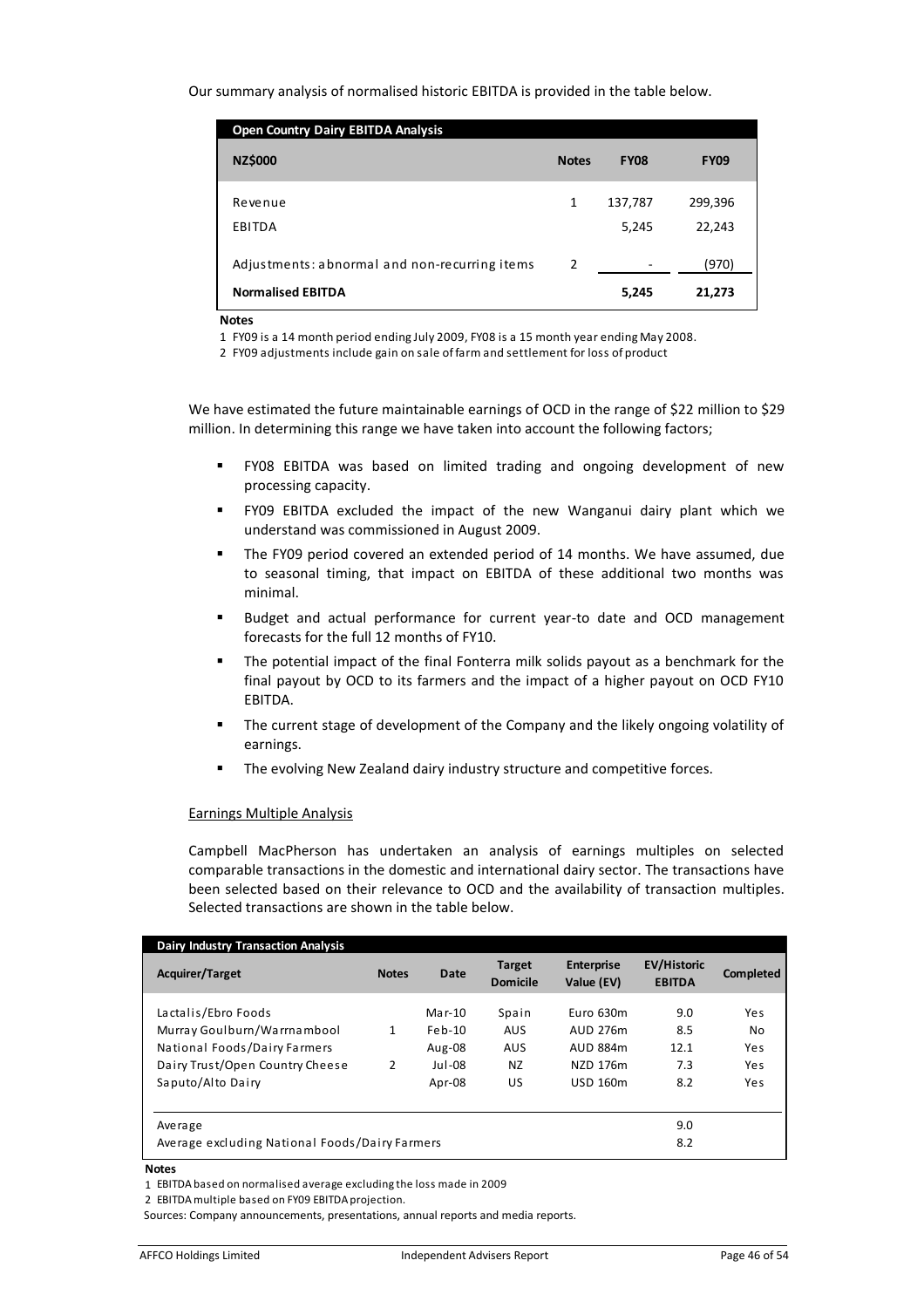The average EV/EBITDA multiple for our selected transactions was 9.0. We note that the National Foods acquisition of Dairy Farmers in 2008 was transacted at a much higher multiple of 12.1x EBITDA. In our view this reflects the larger scale of this transaction and the low cost of capital of National Foods Japanese owner Kirin Holdings. Excluding this transaction the average historic EV/EBITDA was 8.2.

As discussed in Section 5, the New Zealand dairy industry has been active in recent years as raw milk production has increased and Fonterra's monopoly position has been challenged (in a modest way) by new dairy companies and the construction of new milk processing facilities. Unfortunately, none of these companies has yet progressed to a listing on the NZSX. Synlait considered a listing in late 2009 but was unable to gain sufficient support from the local investment community and has recently announced that Chinese company Bright Dairy & Food is to acquire a 51% stake in Synlait Milk for \$82 million. Synlait is made up of three entities, Synlait Ltd, Synlait Milk and Synlait Farms, which were reported to have lost approximately \$42 million in 2009.

The independent advisers report dated September 2008 prepared for Open Country Cheese Limited (**OCC**) shareholders assessed a value range for OCC that implied an EV/EBITDA multiple of 7.1 to 7.7 based on FY09 projected EBITDA and a "steady state" EV/EBITDA multiple of 5.5 to 6.0. We note that the steady state scenario assumed significant future improvements to earnings as a result of growth of OCC. We have applied the higher FY09 implied multiple to our analysis as we consider this more accurately reflects the basis upon which we have assessed future maintainable earnings for OCD in our analysis. We also note that OCD is a considerably larger company than OCC was at the time of the OCC full takeover by OCD.

We note that international transactions generally take place at higher multiples than those in New Zealand.

In forming our assessment of the appropriate EV/EBITDA multiple to apply to our indicative valuation of OCD, we have taken into consideration all of the above transactional data. Having given due regard to all of these factors we assess the appropriate EV/EBITDA multiple to apply to OCD to be in the range of 7.0 to 8.0.

# Indicative Valuation Result based on Capitalisation of Earnings

Based on the inputs and assumptions outlined above, Campbell MacPherson has indicatively assessed the enterprise value of OCD using the capitalisation of earnings method in the range of \$154 million to \$232 million. After relevant adjustments we have indicatively assessed the equity value of OCD in the range of \$31 million to \$109 million.

Our indicative equity valuation for OCD using this method equates to an implied value for AFFCO's investment in OCD of 2.1 cents to 7.6 cents per AFFCO share.

#### *Asset-based Analysis*

OCD has developed a significant asset base including substantial freehold land and three dairy processing facilities. Published accounts for FY09 indicate the book value of property, plant and equipment as at 31 July 2009 was approximately \$207 million as shown below.

| Open Country Dairy - Property, Plant and Equipment                          |                                       |  |
|-----------------------------------------------------------------------------|---------------------------------------|--|
| <b>NZ\$000</b>                                                              | 31-Jul-09                             |  |
| Land<br><b>Buildings</b><br>Plant and Equipment<br>Capital Work in Progress | 22,641<br>39,564<br>109,795<br>34,918 |  |
| <b>Total Book Value</b>                                                     | 206.918                               |  |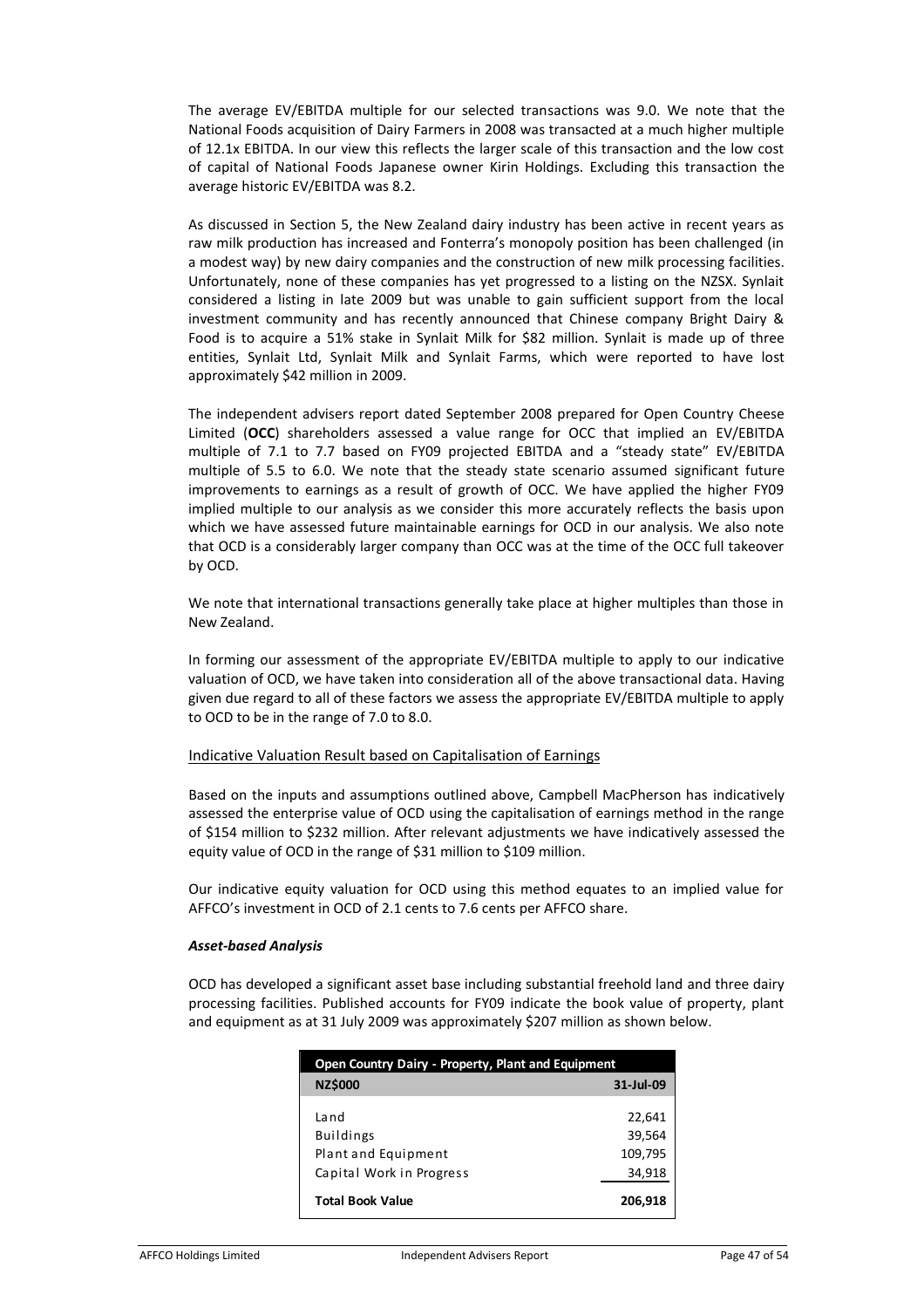Using recent management accounts we have estimated the current net tangible asset (**NTA**) base of OCD at approximately \$127 million or \$1.10 per OCD share. This equates to an implied value for AFFCO's investment in OCD of \$45.2 million or 8.9 cents per AFFCO share.

We note that the most recent interim accounts for AFFCO indicate a book value for its investment in OCD of \$64.54 million. This equates to a book value of \$1.57 per OCD share. AFFCO calculates its book value of OCD based on IFRS which requires periodic adjustments to value based on share trades/transactions during the relevant period and accrued contribution from earnings of OCD. We are of the view that the historic book value of OCD in the AFFCO accounts is not necessarily an accurate indicator of the market value of that asset at the present time.

The Independent Directors of AFFCO are not aware of any recent share trades in OCD that would provide a meaningful contribution to our assessment of value.

# *Assessed Indicative Value of AFFCO Interest in OCD*

Having given due regard to the results of our indicative valuation analysis using the capitalisation of earnings and asset-based methods we consider that the appropriate indicative equity valuation range for OCD is in the range of \$109 million to \$127 million or 94c to 110c per OCD share.

# **This equates to a pro-rata contribution from AFFCO's OCD investment of 7.6 to 8.9c per AFFCO share.**

| Open Country Dairy - Results of Indicative Valuation |       |       |
|------------------------------------------------------|-------|-------|
|                                                      | Low   | High  |
|                                                      |       |       |
| <b>Assessed Equity Value</b>                         | 109   | 127   |
| OCD shares on issue (m)                              | 116   | 116   |
| Value per OCD share (\$)                             | 0.94  | 1.10  |
| Value of AFFCO's Holding in OCD (\$m)                | 38.48 | 45.16 |
| Value of AFFCO's holding in OCD per AFFCO share (\$) | 0.076 | 0.089 |

#### *Implied Earnings Multiples*

The indicative equity valuation range for OCD implies an Enterprise Value for OCD of \$232 million to \$251 million. This equates to an implied historic FY09 EV/EBITDA multiple of 10.9 to 11.8 as shown below.

| Open Country Dairy - Multiples Implied by Assessed Indicative Valuation |                          |      |  |
|-------------------------------------------------------------------------|--------------------------|------|--|
|                                                                         | EV                       |      |  |
|                                                                         | Low                      | High |  |
| Enterprise Value (\$ million)                                           | 232                      | 251  |  |
|                                                                         | <b>Multiples (times)</b> |      |  |
| Normalised EBITDA                                                       | Low                      | High |  |
| <b>FY08</b>                                                             | 44.2                     | 47.8 |  |
| <b>FY09</b>                                                             | 10.9                     | 11.8 |  |

There are no listed comparable companies in New Zealand. However Fonterra has an implied EV/EBITDA of 7.4 based on its last fair value share calculation in July 2009. Other selected dairy or related companies in Australia and Canada trade at implied historic EV/EBITDA multiples of circa  $7 - 10$  as shown below.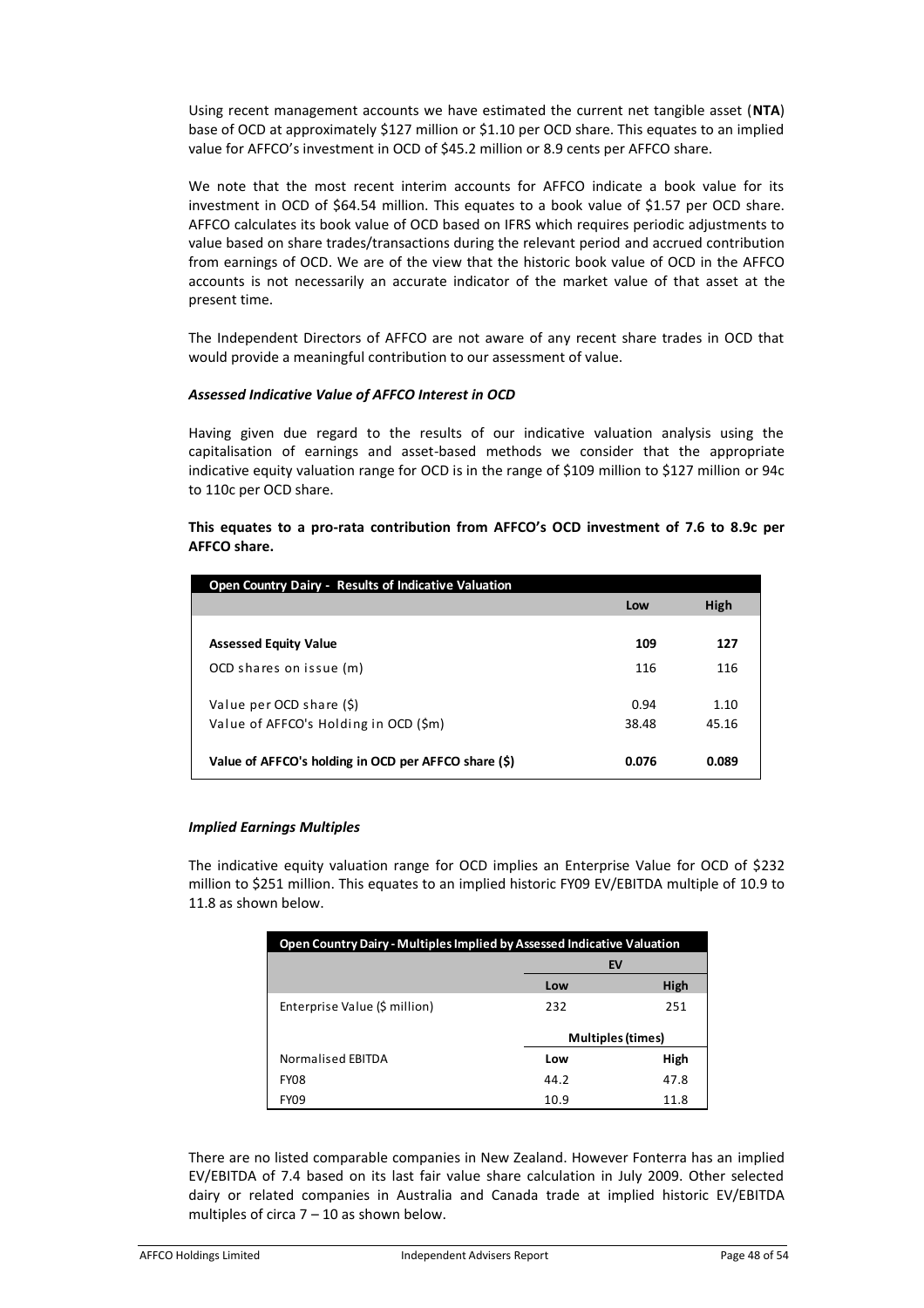| Comparable Company Historic Trading Multiple Analysis |              |                 |                   |                 |
|-------------------------------------------------------|--------------|-----------------|-------------------|-----------------|
|                                                       |              |                 | <b>Enterprise</b> | <b>EBITDA</b>   |
| Company                                               | <b>Notes</b> | <b>Domicile</b> | Value             | <b>Multiple</b> |
| Warrnambool Cheese and Butter                         | 1            | AUS             | AUD 234           | 7.2             |
| Goodman Fielder                                       |              | <b>AUS</b>      | AUD 2,849         | 7.6             |
| Saputo                                                |              | Canada          | CAD 6,871         | 10.2            |
| Fonterra                                              | 2            | ΝZ              | NZD 10,908        | 7.4             |
| Freedom Nutritional Products                          | 3            | AUS             | <b>AUD 46</b>     | 10.1            |
|                                                       |              |                 |                   |                 |
| Average                                               |              |                 |                   | 8.5             |

**Notes**

1 EBITDA based on normalised average excluding the loss made in 2009

2 EV based on fair value share calculation as at 31 July 2009

3 EBITDA excludes restructuring costs

Sources: Company announcements, presentations, annual reports and media reports.

Given the larger scale of these companies and other factors such as their general later stage of development we consider that our assessed indicative value range for OCD is reasonable.

# **7.9 Assessed Value of AFFCO**

**We have combined our assessed valuation of AFFCO (excluding its investment in OCD) with our indicative valuation of AFFCO's investment in OCD. The resulting equity valuation range for AFFCO is \$172 million to \$225 million or 34.0 to 44.4 cents per AFFCO share (midpoint 39.2 cents per share).** 

A summary table of our results is shown below.

| <b>AFFCO Assessed Value</b>                                                                           |           |           |
|-------------------------------------------------------------------------------------------------------|-----------|-----------|
| \$ million                                                                                            | Low       | High      |
| Assessed value of AFFCO (Excluding Investment in OCD)<br>Asssessed value of AFFCO's Investment in OCD | 133<br>38 | 179<br>45 |
| <b>Total Assessed Equity Value</b>                                                                    | 172       | 225       |
| Shares on Issue                                                                                       | 505       | 505       |
| Value per AFFCO share (\$)                                                                            | 0.340     | 0.444     |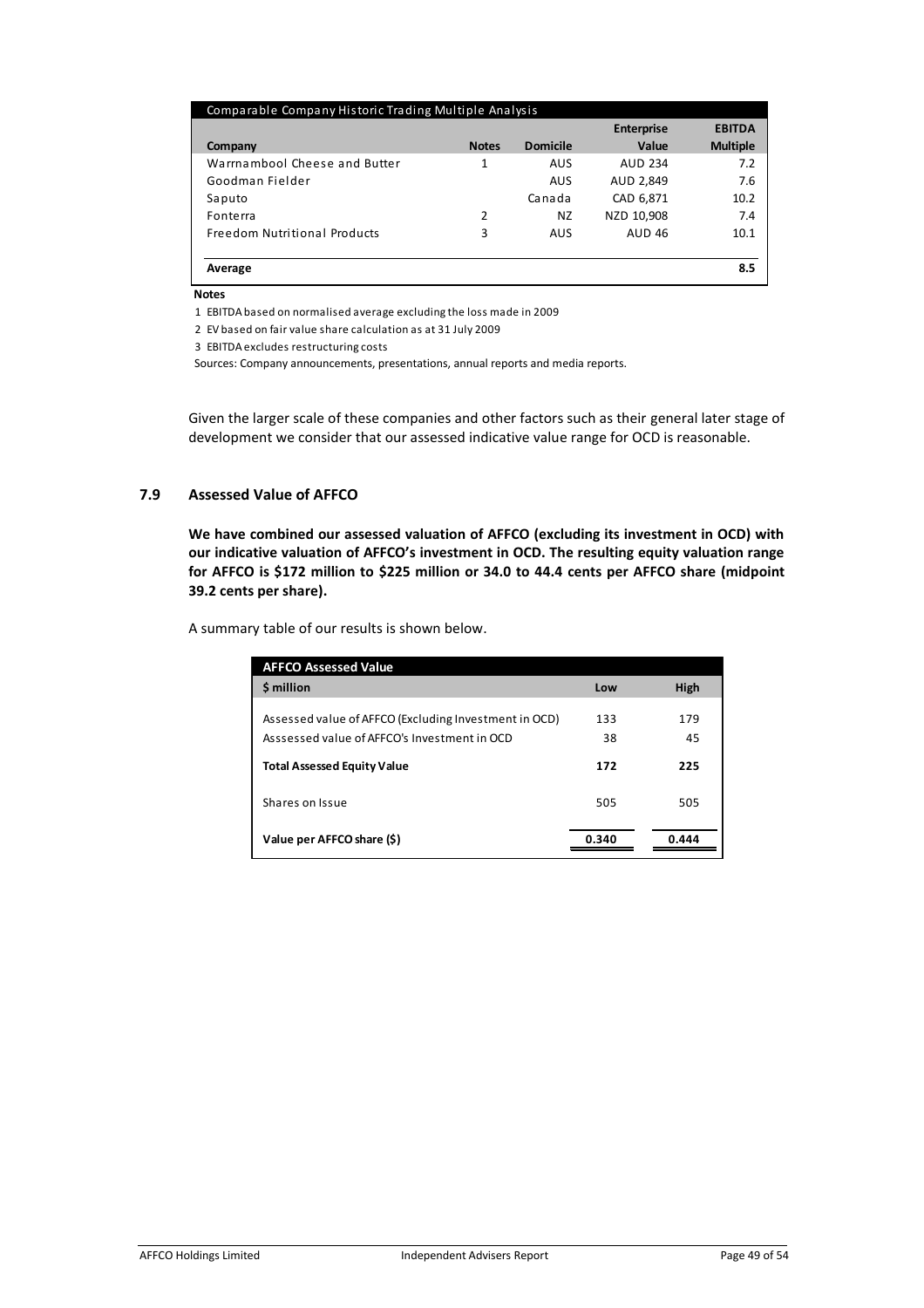# **I.a Sources of Information**

The statements and opinions expressed in this Report are based on the following main sources of information:

- ! AFFCO Holdings Limited annual reports for the financial years 2005 through 2009
- ! AFFCO Holdings Limited interim report for 2010.
- ! Takeover Notice from Talley's Group Limited dated 20 June 2010.
- ! Takeover Offer by Talley's Group Limited dated 6 August 2010.
- ! Open Country Dairy Limited published annual accounts for the 2008 and 2009 financial year.
- ! Summary confidential financial information on Open Country Dairy Ltd for year-to date 2010.
- ! Various public company reports and public statements and industry reports in the public domain, including but not limited to:
	- o Meat: The Future, MAF, 2009.
	- o Situation and Outlook for New Zealand Agriculture and Forestry, MAF, 2010
	- o A New Zealand Meat Industry Labour Market and Skills Plan, MIA, 2009.
	- o Sheep & Beef Mid Season Update, Meat and Wool New Zealand, 2009-10.
	- o Meat and Wool Sector General Outlook, Meat and Wool New Zealand, 2009.
	- o MIA 2008 Annual Report.
	- o Export Meat Production Estimates, Beef and Lamb New Zealand, 2010.
- Securities data from NZX and Bloomberg.

During the course of preparing this Report, we have had discussions with and/or received information from the independent directors of AFFCO, senior management of AFFCO and the Company's legal adviser.

The Independent Directors Committee of AFFCO have confirmed that we have been provided for the purpose of this Independent Adviser's Report with all information relevant to the Offer that is known to them and that all the information is true and accurate in all material aspects and is not misleading by reason of omission or otherwise.

Including this confirmation, we have obtained all the information that we believe is necessary for the purpose of preparing this Independent Adviser's Report.

In our opinion, the information set out in this Independent Adviser's Report is sufficient to enable the Independent Directors and Non-associated Shareholders to understand all the relevant factors and to make an informed decision in respect of the merits of the Offer.

# **I.b Reliance on Information**

In preparing this Report we have relied upon and assumed, without independent verification, the accuracy and completeness of all information that was available from public sources and all information that was furnished to us by AFFCO and its advisers.

We have evaluated that information through analysis, enquiry and examination for the purposes of preparing this report but we have not verified the accuracy or completeness of any such information or conducted an appraisal of any assets. We have not carried out any form of due diligence or audit on the accounting or other records of AFFCO. We do not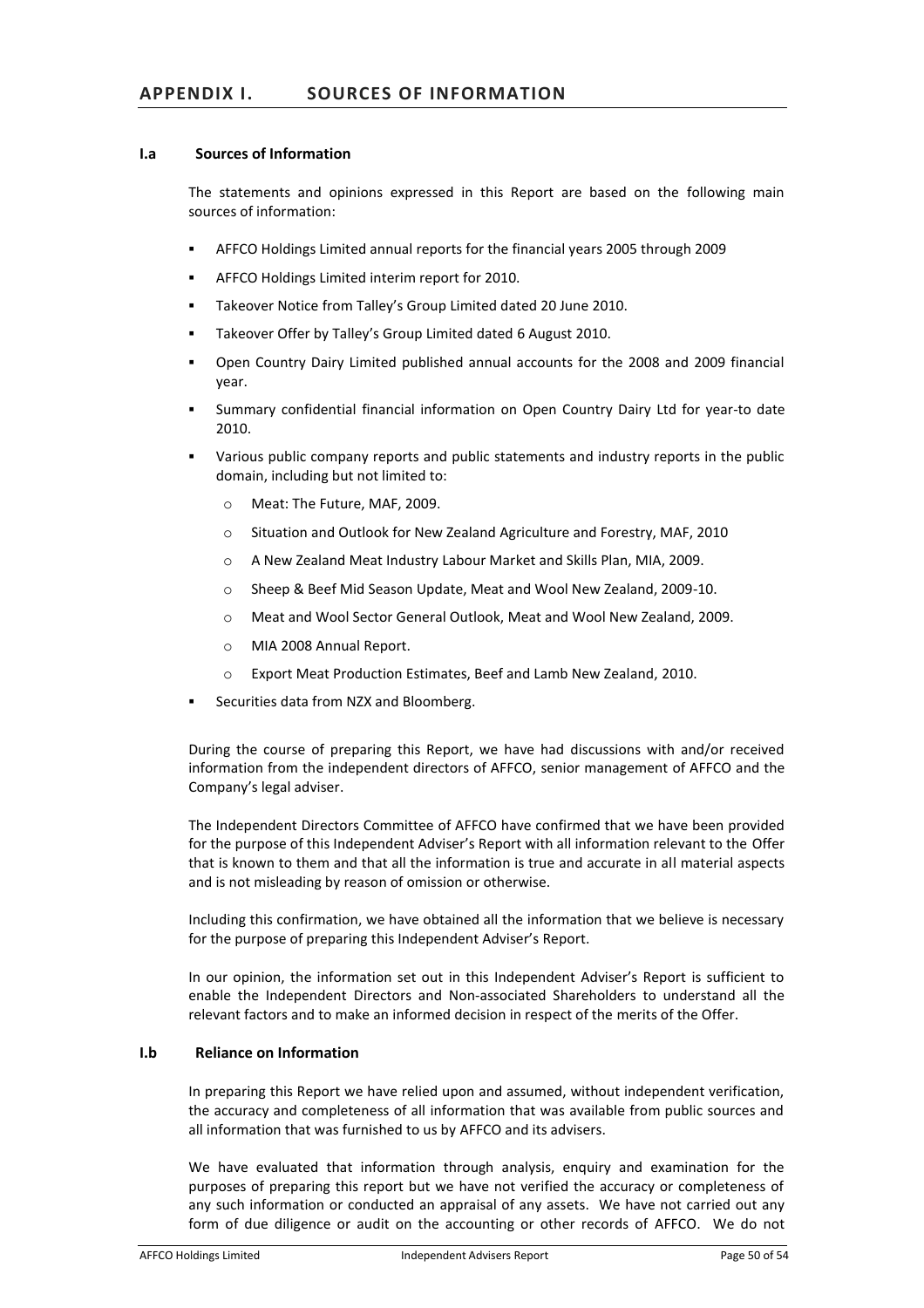warrant that our enquiries would reveal any matter which an audit, due diligence review or extensive examination might disclose.

#### **I.c Disclaimer**

We have prepared this Report with care and diligence and the statements in the Report are given in good faith and in the belief, on reasonable grounds, that such statements are not false or misleading. However, in no way do we guarantee or otherwise warrant that any forecasts of future profits, cash flows or financial position of AFFCO will be achieved. Forecasts are inherently uncertain. They are predictions of future events that cannot be assured. They are based upon assumptions, many of which are beyond the control of AFFCO and its directors and management. Actual results will vary from the forecasts and these variations may be significantly more or less favourable.

We assume no responsibility arising in any way whatsoever for errors or omissions (including responsibility to any person for negligence) for the preparation of the Report to the extent that such errors or omissions result from our reasonable reliance on information provided by others or assumptions disclosed in the Report or assumptions reasonably taken as implicit.

Our evaluation has been arrived at based on economic, exchange rate, market and other conditions prevailing at the date of this Report. Such conditions may change significantly over relatively short periods of time. We have no obligation or undertaking to advise any person of any change in circumstances which comes to its attention after the date of this Report or to review, revise or update our Report.

#### **I.d Indemnity**

AFFCO has agreed that, to the extent permitted by law, it will indemnify Campbell MacPherson and its directors and employees in respect of any liability suffered or incurred as a result of or in connection with the preparation of this Report. This indemnity does not apply in respect of any negligence, wilful misconduct or breach of law. AFFCO has also agreed to indemnify Campbell MacPherson and its directors and employees for time incurred and any costs in relation to any inquiry or proceeding initiated by any person. Where Campbell MacPherson or its directors and employees are found liable for or guilty of negligence, wilful misconduct or breach of law Campbell MacPherson shall reimburse such costs.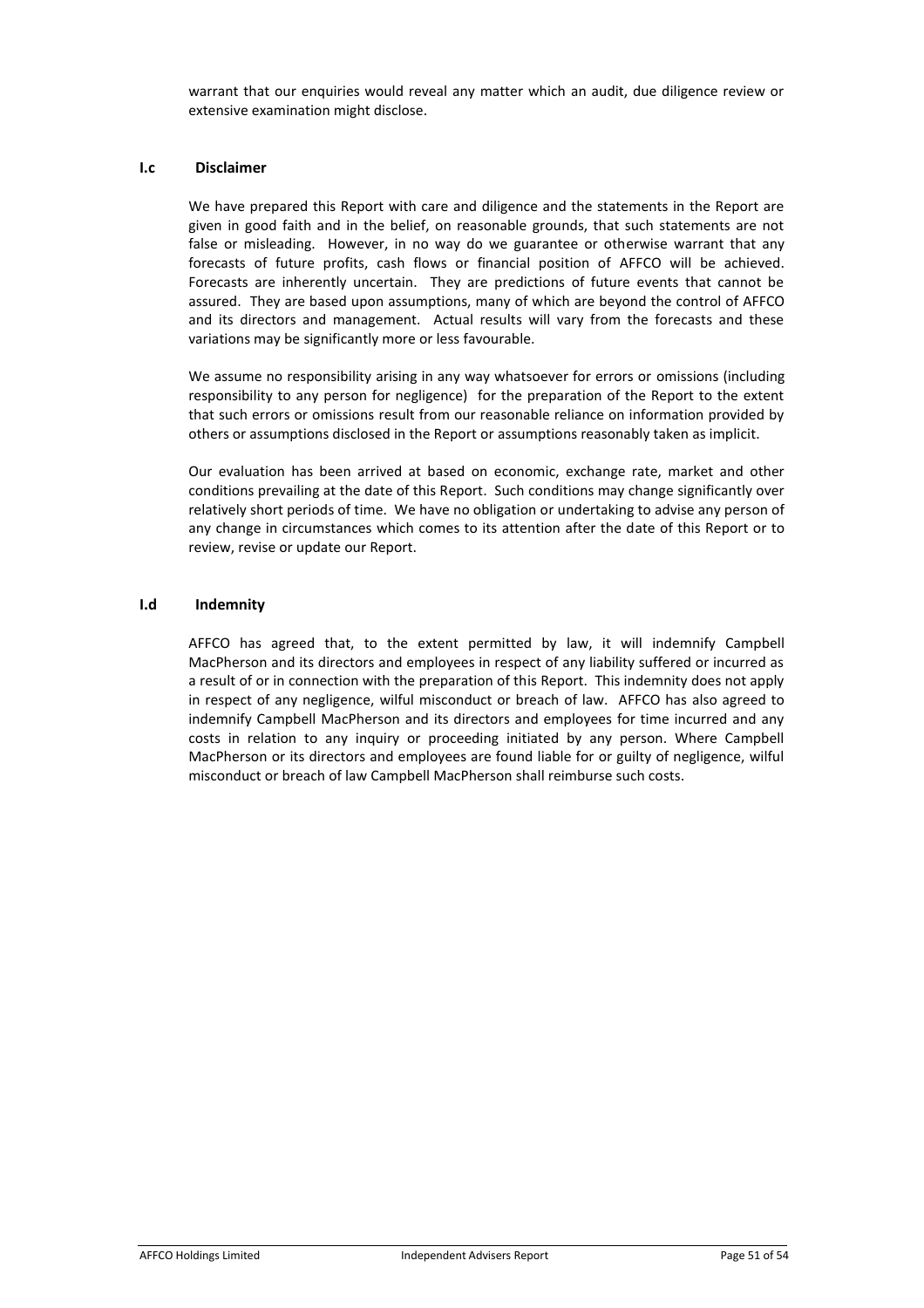#### **II.a Qualifications**

Campbell MacPherson is a New Zealand investment bank and corporate finance advisory firm. It advises on mergers and acquisitions, prepares independent expert's reports and provides valuation advice.

The persons in the Company responsible for issuing this Report are Stephen Burns, Tony Haworth and Alistair Ward.

Campbell MacPherson has significant experience in the independent investigation of transactions and issuing opinions on the merits and fairness of the terms and financial conditions of the transactions.

#### **II.b Independence**

Campbell MacPherson does not have at the date of this Report, and has not had, any shareholding in or other relationship with AFFCO that could affect our ability to provide an unbiased opinion in relation to this transaction.

Campbell MacPherson has not had any part in the formulation of the Offer, or any aspects thereof. Our sole involvement has been the preparation of this Report.

Campbell MacPherson will receive a fixed fee for the preparation of this Report. This fee is not contingent on the conclusions of this Report or the outcome of the Offer. We will receive no other benefit from the preparation of this Report.

# **II.c Declarations**

Advance drafts of this Report were provided to the Independent Directors Committee for their comments as to factual accuracy as opposed to opinions, which are the responsibility of Campbell MacPherson alone. Changes made to the Report as a result of the circulation of the drafts have not changed the methodology or conclusions reached by Campbell MacPherson.

Our terms of reference for this engagement did not contain any term which materially restricted the scope of the Report.

#### **II.d Consents**

We consent to the issuing of this Report in the form and context in which it is to be included in the Target Company Statement to be sent to AFFCO shareholders. Neither the whole nor any part of this Report, nor any reference thereto may be included in any other document without our prior written consent as to the form and context in which it appears.

6 August 2010 Campbell MacPherson Ltd.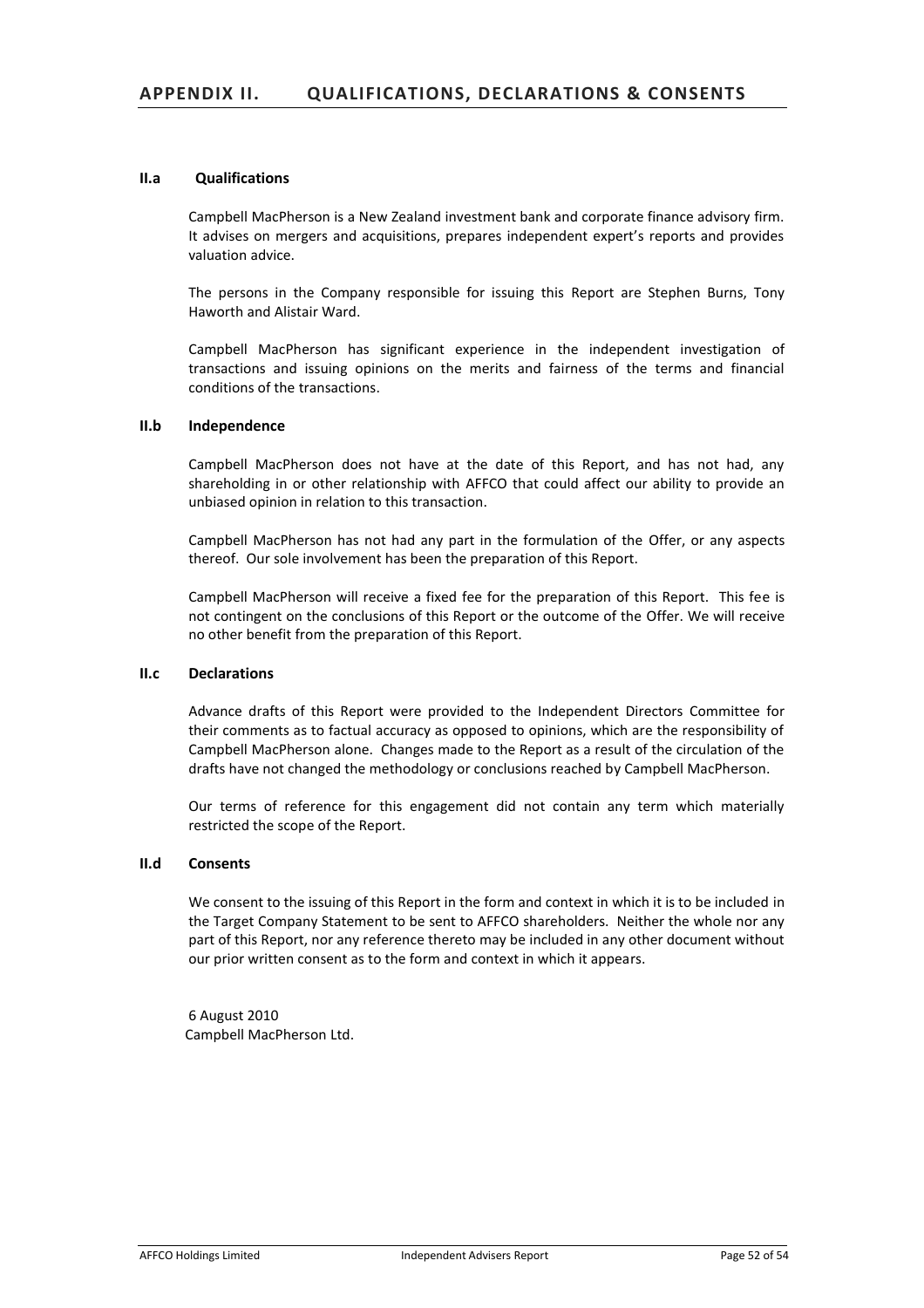#### **Meat Industry Transactions**

#### *PPCS/Richmond Limited*

PPCS is New Zealand's leading procurer, processor and marketer of sheep, lamb, beef and venison. Richmond was an international food company that was primarily involved with the processing, procurement and distribution of meat products. Key export destinations for Richmond include the Middle East, North America, Europe, Asia and the United Kingdom. In 2004 PPCS Successfully acquired 100% of Richmond.

#### *Talley's Group Limited/AFFCO Holdings Limited*

Profiles on AFFCO and Talley's are contained in this Report. Talley's undertook a partial takeover offer for AFFCO in 2006 which resulted in Talley's increasing its equity holding in AFFCO to 50.01%.

#### *PGG Wrightson Limited/Silver Fern Farms Limited*

PGG Wrightson is one of New Zealand's leading providers to the agricultural sector, offering a wide range of products, services and solutions to growers, farmers and processors in New Zealand and internationally. Silver Fern Farms was established when PPCS changed its name to Silver Fern Farms. Silver Fern Farms is New Zealand's leading procurer, processor and marketer of sheep, lamb, beef and venison.

#### *JBS S.A/Smithfield Foods Inc*

JBS is the largest Brazilian multinational food company, dedicated to producing chilled and fresh beef, processed beef, and fresh and chilled pork, as well as beef and pork by-products. Smithfield engages in the processing of pork and production of Hogs. These products are sold to supermarket chains, wholesale distributors, the food services industry and institutional customers. In 2008 JBS successfully acquired Smithfield.

#### *Marfrig/Seara Alimentos S.A*

Marfrig is a Brazil-based company engaged in the processing and distribution of meat and poultry products. Seara is one of Brazil's largest meat processors, Seara produces frozen, refrigerated, precooked, and processed chicken and pork for the worldwide retail and wholesale food and foodservice markets. Its products include whole chickens, chicken cuts, sausage, pork, smoked ham, cold cuts and salami. In September 2009 Marfrig Acquired Seara from Cargill Inc.

#### *JBS S.A/Tasman Group Holdings Pty Ltd*

Tasman Group Holdings Pty. Ltd. operates as a meat processor in South-Eastern Australia. It also supplies meat products to the domestic and export customers in the retail, food services, and manufacturing sectors. The company offers beef and veal products. In May 2008, Tasman Group was acquired by JBS S.A.

# *JBS S.A/National Beef*

National Beef is one of the largest beef processing companies in the United States, processing and marketing fresh beef and beef by-products across the U.S. and internationally. In March 2008 JBS S.A. announced it was to acquire National Beef. However, the transaction was not completed due to competition issues.

#### **Smithfield Food/Premium Standard Farms Inc**

Premium Standard Farms provides integrated pork products for the retail, wholesale, foodservice and export markets, as well as to further processor customers. It operates in two segments, Pork Processing and Hog Production. The Pork Processing segment sells fresh and value-added pork products to food retailers, distributors, wholesalers, further processors, pharmaceutical, and animal feed manufacturers in both domestic and international markets. Smithfield foods acquired Premium Standard Farms in September 2006.